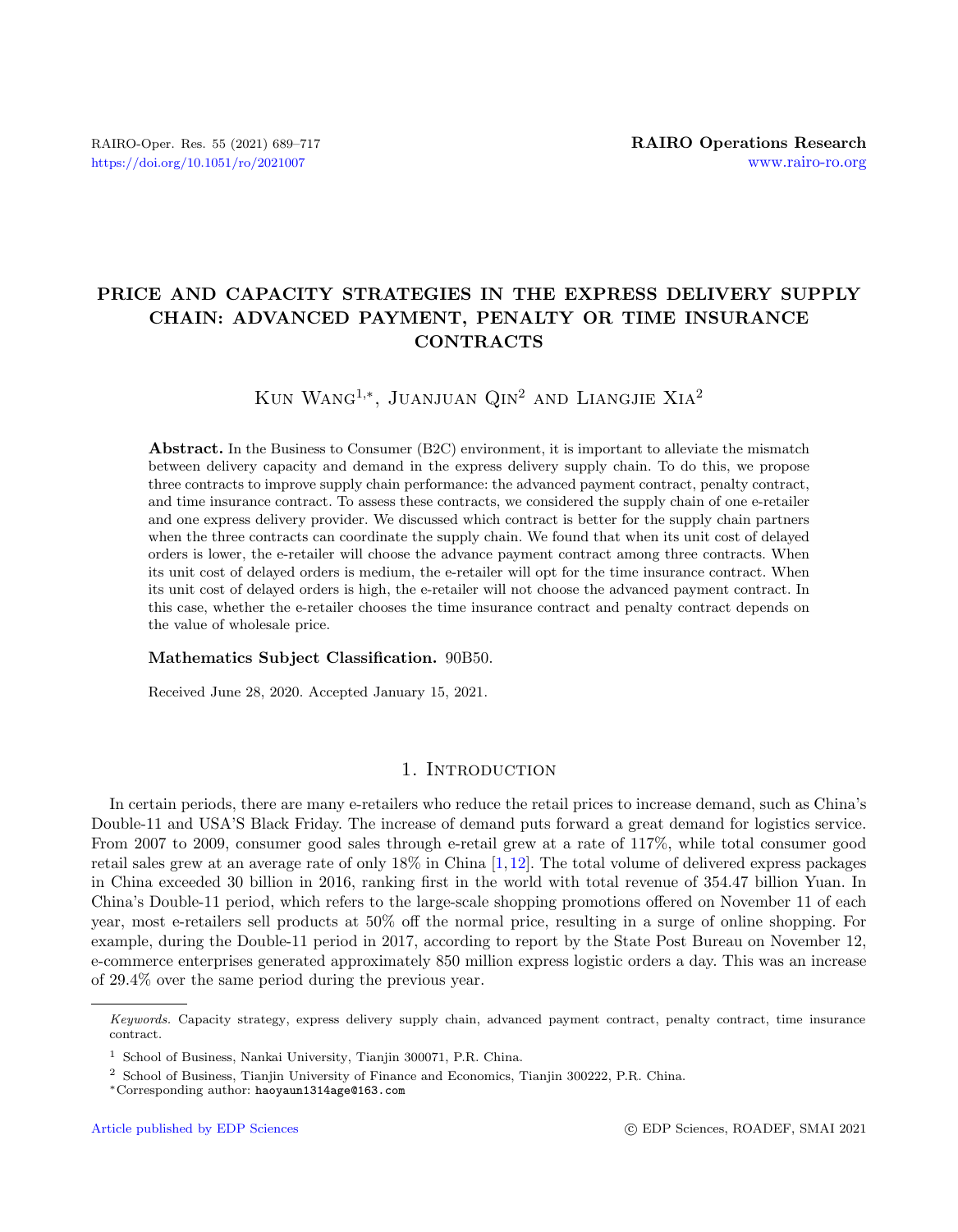#### 690 K. WANG  $ETAL$ .

To satisfy the demand of delivery service, the express delivery provider should make the investment decisions of the delivery capacity. If the capacity cannot satisfy the demand of delivery service, it brings negative effects on the partners' profits [\[18\]](#page-27-2). For example, deliveries may be delayed, damaged, or lost. This poor delivery service has created a bad consumer experience, diminishing their willingness to buy, and eventually hurting e-retailer profits [\[40,](#page-28-0) [43,](#page-28-1) [45\]](#page-28-2). As such, it is necessary to address the problem of mismatched demand and supply capacity within an express delivery supply chain.

To alleviate the mismatch between demand and capacity supply, the e-retailers and express delivery provider may introduce management measures, such as an advanced payment contract, a penalty contract, or a time insurance contract. We condense business practice cases into operational management issues and conduct valuable theoretical research. These are exactly the motivation of our work.

Advanced payment contract is widely used in the capacity reservation for high-tech manufacturer and its OEM customer [\[8\]](#page-27-3). More than 28 express delivery service providers have made the commitment: if the delivery service provider cannot meet commitment on delivery, consumers can transfer the logistics information feedback to the e-retailer. The e-retailer can initiate into the logistics order page to ask for punishment on the delivery service provider. Express company compensates according to the compensation standards ([http://js.people.com.](http://js.people.com.cn/html/2012/05/29/ 112673.html) [cn/html/2012/05/29/112673.html](http://js.people.com.cn/html/2012/05/29/ 112673.html)). During the Double-11 period, e-retailers can purchase "Time Insurance" from SF Express, China's leading logistics service provider, at an additional cost of 5 Yuan; the insurance ensures that parcels can be delivered to the buyers within the promised time. If SF Express fails to deliver the parcels during the promised time, the e-retailer is exempted from the shipping cost and premium.

In the advanced payment contract, the e-retailer reserves delivery capacity before the demand occurs. In the penalty contract, the e-retailer penalizes the delivery service provider when the orders cannot be delivered on time. In the time insurance contract, the e-retailer pays an insurance premium to the express delivery provider. If the product is delayed, the express delivery provider returns the delivery fee and the insurance premium. Thus, the time insurance contract operates at time points both before and after the demand is realized.

This paper investigates how to solve the mismatch between the capacity supply and demand. Problems explored here are as follows:

- (1) What are the e-retailer's price and express delivery provider's capacity strategies under the three contracts: the advanced payment contract, penalty contract, and time insurance contract?
- (2) How do the three contracts coordinate the supply chain?
- (3) Under what conditions will one contract dominate the others?

To answer these questions, we studied the price and capacity decision problem in one express delivery supply chain, consisting of a single e-retailer and a single delivery service provider. Three contracts are evaluated to address the mismatch in demand and supply: advanced payment contract, penalty contract and time insurance contract. First, we derive the equilibrium price and capacity decisions of the partners in the contracting schemes. Then, we discuss how the three contracts coordinate the supply chain. Finally, we compare the three contracts and discuss the contract choice made by the supply chain partners.

The novelty and innovation of our work are mainly reflected in three main ways. First, this is the first study to integrate the three contracts with different decisions at different time points in the express delivery supply chain. Second, we theoretically investigate the time insurance contract for the express delivery supply chain used by SF Express, with interesting outcomes. Third, we address the influence of the advanced payment contract in the express delivery supply chain. This step complements the current literature by focusing on the role of the advanced payment contract in the product supply chain.

The rest of this paper is organized as follows. Section [2](#page-2-0) provides a literature review, and Section [3](#page-3-0) presents the notation and assumptions made for this study. Section [4](#page-4-0) addresses the decentralized model, in which, the eretailer and the express delivery provider make independent decisions. Section [5](#page-5-0) discusses the centralized model, in which, the express delivery provider and the e-retailer are integrated as a single company to make decisions. In Section [6,](#page-6-0) we characterize the partners' optimal price and capacity decisions under the three contracts. Section [7](#page-10-0) compares the three contracts. Section [8](#page-13-0) presents the numerical analysis, to discuss the sensitivity analysis of the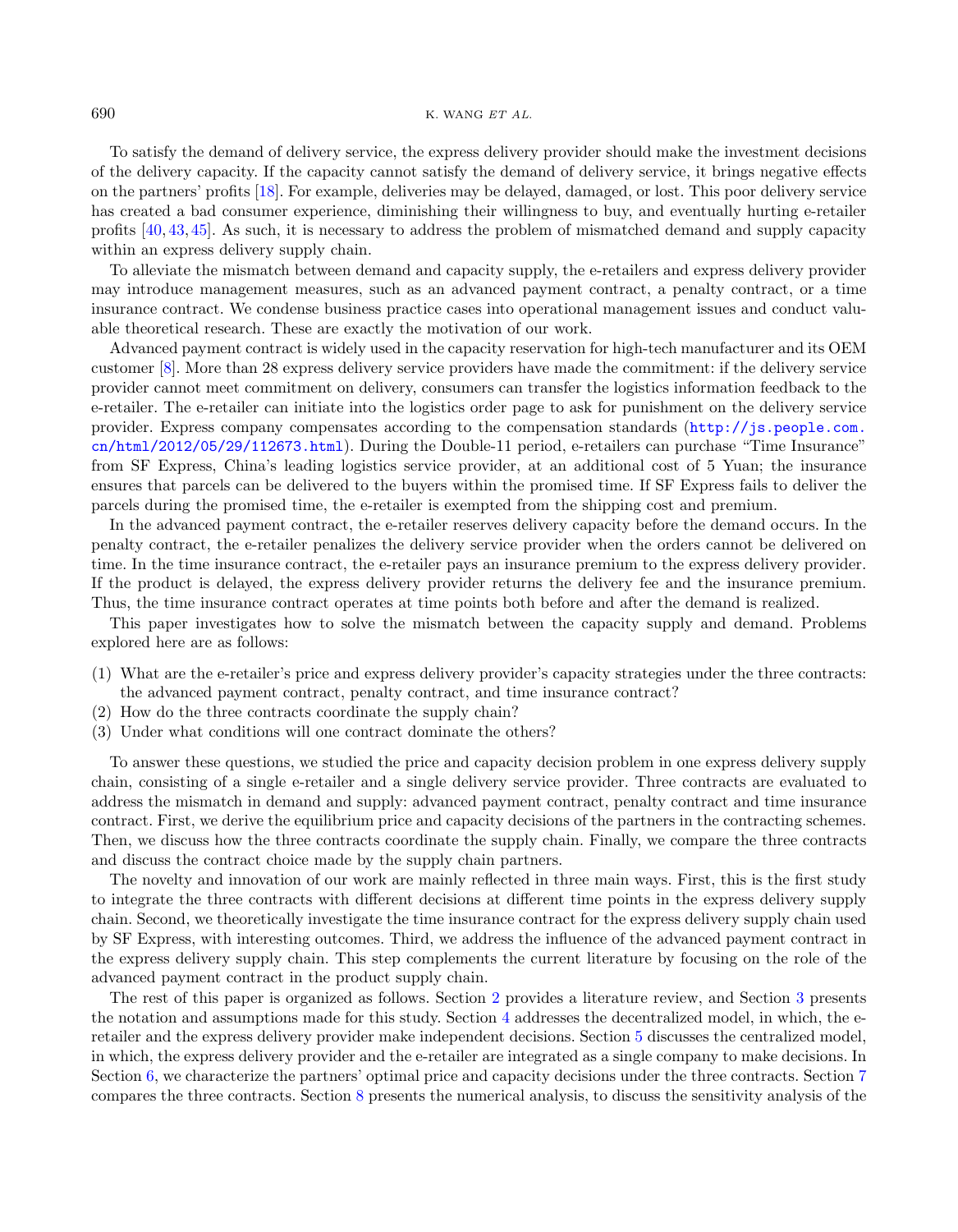demand uncertainty and cost parameters on both participants' decisions and profits. Finally, key results and directions for future research are summarized in Section [9.](#page-14-0)

### 2. Literature review

<span id="page-2-0"></span>There are three main streams of literature related to this research: logistical service supply chain, capacity strategies in the supply chain and supply chain contracts.

### 2.1. Logistical service supply chain

Many studies have focused on the supply chain associated with logistical services. Ellram et al. first proposed a service-oriented supply chain model. In a multi-periods logistical service supply chain [\[7\]](#page-27-4), Liu et al. examined a coordinating mechanism, finding that a well-determined penalty helps ensure the quality of the logistics service [\[19\]](#page-27-5). Liu and Wang discussed a quality control game model in a logistical service supply chain based on different risk attitude combinations [\[18\]](#page-27-2). Liu et al. discussed procurement capacity in a logistical service supply chain with demand updates and expectations of rational behavior [\[22\]](#page-27-6).

The closely related to our study is the research on a special logistical service: express delivery service. Qin et al. proposed a multilateral side-payment contract and a partial side-payment contract in the online shopping service supply chain, considering both fairness and individual rationality  $[29]$ . Zhang *et al.* analyzed the influence of an online hot selling period on an e-retailer's pricing strategies and the express delivery's service quality [\[43\]](#page-28-1). Liu *et al.* discussed methods for coordinating the express delivery supply chain with option contracts [\[21\]](#page-27-7). Liu et al. analyzed the coordination issues associated with the logistical service supply chain, investigating the impacts of the cost sharing contract on the logistics service supply chain [\[23\]](#page-27-8). However, few studies have discussed pricing and capacity strategies in express delivery supply chains under the contracts, such as advanced payment contract, penalty contract, or the time insurance contract.

### 2.2. Capacity strategies in the supply chain

Many studies have focused on the capacity strategies in the supply chain, such as capacity investment strategies and capacity procurement contract. VanMieghem provided are view of the capacity investment literature [\[37\]](#page-28-4). Recently, Liu et al. analyzed the when and how much to invest the capacity on producing batteries for electric vehicles [\[22\]](#page-27-6). Kong et al. explored the capacity investment model of wind power under uncertain supply price and high penetration rate [\[15\]](#page-27-9). Erkoc et al. discussed the equilibrium capacity investment for multinational manufacturer under uncertain exchange rate and competition [\[9\]](#page-27-10). In our study, we mainly focus on the capacity investment for the delivery service capacity in the supply chain considering the uncertain demand.

For capacity procurement contract, Wu et al. discussed  $\alpha$ -contract and capacity reservation contracts to study the horizontal capacity coordination [\[38\]](#page-28-5). Roels and Tang analyzed ex-post transfer payment contract and the ex-ante capacity reservation contract to address the capacity sharing strategy for the alliance [\[33\]](#page-28-6). Guo and Wu discussed the wholesale price contract for capacity-sharing strategy considering the horizontal competition [\[11\]](#page-27-11). Based on Guo and Wu, Qin et al. analyzed the revenue sharing contract for horizontal capacity sharing strategies [\[30\]](#page-28-7). In our study, we investigate how to use the contracts to incentive the manufacture to improve its delivery service capacity under advanced payment contract, penalty contract, or the time insurance contract.

#### 2.3. Supply chain contracts

In product-based manufacturing supply chains, many contracts have been explored to improve supply chain performance, such as advanced payment contract, penalty contract, and insurance contract. Tavakoli and Taleizadeh investigated the effect of advanced payment contracts on the ordered quantities of decaying items [\[36\]](#page-28-8). Chen et al. investigated the efficiency of early payment financing in a pull supply chain [\[5\]](#page-27-12). Balachandran and Radhakrishnan investigated a warranty/penalty contract between buyer and supplier based on information from incoming inspections and external failures [\[2\]](#page-27-13). Chen and Xiao discussed how an all-accepted penalty contract can be used to achieve a "win–win" situation between players [\[4\]](#page-27-14). Kusukawa and Alozawa discussed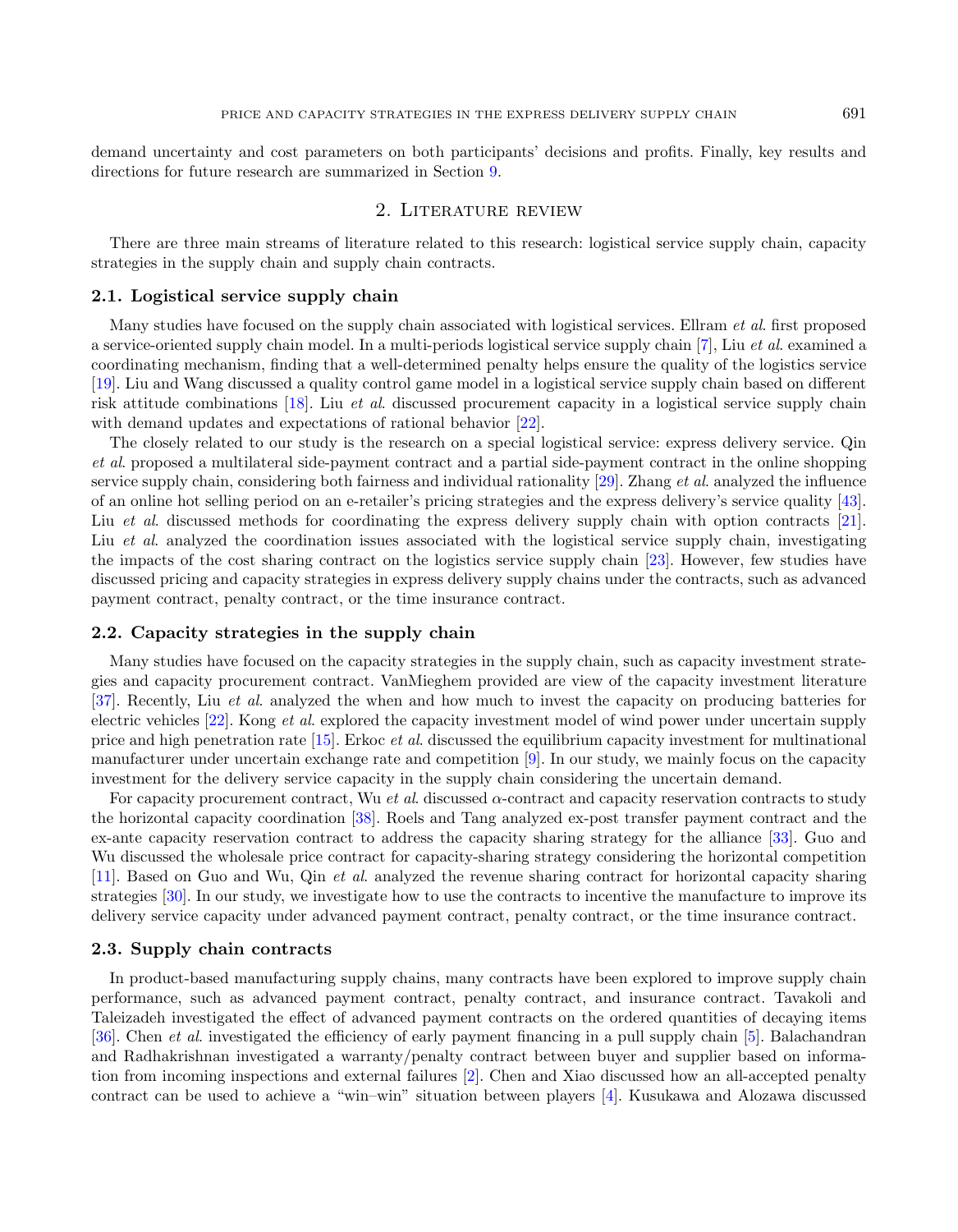|                                       | Pricing strategies | Capacity strategies | Insurance contract |
|---------------------------------------|--------------------|---------------------|--------------------|
| Erkoc <i>et al.</i> $ 9 $             | $\times$           |                     | $\times$           |
| Guo and Wu $ 11 $                     | X                  |                     | $\times$           |
| Qin <i>et al.</i> [29]                |                    | $\times$            | $\times$           |
| Zhang <i>et al.</i> $ 43 $            |                    | $\times$            | X                  |
| Liu et al. $[23]$                     |                    | $\times$            | $\times$           |
| Chen <i>et al.</i> $ 5 $              |                    | $\times$            | $\times$           |
| Lukas <i>et al.</i> $\left 24\right $ | $\times$           |                     | $\times$           |
| Roels and Tang [33]                   | $\times$           |                     | $\times$           |
| Tavakoli and Taleizadeh [36]          |                    | $\times$            | $\times$           |
| Kusukawa and Alozawa [16]             |                    | $\times$            | $\times$           |
| Our study                             |                    |                     |                    |

<span id="page-3-1"></span>Table 1. Literature review.

a reward-penalty contract to promote the collection and recycling of used products in a green supply chain [\[16\]](#page-27-16). Lin et al. analyzed an insurance contract in which the supplier shares the risk of overstock and understock with the retailer [\[17\]](#page-27-17). This improved supply chain efficiency with a newsvendor-type product. Other contracts that can improve supply chain performance include revenue sharing contract [\[35,](#page-28-9) [39,](#page-28-10) [41\]](#page-28-11) and options contract  $[6, 42, 44]$  $[6, 42, 44]$  $[6, 42, 44]$  $[6, 42, 44]$  $[6, 42, 44]$ .

In the express delivery supply chain, some contracts have been used to coordinate the supply chain, such as option contract [\[21\]](#page-27-7), cost sharing contract [\[23\]](#page-27-8). But, few study discuss the three contracts in the delivery service supply chain, advanced payment contract, penalty contract, and insurance contract. Our research differs from others in three ways, which can be seen in Tab. [1.](#page-3-1)

### 3. Notation and assumptions

<span id="page-3-0"></span>We consider an express delivery supply chain consisting of a single e-retailer and a single express delivery service provider. The e-retailer charges the consumer retail price  $p$ . The express delivery provider charges the e-retailer price w for each unit of the express service.

Let  $p$  be the retail price of the e-retailer. Market demand is expressed as:

$$
D = d + \varepsilon = a - \beta p + \varepsilon. \tag{3.1}
$$

In this expression, a is the total primary demand for the e-retailer, without considering the effect of the retail price;  $\beta$  is the price sensitivity; the parameter  $\varepsilon$  is the stochastic term, with the cumulative distribution function (C.D.F)  $F(\varepsilon)$  and the probability density function (P.D.F)  $f(\varepsilon)$ . The stochastic parameter  $\varepsilon$  is less than the deterministic demand d. This linear demand function is widely used  $[20,34]$  $[20,34]$ . We also refer to the literature that is helpful to our modeling [\[3,](#page-27-20) [10,](#page-27-21) [13,](#page-27-22) [14,](#page-27-23) [25](#page-28-15)[–28,](#page-28-16) [31,](#page-28-17) [32\]](#page-28-18).

The delivery capacity of the express delivery provider is denoted as T. The delivery service provider can accept and fulfill all orders; however, some orders are delayed when there is a shortage in the capacity of the delivery service provider. The term  $Q_1(T)$  is defined as the expected quantity of the orders that arrive on time (or early) for a given T; the term  $Q_2(T)$  is defined as the expected quantity of the orders that are delayed. This yields

$$
Q_1(T) = E(\min(D, T)) = \int_0^{T-d} Df(\varepsilon)d\varepsilon + \int_{T-d}^{+\infty} Tf(\varepsilon)d\varepsilon
$$
  
= 
$$
(TF(T-d) - \int_0^{T-d} F(\varepsilon)d\varepsilon) + (T - TF(T-d)) = T - \int_0^{T-d} F(\varepsilon)d\varepsilon
$$
(3.2)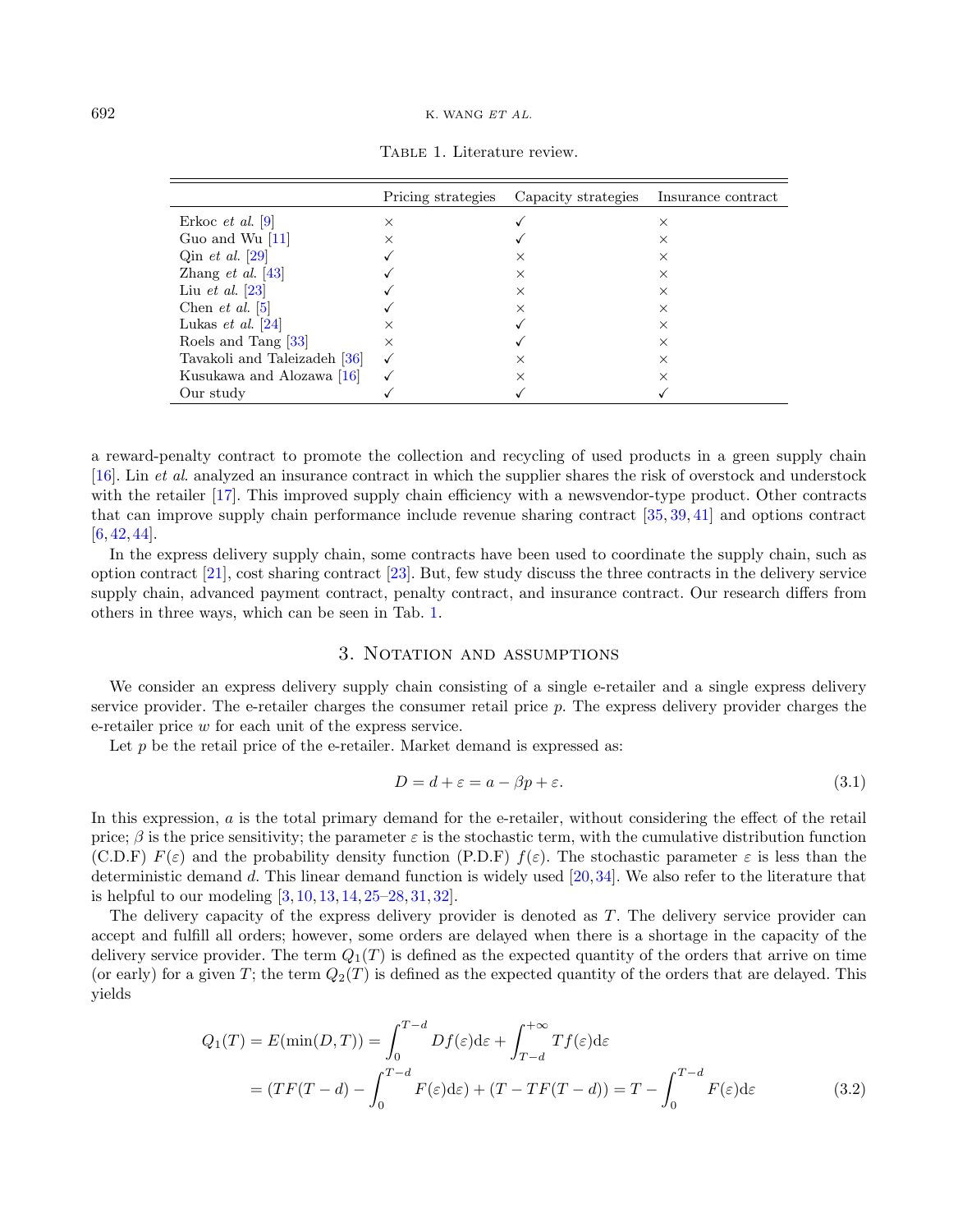<span id="page-4-1"></span>

| D:                | Market demand, $D = d + \varepsilon = a - \beta p + \varepsilon$ .                                |
|-------------------|---------------------------------------------------------------------------------------------------|
| $\varepsilon$ :   | Random variable, with C.D.F $F(\varepsilon)$ and P.D.F $f(\varepsilon)$ .                         |
| T:                | The express delivery provider's delivery capacity. It is a decision variable.                     |
| $r$ :             | The insurance premium under a time insurance contract.                                            |
| v:                | The penalty cost under a penalty contract.                                                        |
| $p_0$ :           | The advanced payment price for the express delivery provider's delivery service under an          |
|                   | advanced payment contract.                                                                        |
| M:                | The e-retailer's order quantity made by advanced payment.                                         |
| $c_{\text{RS}}$ : | The e-retailer's unit sales cost. It consists of its purchasing price, processing cost, and other |
|                   | costs.                                                                                            |
| $c_{\rm RD}$ :    | The e-retailer's unit cost when delivery is delayed.                                              |
| $c_{LD}$ :        | The express delivery provider's variable cost for each unit of delivery service.                  |
| $c_{LT}$ :        | The express delivery provider's cost to build each unit of delivery capacity.                     |
| $Q_1(T)$ :        | The expected quantity of the orders that arrive on time when the express delivery provider's      |
|                   | delivery capacity is $T$ .                                                                        |
| $Q_2(T)$ :        | The expected quantity of the orders that are delayed when the express delivery provider's         |
|                   | delivery capacity is $T$ .                                                                        |
| $p$ :             | The e-retailer's selling price. It includes the product price and the delivery fee. The decision  |
|                   | variable is $c_{\rm RS} + c_{\rm RD} \leq p$ .                                                    |
| w:                | The express delivery provider's charge to the e-retailer for each unit of express service with    |
|                   | $c_{\text{LS}} + c_{\text{LD}} + c_{\text{LT}} \leq w.$                                           |

$$
Q_2(T) = E(D) - E(\min(D, T))
$$
  
=  $\int_0^{+\infty} (d + \varepsilon) f(\varepsilon) d\varepsilon - \int_0^{T-d} (d + \varepsilon) f(\varepsilon) d\varepsilon - \int_{T-d}^{+\infty} Tf(\varepsilon) d\varepsilon$   
=  $\int_{T-d}^{+\infty} (d + \varepsilon - T) f(\varepsilon) d\varepsilon$ . (3.3)

Three contracts with different decision time points are discussed to address the mismatch in demand and supply in the express delivery supply chain: *advanced payment contract (ex-ante)*, penalty contract (ex-post), and the time insurance contract (mixed). This studies analyzed and compared the equilibrium decisions and profits under these three contracts.

In the advance payment contract, the e-retailer can reserve the delivery capacity  $M$  from the express delivery provider before demand occurs. The advanced payment contract is implemented before the demand is realized. In the penalty contract, the e-retailer charges the express delivery provider some penalty  $vQ_2(T)$  for the delayed orders. Thus, the penalty contract is executed after delivery. In the time insurance contract, the e-retailer pays the insurance premium for per unit order before the demand occurs; the delivery is promised within a certain time. If the product is delayed, the express delivery provider returns both the express premium and the insurance premium to the e-retailer. Thus, the time insurance contract is operated at time points both before and after the demand occurs.

<span id="page-4-0"></span>Table [2](#page-4-1) lists the model notations.

# 4. Decentralized model

In the decentralized model, the express delivery provider and the e-retailer are independent decision makers. The express delivery provider determines its delivery capacity  $T$ . At the same time, the e-retailer decides its price p. The express delivery provider's and the e-retailer's profits are as follows: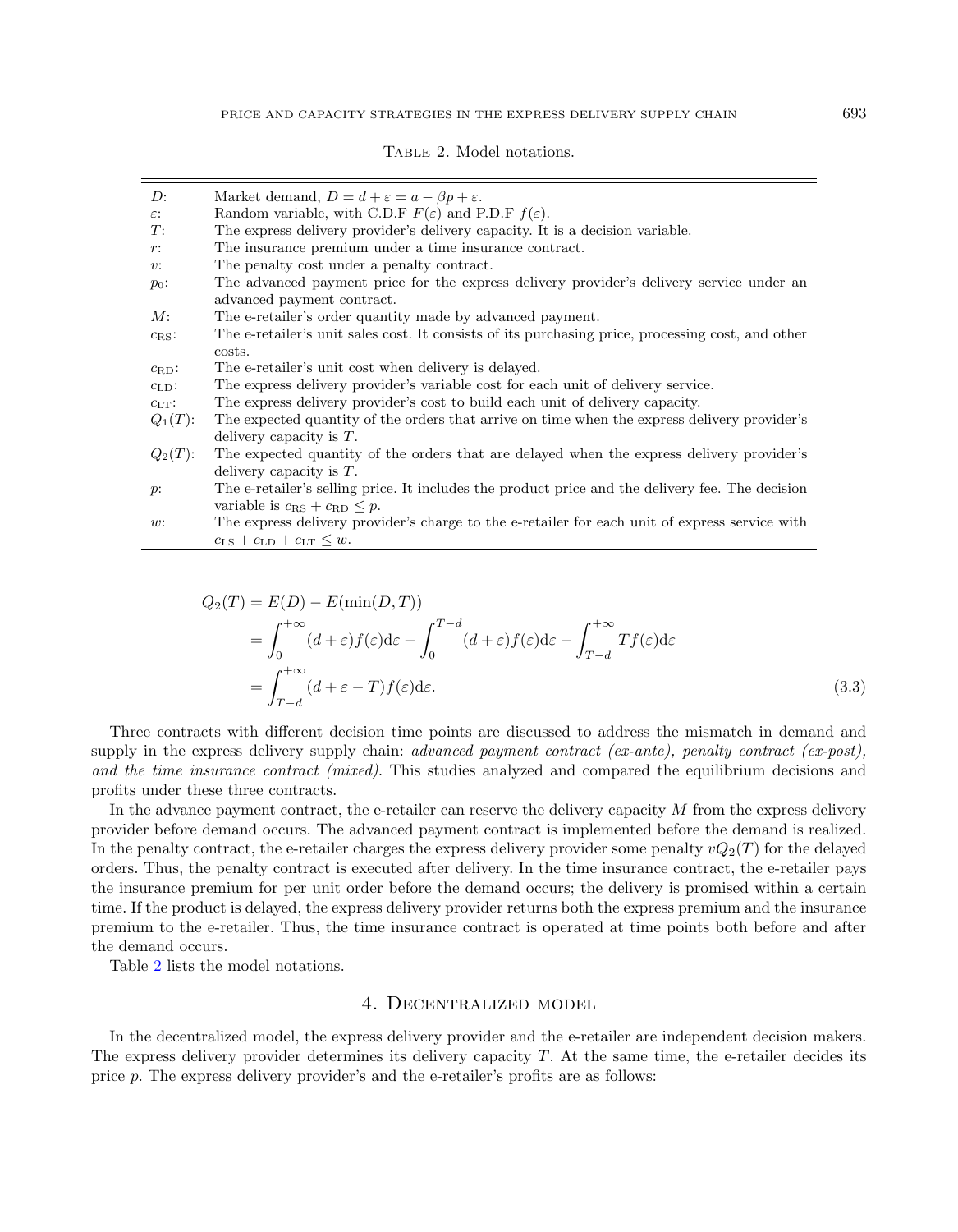<span id="page-5-2"></span><span id="page-5-1"></span>
$$
\pi_R^D = pE(D) - wE(D) - c_{\text{RS}}E(D) - c_{\text{RD}}Q_2(T)
$$
  
=  $(p - w - c_{\text{RS}}) \int_0^{+\infty} (d + \varepsilon) f(\varepsilon) d\varepsilon - c_{\text{RD}} \int_{T-d}^{+\infty} (d + \varepsilon - T) f(\varepsilon) d\varepsilon.$  (4.1)

$$
\pi_L^D = wE(D) - c_{\text{LS}}E(D) - c_{\text{LD}}Q_2(T) - c_{\text{LT}}T
$$
  
=  $(w - c_{\text{LS}})\int_0^{+\infty} (d+\varepsilon)f(\varepsilon)d\varepsilon - c_{\text{LD}}\int_{T-d}^{+\infty} (d+\varepsilon - T)f(\varepsilon)d\varepsilon - c_{\text{LT}}T.$  (4.2)

In equation [\(4.1\)](#page-5-1), the first term represents the retailer's revenue from the products sold to consumers. The second term represents the retailer's payment for delivering the products. The third term is the retailer's handling cost and the final term is the retailer's loss from a delay.

In equation [\(4.2\)](#page-5-2), the first term represents the express delivery provider's revenue from delivering all products to consumers. The second term represents the handling cost of the orders. The third term is the loss from delay and the final term is the cost of building the delivery capacity.

In the decentralized model, the express delivery provider sets up its delivery capacity, and the e-retailer simultaneously decides its retail price. Then, random demand is realized. The express delivery provider delivers orders to consumers, using its delivery capacity. Thus, Proposition [4.1](#page-5-3) presents the partners' equilibrium solutions in the decentralized model. The proof of Proposition [4.1](#page-5-3) is shown in the Appendix [A.](#page-19-0)

<span id="page-5-3"></span>**Proposition 4.1.** In the decentralized case, the express delivery provider's optimal capacity  $T^{D^*}$  and the e- $\emph{retailer's optimal retail price $p^{D^*}$ are expressed as:}$ 

$$
p^{D^*} = \begin{cases} \frac{\beta(w + c_{\text{RD}} + c_{\text{RS}}) + E(\varepsilon) + a}{2\beta} & \text{if } c_{\text{LD}} < c_{\text{LT}}\\ \frac{\beta(w + c_{\text{RS}} + \frac{c_{\text{RD}}c_{\text{LT}}}{c_{\text{LD}}}) + E(\varepsilon) + a}{2\beta} & \text{if } c_{\text{LD}} \ge c_{\text{LT}} \end{cases}
$$

$$
T^{D^*} = \begin{cases} 0 & \text{if } c_{\text{LD}} < c_{\text{LT}}\\ \bar{F}^{-1}\left(\frac{c_{\text{LT}}}{c_{\text{LD}}}\right) - \frac{\beta(w + c_{\text{RS}} + \frac{c_{\text{RD}}c_{\text{LT}}}{c_{\text{LD}}}) + E(\varepsilon) - a}{2} & \text{if } c_{\text{LD}} \ge c_{\text{LT}}.\end{cases}
$$

Proposition [4.1](#page-5-3) shows that, if the express delivery provider experiences a higher cost to build capacity than the cost incurred from delays (*i.e.*,  $c_{\text{LD}} < c_{\text{LT}}$ ), it sets  $T^{D^*} = 0$ . This leads to a serious express delivery situation where all orders are delayed. The express delivery provider is positively incentivized to build delivery capacity only when  $c_{\text{LD}} \geq c_{\text{LT}}$ .

#### <span id="page-5-5"></span><span id="page-5-4"></span>5. Centralized model

<span id="page-5-0"></span>This section considers the centralized case, where the express delivery provider and the e-retailer are integrated as a single company. In this setting, the centralized company sets its price and delivery capacity to maximize the profit presented in equation [\(5.1\)](#page-5-4).

$$
\pi_S^C = (p - c_{\rm RS} - c_{\rm LS})E(D) - (c_{\rm RD} + c_{\rm LD})Q_2(T) - c_{\rm LT}T
$$
  
=  $(p - c_{\rm RS} - c_{\rm LS})\int_0^{+\infty} (d + \varepsilon)f(\varepsilon)d\varepsilon - (c_{\rm RD} + c_{\rm LD})\int_{T-d}^{+\infty} (d + \varepsilon - T)f(\varepsilon)d\varepsilon - c_{\rm LT}T.$  (5.1)

Proposition [5.1](#page-5-5) presents the equilibrium solution of the centralized model. The proof of Proposition [5.1](#page-5-5) is shown in the Appendix [A.](#page-19-0)

**Proposition 5.1.** In the centralized case, the express delivery capacity  $T^{C^*}$  and the retail price  $p^{C^*}$  are: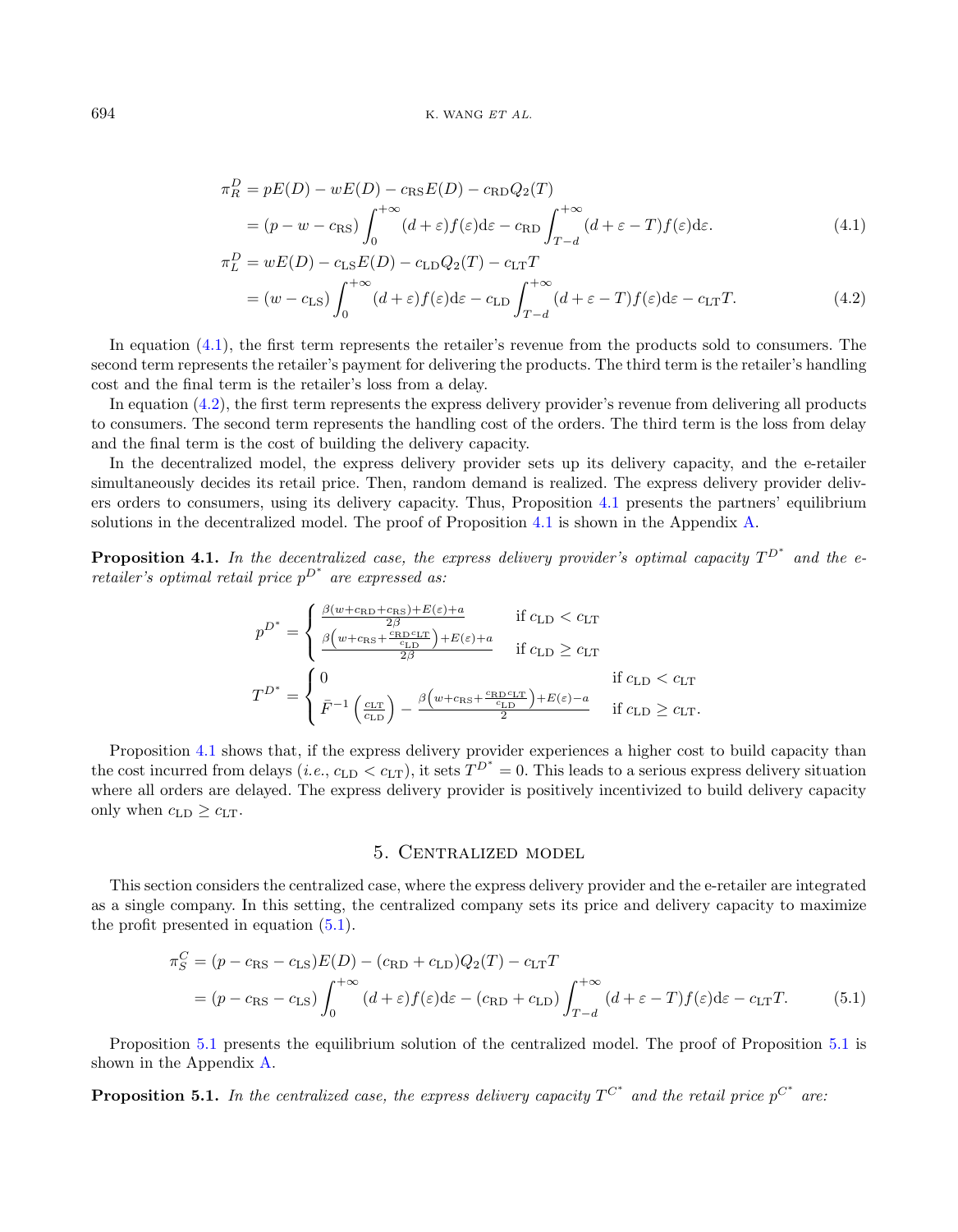(i)

$$
p^{C^*} = \begin{cases} \frac{\beta(c_{\text{RD}} + c_{\text{RS}} + c_{\text{LD}} + c_{\text{LS}}) + E(\varepsilon) + a}{2\beta} & \text{if } c_{\text{RD}} + c_{\text{LD}} < c_{\text{LT}}\\ \frac{\beta(c_{\text{RS}} + c_{\text{LS}} + c_{\text{LT}}) + E(\varepsilon) + a}{2\beta} & \text{if } c_{\text{RD}} + c_{\text{LD}} \ge c_{\text{LT}} \end{cases}
$$

and

$$
T^{C^*} = \begin{cases} 0 & \text{if } c_{\text{RD}} + c_{\text{LD}} < c_{\text{LT}} \\ \bar{F}^{-1}(\frac{c_{\text{LT}}}{c_{\text{RD}} + c_{\text{LD}}}) - \frac{\beta(c_{\text{RS}} + c_{\text{LS}} + c_{\text{LT}}) + E(\varepsilon) - a}{2} & \text{if } c_{\text{RD}} + c_{\text{LD}} \ge c_{\text{LT}}. \end{cases}
$$

(ii) Comparing the centralized case and the decentralized case, we have:

$$
p^{D^*} > p^{C^*}, T^{D^*} \le T^{C^*}, \pi_S^C \left( p^{C^*}, T^{C^*} \right) \ge \pi_R^D \left( p^{D^*}, T^{D^*} \right) + \pi_R^D \left( p^{D^*}, T^{D^*} \right).
$$

Proposition [5.1\(](#page-5-5)i) provides the partners' equilibrium solutions in the centralized model. Proposition [5.1\(](#page-5-5)ii) shows that, compared to the decentralized case, the company will build more delivery capacity and charge a lower retail price. As such, the total supply chain profit in the centralized model is no lower than the profit in the decentralized supply chain. The goal of this paper is to identify contracts that improve the performance of the decentralized express delivery supply chain.

### <span id="page-6-1"></span>6. CONTRACTS ANALYSIS

<span id="page-6-0"></span>Sections [4](#page-4-0) and [5](#page-5-0) conclude that the total supply chain profit in the centralized model is no lower than the profit in the decentralized supply chain. Thus, this section considers whether the three contracts can increase the profitability of the supply chain, compared to the decentralized case.

#### 6.1. Advanced payment contract

In the advanced payment contract, the e-retailer can reserve the delivery capacity from the express delivery provider in advance. Assume that the prepaid price for reserved capacity is  $p_0$  and the usual price for buying the capacity is w. We assume  $p_0 \leq p$  to ensure that both the e-retailer and the express delivery provider are incentivized to join the advanced payment contract. Assume that  $M \geq 0$  is the number of early reserved delivery capacities. The express delivery provider accepting the contract must provide sufficient capacity to cover the initial order  $M$ ; otherwise, the provider will incur a large penalty for breaching the contract.

Figure [1](#page-7-0) shows the sequence of events in this setting. Before the selling season, based on the prepaid price  $p_0$ , the e-retailer determines the reserved delivery capacities  $M$  and sets the product's retail price at  $p$ . The express delivery provider simultaneously determines delivery capacity. To ensure all the orders are satisfied, we assume that  $T \geq M$ . After the demand is realized, if the demand exceeds the reserved capacity, the e-retailer pays the extra demand  $E(D - \min(D, M)^+)$  for the express delivery provider at the standard wholesale price w. Then, the e-retailer and express delivery provider receive profit.

The e-retailer's profit is as follows:

$$
\pi_R^E = pE(D) - p_0 M - wE(D - \min(D, M))^+ - c_{\text{RS}}E(D) - c_{\text{RD}}Q_2(T)
$$
  
= 
$$
\left[ (p - c_{\text{RS}}) \int_0^{+\infty} (d + \varepsilon) f(\varepsilon) d\varepsilon - p_0 M - w \int_{M-d}^{+\infty} (d + \varepsilon - M) f(\varepsilon) d\varepsilon - c_{\text{RD}} \int_{T-d}^{+\infty} (d + \varepsilon - T) f(\varepsilon) d\varepsilon \right].
$$
 (6.1)

In equation [\(6.1\)](#page-6-1), the first term is the e-retailer's revenue from products sold to consumers. The second term is the e-retailer's prepayment for reserving capacity in the advanced payment contract. The third term is the normal charge for the delivery service, when the e-retailer's early reserved delivery capacity is smaller than demand. The fourth term is the e-retailer's handling cost; the last term is the e-retailer's loss from a delay.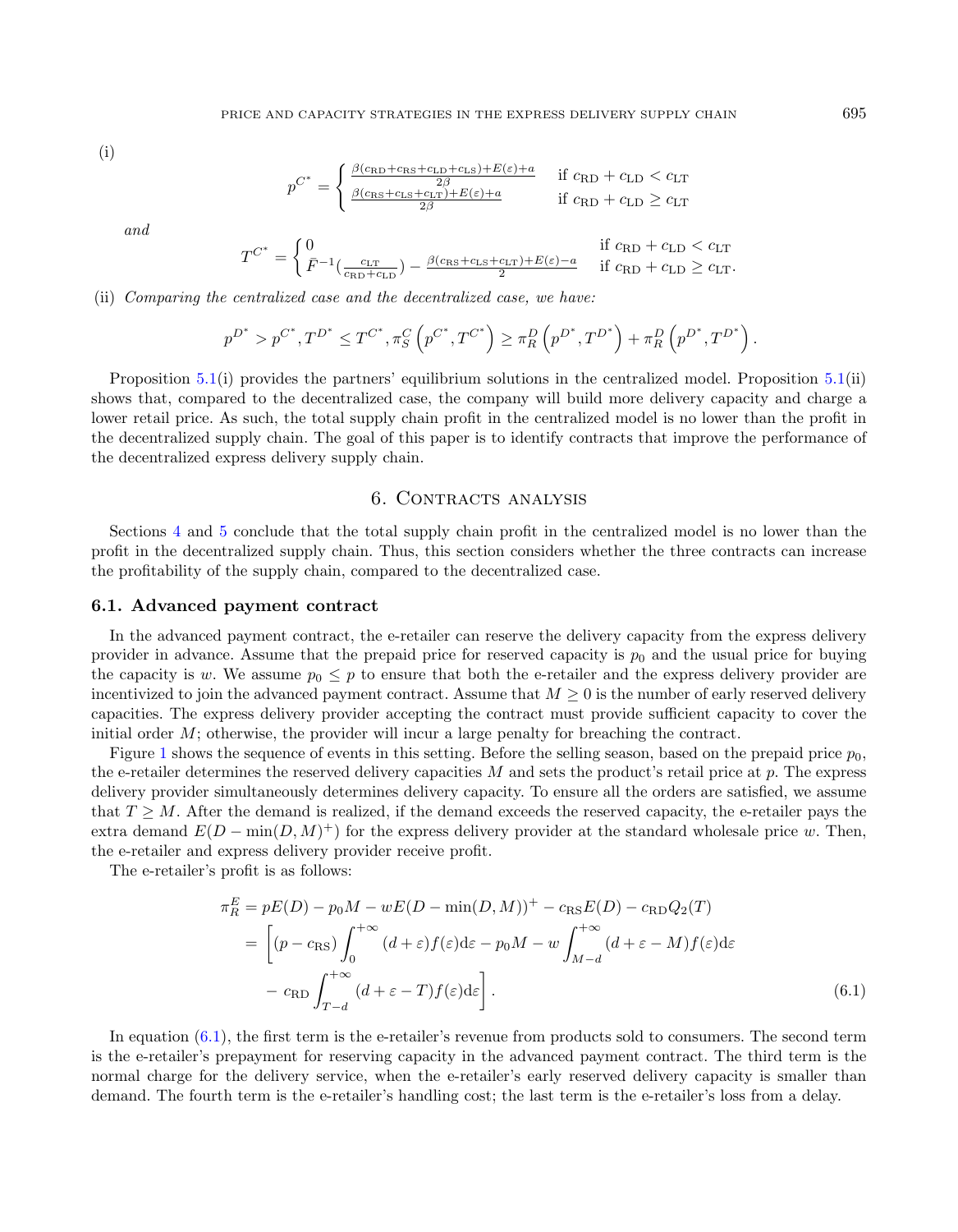<span id="page-7-0"></span>

<span id="page-7-1"></span>FIGURE 1. Decision sequences under the advanced payment contract.

The express delivery provider's expected profit is:

$$
\pi_L^E = p_0 M + wE(D - \min(D, M))^+ - c_{\text{LS}}E(D) - c_{\text{LD}}Q_2(T) - c_{\text{LT}}T
$$
  
= 
$$
\left[ p_0 M - c_{\text{LS}} \int_0^{+\infty} (d + \varepsilon) f(\varepsilon) d\varepsilon + w \int_{M-d}^{+\infty} (d + \varepsilon - M) f(\varepsilon) d\varepsilon - c_{\text{LT}}T \right]
$$
  
- 
$$
c_{\text{LD}} \int_{T-d}^{+\infty} (d + \varepsilon - T) f(\varepsilon) d\varepsilon - c_{\text{LT}}T \right].
$$
 (6.2)

In equation [\(6.2\)](#page-7-1), the express delivery provider obtains revenue  $p_0M$  from the advanced payment contract and obtains revenue  $wE(D = \min(D, M))^+$  based on the normal charges for the delivery service when the e-retailer's early ordering delivery capacity is smaller than demand. The term  $c_{\text{LS}}ED$  is the express delivery provider's cost to deliver the product; the term  $c_{\text{LD}}Q_2(T)$  represents the cost of delays. The last term is the express delivery provider's cost to build capacity.

The equilibrium solutions are shown in the Table [3,](#page-12-0) based on the decision sequence in this setting. Next, we discuss how the advanced payment contract coordinates the supply chain. The proofs of the equilibrium solutions and Proposition [6.1](#page-7-2) are shown in the Appendix [A.](#page-19-0)

We denote

$$
\bar{p}_0 = \left\{ p_0 : \Delta \pi_R^E(p_0) = \pi_R^E \left( p^{C^*}, T^{C^*} \right) - \pi_R^D \left( p^{D^*}, T^{D^*} \right) = 0 \right\} \text{ and}
$$
  

$$
\tilde{p}_0 = \left\{ p_0 : \Delta \pi_L^E(p_0) = \pi_L^E \left( p^{C^*}, T^{C^*} \right) - \pi_L^D \left( p^{D^*}, T^{D^*} \right) = 0 \right\}.
$$

<span id="page-7-2"></span>**Proposition 6.1.** The advanced payment contract can coordinate the express delivery supply chain when  $p_0^* =$  $c_{LS} + c_{LT}$ . The supply chain partners accept the advanced payment contract if and only if the value of the prepaid price  $p_0^*$  satisfies:  $\bar{p_0} \ge p_0^* \ge \max(0, \tilde{p_0})$ .

From Table [3,](#page-12-0) we can know that the partners have optimal prices  $p^{E^*}$ , the optimal early reserved quantities  $M^{E^*}$  and the optimal service capacity  $T^{E^*}$ . The supply chain's profit with the advanced payment contract is less than the profit gained in the centralized case. The supply chain's profit with the advanced payment contract is no less than the profit gained in the decentralized case. Comparing the scenarios in terms of profitability, the advanced payment contact is better than the decentralized case and worse than the centralized case. With the advanced payment contract, the e-retailer charges a lower retail price and gains more delivery capacity than the businesses in the decentralized case. However, in this scenario, the e-retailer charges a higher price and receives less delivery capacity than gained in the centralized case. The decentralized supply chain's performance is improved with the advanced payment contract. Thus, Proposition [6.1](#page-7-2) shows how the advanced payment contract coordinates the supply chain. Then, we provide the range of  $p<sub>0</sub>$ , during which, the e-retailer and delivery service provider can obtain more profits in the advanced payment contract than those in the decentralized case.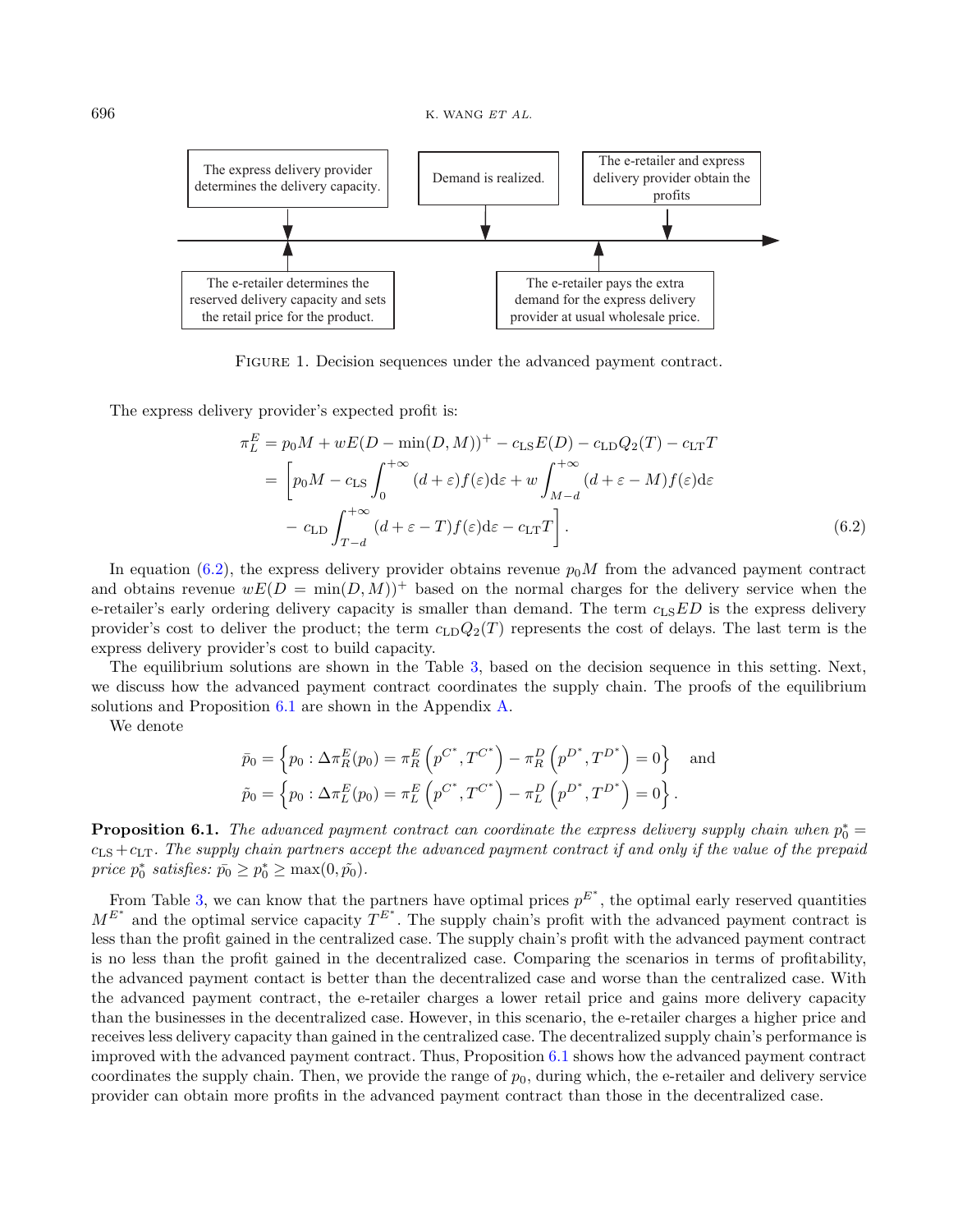<span id="page-8-0"></span>

<span id="page-8-2"></span><span id="page-8-1"></span>FIGURE 2. Decision sequences under the penalty contract.

#### 6.2. Penalty contract

In the penalty contract, when the express delivery provider delays the delivery orders, the e-retailer will penalize the provider for the delayed delivery. Figure [2](#page-8-0) shows the decision sequence. Before the selling season, based on the negotiated penalty fee per unit v, the e-retailer sets the retail price at  $p$  for the product. The express delivery provider simultaneously determines the delivery capacity  $T$ . The demand is realized and the orders are delivered. The retailer penalizes the express delivery provider the amount of  $vQ_2(T)$  for any delays. Both firms obtain profits.

The e-retailer's profit is:

$$
\pi_R^P = pE(D) - wE(D) - c_{\text{RS}}E(D) - c_{\text{RD}}Q_2(T) + vQ_2(T)
$$
  
=  $(p - w - c_{\text{RS}}) \int_0^{+\infty} (d + \varepsilon) f(\varepsilon) d\varepsilon - (c_{\text{RD}} - v) \int_{T-d}^{+\infty} (d + \varepsilon - T) f(\varepsilon) d\varepsilon.$  (6.3)

In equation [\(6.3\)](#page-8-1), the first term is the e-retailer's revenue from the products sold to consumers. The second term is the e-retailer's payment for delivering the products. The third term is the e-retailer's handling cost; and the fourth term is the e-retailer's loss from delays. The last term is the penalty for the delay delivery.

The express delivery provider's expected profits are:

$$
\pi_L^P = wE(D) - c_{LS}E(D) - c_{LD}Q_2(T) - vQ_2(T) - c_{LT}T
$$
  
=  $(w - c_{LS}) \int_0^{+\infty} (d + \varepsilon) f(\varepsilon) d\varepsilon - (c_{LD} + v) \int_{T-d}^{+\infty} (d + \varepsilon - T) f(\varepsilon) d\varepsilon - c_{LT}T.$  (6.4)

Equation [\(6.4\)](#page-8-2) shows that the express delivery provider obtains revenue defined by  $wED$ . The term  $vQ_2(T)$ is the express delivery provider's penalties caused by the delivery delay. The term  $c_{\text{LS}}ED$  is the express delivery provider's cost of delivering the product, and the term  $c_{\text{LD}}Q_2(T)$  is the cost for the delay. The final term is the express delivery provider's cost to build capacity.

The equilibrium solutions are shown in Table [3,](#page-12-0) based on the decision sequence in this setting. Next, we discuss how the penalty contract coordinates the supply chain. The proofs of the equilibrium solutions and Proposition [6.2](#page-8-3) are shown in the Appendix [A.](#page-19-0)

<span id="page-8-3"></span>We denote

$$
v_0 = \frac{\pi_R^D (p^{D^*}, T^{D^*}) - (p^{C^*} - w - c_{RS}) (d (p^{C^*}) + E(\varepsilon))}{Q_2 (T^{C^*})},
$$
  

$$
v_1 = \frac{(w - c_{LS}) (d (p^{C^*}) + E(\varepsilon)) - c_{LD} Q_2 (T^{C^*}) - c_{LT} T^{C^*} - \pi_L^D (p^{D^*}, T^{D^*})}{Q_2 (T^{C^*})}.
$$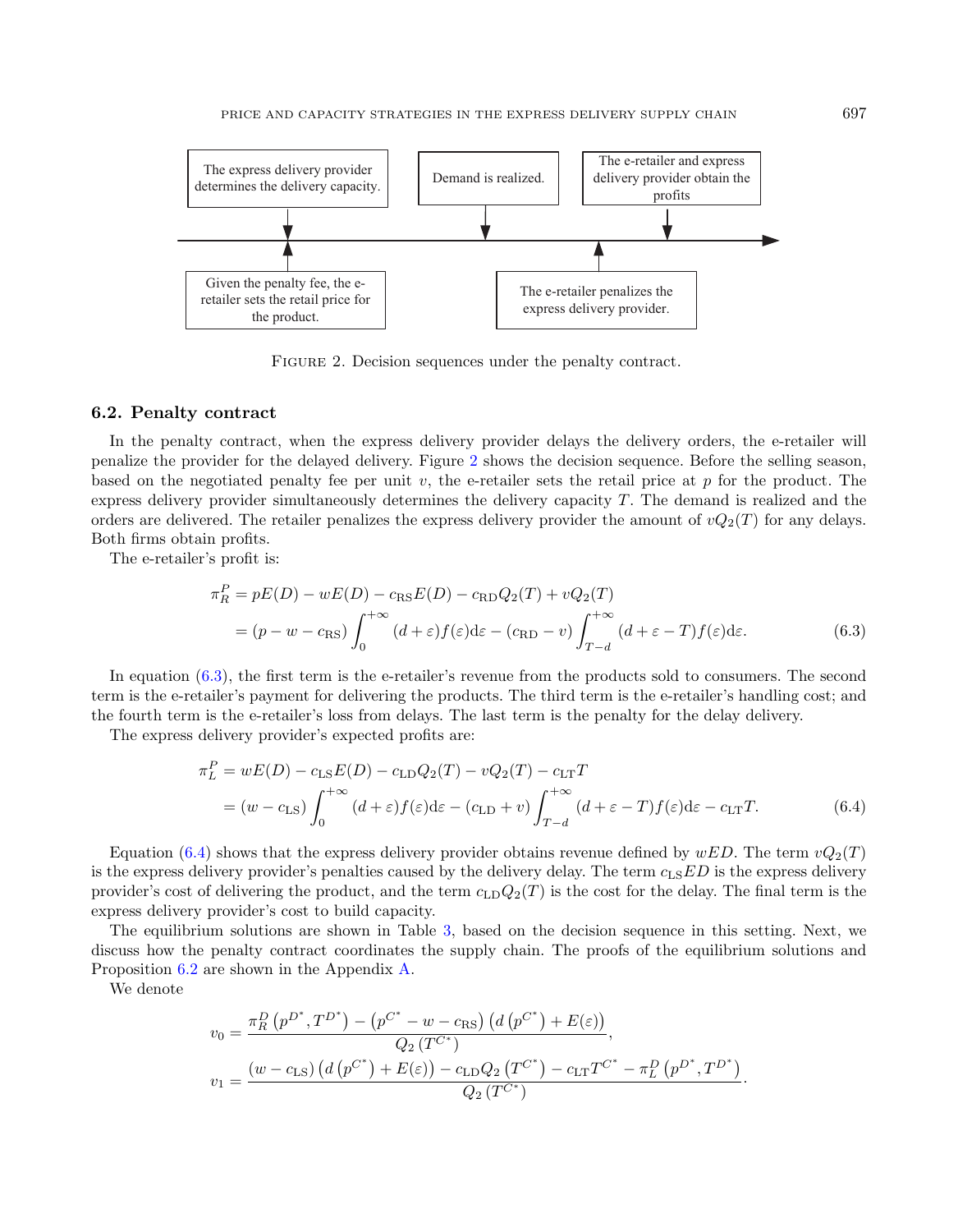<span id="page-9-0"></span>

<span id="page-9-1"></span>FIGURE 3. Decision sequence with the time insurance contract.

**Proposition 6.2.** The penalty contract can coordinate the express delivery supply chain system when  $v^* =$  $\frac{(c_{\text{RD}}+c_{\text{LD}})c_{\text{LT}}}{c_{\text{LS}}+2c_{\text{LT}}-w}$  –  $c_{\text{LD}}$ . The supply chain partners accept the penalty contract if and only if the value of the penalty fee v<sup>\*</sup> satisfies:  $v_1 \geq v^* \geq \max(v_0, 0)$ .

Table [3](#page-12-0) shows that the retailer and delivery service provider have unique values for the optimal prices  $p^{P^*}$ and the optimal service capacity  $T^{P^*}$  to maximize their respective profits. The supply chain's profit with the penalty contract is less than in the centralized case. The supply chain's profit with the penalty contract is no less than in the decentralized case. Proposition [6.2](#page-8-3) shows how the penalty contract coordinates the supply chain. Then, we provide the range of  $v^*$ , during which, the e-retailer and delivery service provider can obtain more profits in the penalty contract than those in the decentralized case.

#### 6.3. Time insurance contract

The time insurance contract is used by SF-EXPRESS, one of the largest express delivery companies in China, to solve delivery delays during the high-demand selling season. The insurance contract between the e-retailer and the express delivery provider is defined as follows. The e-retailer pays an insurance premium per unit to the express delivery provider; the express delivery provider promises to deliver the product within a certain time; if the product is delayed, the express delivery provider returns the delivery fee and the insurance premium.

Figure [3](#page-9-0) shows the decision sequence with the time insurance contract. Before the selling season, based on the negotiated insurance premium per unit r, the e-retailer sets the retail price at  $p$  for the product. The express delivery provider simultaneously determines the delivery capacity T. The demand is realized, and the orders are delivered. Then, the delivery provider returns the delivery fee and the insurance premium for the delayed orders. Both companies obtain profits.

With the time insurance contract, the e-retailer's expected profit is:

$$
\pi_R^T = pE(D) - (w+r)E(D) - c_{\text{RS}}E(D) - c_{\text{RD}}Q_2(T) + (w+r)Q_2(T)
$$
  
=  $(p - w - r - c_{\text{RS}}) \int_0^{+\infty} (d+\varepsilon)f(\varepsilon)d\varepsilon - (c_{\text{RD}} - w - r) \int_{T-d}^{+\infty} (d+\varepsilon - T) f(\varepsilon)d\varepsilon.$  (6.5)

In equation [\(6.5\)](#page-9-1), the first term is the e-retailer's revenue from the products sold to consumers. The second term is the e-retailer's payment to the delivery provider for delivering the service and insurance premium. The third term is the e-retailer's handling cost; and the fourth term is the e-retailer's loss from delay. The final term is the express delivery provider's penalty resulting from delayed deliveries.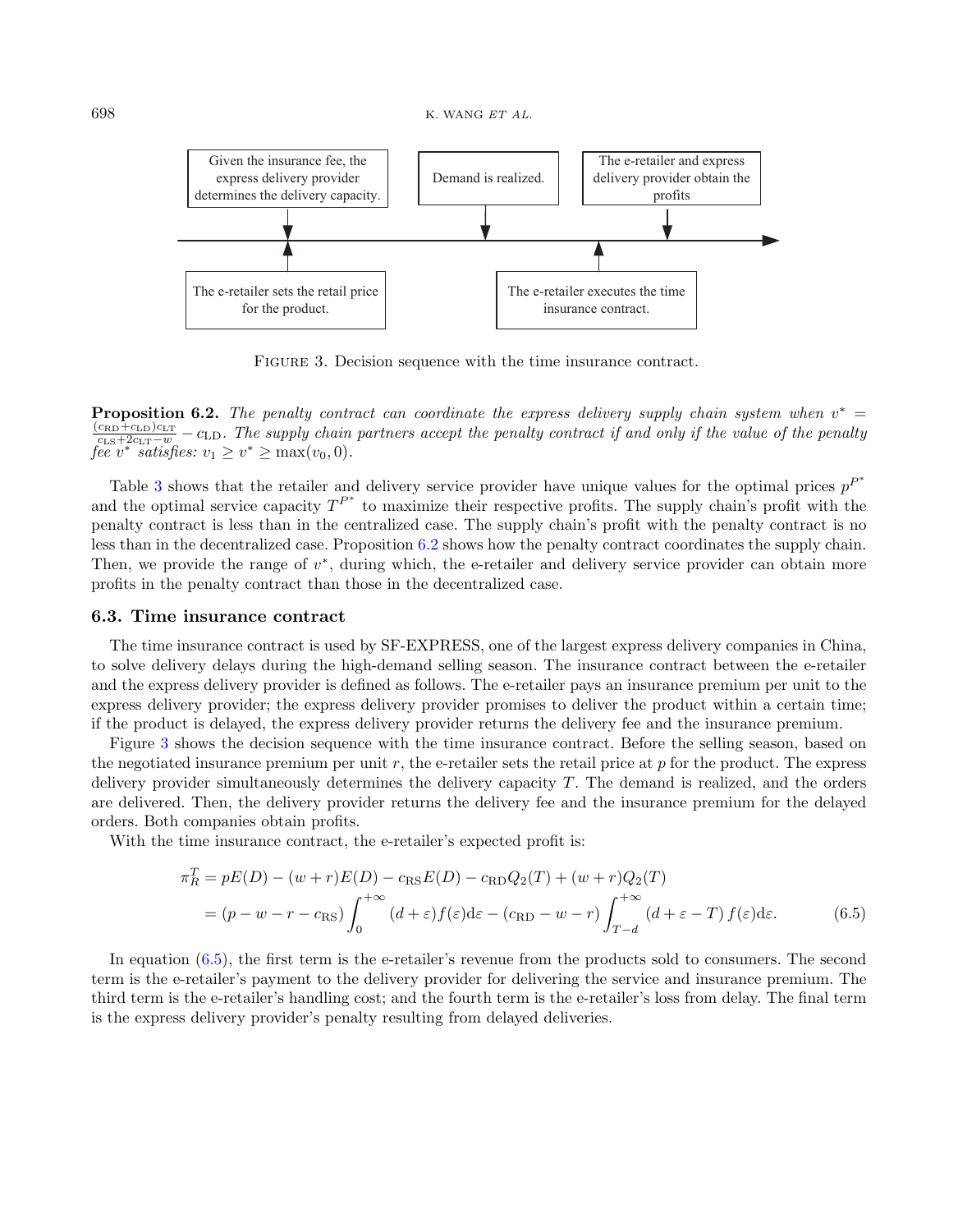The express delivery provider's expected profit is:

<span id="page-10-1"></span>
$$
\pi_L^T = (w+r)E(D) - c_{\text{LS}}E(D) - (c_{\text{LD}} + w + r)Q_2(T) - c_{\text{LT}}T
$$
  
=  $(w - c_{\text{LS}} + r)\int_0^{+\infty} (d+\varepsilon)f(\varepsilon)d\varepsilon - (c_{\text{LD}} + w + r)\int_{T-d}^{+\infty} (d+\varepsilon - T)f(\varepsilon)d\varepsilon - c_{\text{LT}}T.$  (6.6)

In equation [\(6.6\)](#page-10-1), the express delivery provider obtains revenue  $(w + r)ED$  from the delivery service and insurance premium; the term  $c_{LS}ED$  is the express delivery provider's cost of delivering the product; and the term  $(c_{\text{LD}}+w+r)Q_2(T)$  is the loss from the cost of delay. The final term is the express delivery provider's cost to build capacity.

The equilibrium solutions are shown in Table [3,](#page-12-0) based on the decision sequence in this setting. Next, we discuss how the time insurance contract coordinates the supply chain. The proofs of the equilibrium solutions and Proposition [6.3](#page-10-2) are shown in the Appendix [A.](#page-19-0)

First, we denote

$$
r_0 = \frac{\left(c_{\text{LD}}^2 + c_{\text{LD}}w - c_{\text{LT}}c_{\text{RD}} - c_{\text{LT}}c_{\text{LD}}\right) + \sqrt{\left(c_{\text{LD}}^2 + c_{\text{LD}}w - c_{\text{LT}}c_{\text{RD}} - c_{\text{LT}}c_{\text{LD}}\right)^2 + 4c_{\text{LD}}c_{\text{LT}}w\left(c_{\text{RD}} + c_{\text{LD}}\right)}}{2c_{\text{LD}}}.
$$

<span id="page-10-2"></span>Then, we have

$$
p^{D^*} = p^{T^*} \Leftrightarrow c_{\text{LD}} r_0^2 + (c_{\text{LD}}(c_{\text{LD}} + w) - c_{\text{LT}}(c_{\text{RD}} + c_{\text{LD}})) r_0 - w c_{\text{LT}} (c_{\text{RD}} + c_{\text{LD}}) = 0.
$$

We denote

$$
\bar{r}_0 = \frac{(p^{C^*} - w - c_{\text{RS}}) (d (p^{C^*}) + E(\varepsilon)) + wQ_2 (T^{C^*}) - \pi_R^D (p^{D^*}, T^{D^*})}{d (p^{C^*}) + E(\varepsilon) - Q_2 (T^{C^*})} \text{ and}
$$
\n
$$
\bar{r}_1 = \frac{\pi_L^D (p^{D^*}, T^{D^*}) - (w - c_{\text{LS}}) (d (p^{C^*}) + E(\varepsilon)) + (c_{\text{LD}} + w) Q_2 (T^{C^*}) + c_{\text{LT}} T^{C^*}}{d (p^{C^*}) + E(\varepsilon) - Q_2 (T^{C^*})}.
$$

**Proposition 6.3.** The time insurance contract can coordinate express delivery supply chain system when **• \*** =  $\frac{(2c_{\text{LT}}+c_{\text{LS}}-c_{\text{LD}}-2w)+\sqrt{(2c_{\text{LT}}+c_{\text{LS}}-c_{\text{LD}}-2w)^2+4((c_{\text{LT}}+c_{\text{LS}})(c_{\text{LD}}+w)-c_{\text{RD}}c_{\text{LT}})}}{2}$  The supply chain partners accept the time insurance contract if and only if the value of the insurance fee  $r^*$  satisfies:  $\bar{r}_0 \geq r^* \geq \max(\bar{r}_1, 0)$ .

Table [3](#page-12-0) shows that the retailer and delivery service provider have equilibrium solutions  $p^{T^*}$  and  $T^{T^*}$ , respectively. The supply chain's profit with the time insurance contract in the decentralized case is less than the profit realized in the centralized case. When the cost of holding delivery capacity is relatively large  $(c_{ID} < c_{LT} \leq c_{LD} + w + r)$ , the time insurance contract outperforms the decentralized model. When  $c_{LT} \leq c_{LD}$ , the time insurance contract outperforms the decentralized model when the insurance premium is  $r \in [0, r_0]$ . Proposition [6.3](#page-10-2) shows how the time insurance contract coordinates the supply chain. Then, we provide the range of  $r^*$ , during which, the e-retailer and delivery service provider can obtain more profits in the time insurance contract than those in the decentralized case.

We denote  $r_1 =$ in the decentralized case.<br>  $\frac{\sqrt{c_{\text{LT}}\beta + c_{\text{LT}}\sqrt{\beta^2 + 8\beta(c_{\text{RD}} + c_{\text{LD}})}}}{2} - c_{\text{LD}} - w$ . Then, we have  $\partial T^{T^*}/\partial r = 2((c_{\text{LD}} + w + r_1)^2)^2$  $c_{\text{LT}}\beta(c_{\text{LD}} + w + r_1)^2 - c_{\text{LT}}^2\beta(c_{\text{LD}} + c_{\text{RD}}) = 0.$ 

# <span id="page-10-3"></span>7. Sensitivity analysis

<span id="page-10-0"></span>Based on some of the equilibrium solutions in the previous section of this paper, we have performed some sensitivity analysis on some parameters.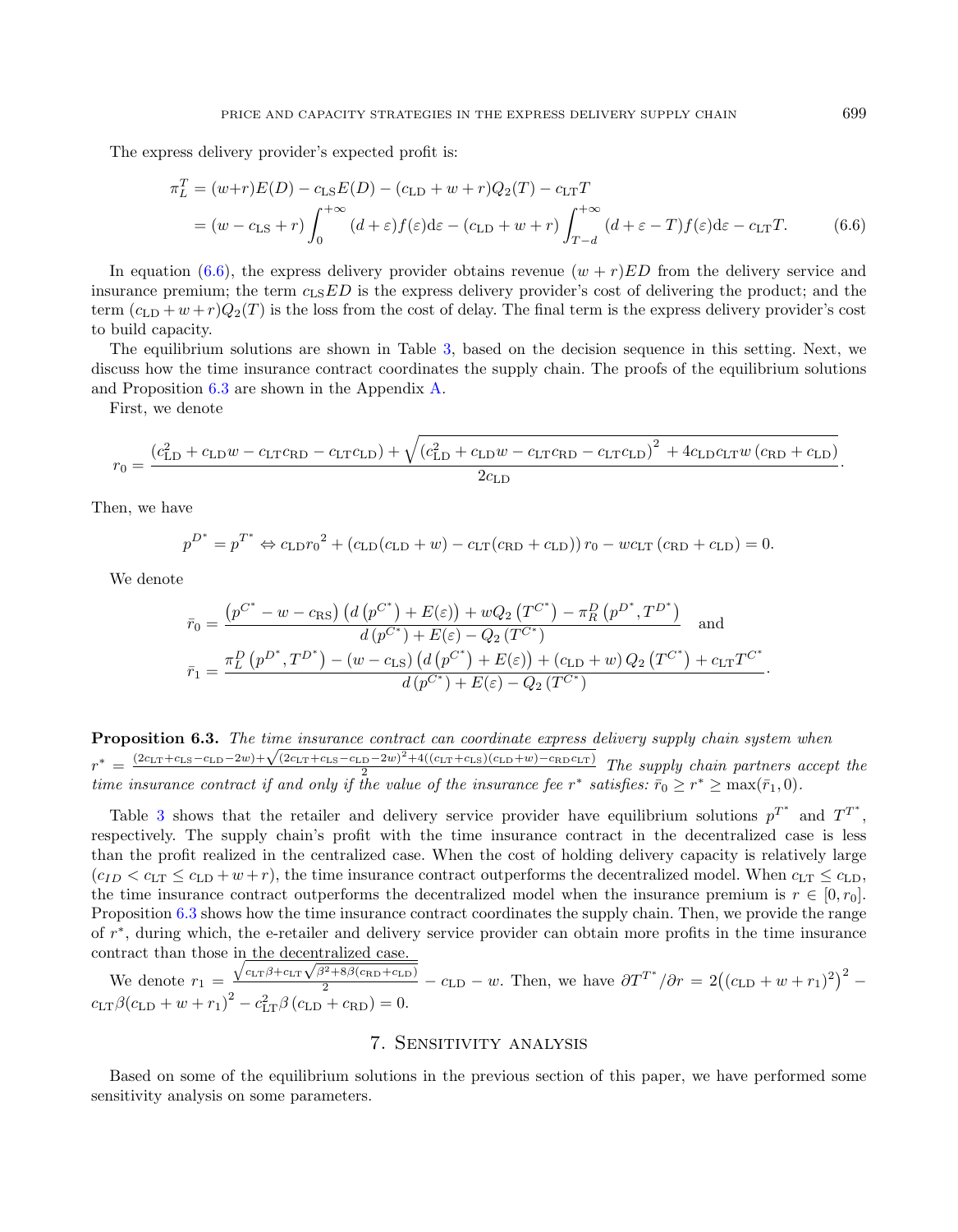Corollary 7.1. The influences of the e-retailer's and express delivery provider's per unit cost of delay on the solutions and profits are:

$$
\frac{\partial p^{D^*}}{\partial c_{\text{RD}}} > 0, \frac{\partial T^{D^*}}{\partial c_{\text{LD}}} > 0, \frac{\partial \pi_R^D}{\partial c_{\text{RD}}} \le 0, \text{ and } \frac{\partial \pi_L^D}{\partial c_{\text{LD}}} \le 0.
$$

Based on Corollary [7.1,](#page-10-3) we know that the e-retailer's selling price and the express delivery capacity are positively related to the per unit cost of delay; however, the profits are negatively related to the per unit cost of delay.

<span id="page-11-0"></span>Corollary 7.2. The influences of the e-retailer's and express delivery provider's per unit cost of delay on solutions and profits are:

$$
\frac{\partial p^{C^*}}{\partial c_{\text{RD}}}\geq 0, \frac{\partial T^{C^*}}{\partial c_{\text{LD}}}>0, \frac{\partial \pi_S^C}{\partial c_{\text{RD}}}\leq 0, \text{ and } \frac{\partial \pi_S^D}{\partial c_{\text{LD}}}\leq 0.
$$

Corollary [7.2](#page-11-0) demonstrates that the e-retailer's selling price and the express delivery provider's capacity are both positively related to their per unit cost of delay; however, their profits are negatively related to the per unit cost of delay. When the cost of delay is large, the e-retailer raises the retail price to reduce market demand. In addition, the express delivery provider builds a large capacity, to alleviate the mismatch between capacity supply and market demand.

<span id="page-11-1"></span>Corollary 7.3. The influences of the per unit cost of delay and advanced payment price on the partners' solutions and profits are:

$$
\frac{\partial p^{E^*}}{\partial p_0} \ge 0, \frac{\partial T^{E^*}}{\partial p_0} \le 0, \frac{\partial M^{E^*}}{\partial p_0} \le 0, \frac{\partial T^{E^*}}{\partial c_{\text{LD}}} > 0, \frac{\partial \pi_R^E}{\partial c_{\text{RD}}} \le 0, \text{ and } \frac{\partial \pi_L^E}{\partial c_{\text{LD}}} \le 0.
$$

Corollary [7.3](#page-11-1) indicates that the equilibrium retail price increases the  $p_0$ . This indicates that if the prepaid price of reserved capacity is high, the e-retailer will charge the consumers higher retail prices. We also find that the equilibrium delivery capacity and early reserving delivery capacity can decrease the  $p<sub>0</sub>$ . If the express delivery provider charges a high price for reserving capacity, the e-retailer will reserve smaller amounts of capacity. The result is that the express delivery provider may build less delivery capacity. In addition, we find that the express delivery capacity is positively related to the unit cost of delay; however, they experience opposite profits. That is, when the cost of delay is high, the express delivery provider will build a larger delivery capacity to meet demand.

<span id="page-11-2"></span>Corollary 7.4. The influences of the e-retailer's and express delivery provider's per unit cost of delay on the partners' solutions and profits are:

$$
\frac{\partial p^{p^*}}{\partial c_{\text{RD}}} > 0, \frac{\partial T^{p^*}}{\partial c_{\text{LD}}} \geq 0, \frac{\partial p^{p^*}}{\partial v} < 0, \frac{\partial T^{p*}}{\partial v} \geq 0, \frac{\partial \pi_R^P}{\partial c_{\text{RD}}} \leq 0, \text{ and } \frac{\partial \pi_L^P}{\partial c_{\text{LD}}} \leq 0.
$$

<span id="page-11-3"></span>Corollary [7.4](#page-11-2) indicates that the e-retailer's selling price and the express delivery capacity are not negatively related to their per unit cost of delay. The e-retailer's retail price decreases with the penalty fee, while the express delivery provider's capacity increases with the penalty fee. The partners' profits decrease as the per unit cost of delay increases. As the penalty fee increases, the e-retailer can reduce the retail price to increase demand; correspondingly, the express delivery provider can offer more delivery capacity to meet the demand created by the reduced retail price.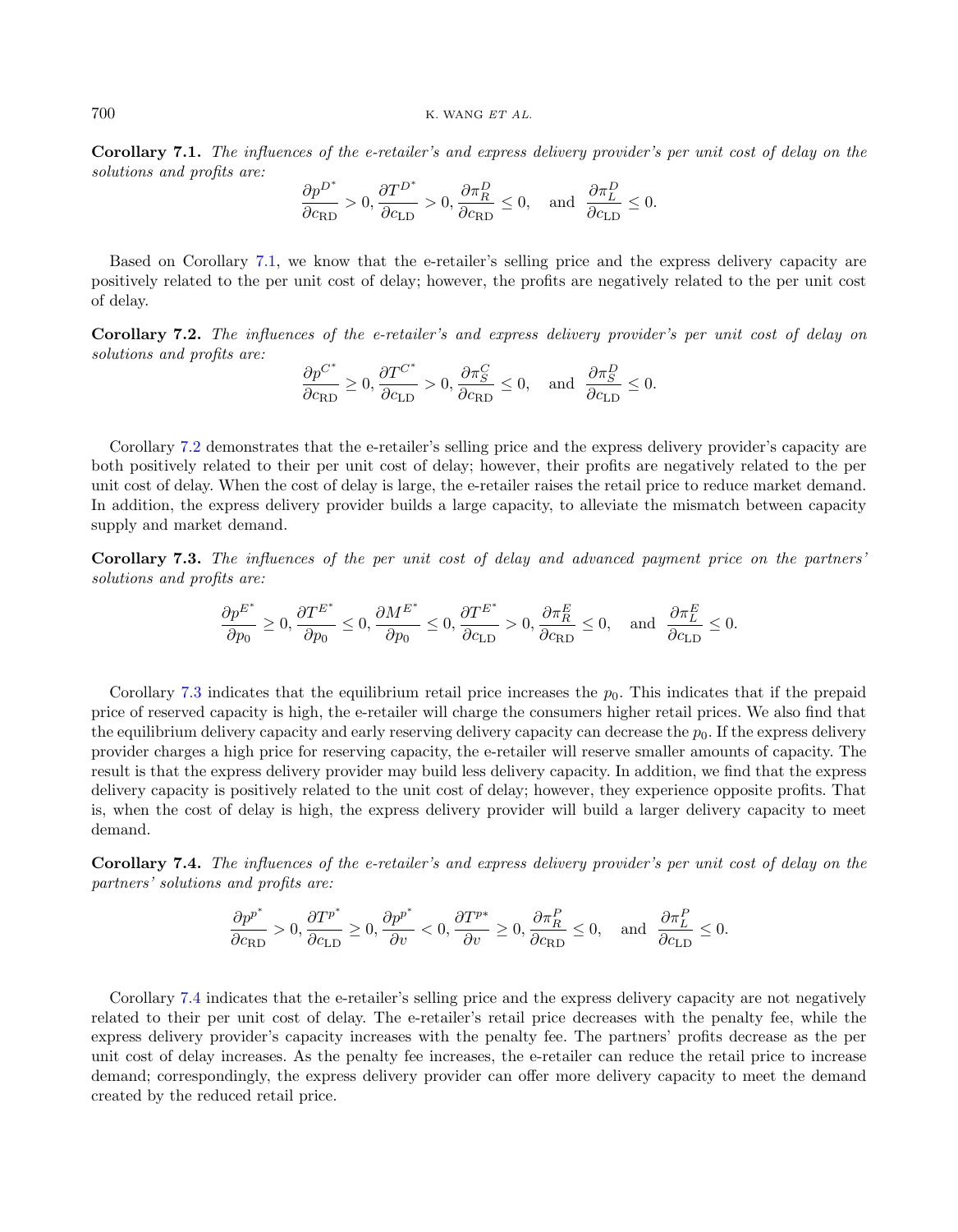<span id="page-12-0"></span>

|                               | The equilibrium solutions                                                                                                                                                                                                                                                                                                                                                                                                                                                                                                                                                                                                                                                                                                                                                                                  |                                                                                     | Comparing with centralized case Comparing with decentralize case                                                                                                                                                                                                                                                                                                                                                                                                                                                                                                                                                                                                                                                                                                                           |
|-------------------------------|------------------------------------------------------------------------------------------------------------------------------------------------------------------------------------------------------------------------------------------------------------------------------------------------------------------------------------------------------------------------------------------------------------------------------------------------------------------------------------------------------------------------------------------------------------------------------------------------------------------------------------------------------------------------------------------------------------------------------------------------------------------------------------------------------------|-------------------------------------------------------------------------------------|--------------------------------------------------------------------------------------------------------------------------------------------------------------------------------------------------------------------------------------------------------------------------------------------------------------------------------------------------------------------------------------------------------------------------------------------------------------------------------------------------------------------------------------------------------------------------------------------------------------------------------------------------------------------------------------------------------------------------------------------------------------------------------------------|
| payment<br>contract           | $\text{Advanced}\quad M^{E^*}=0\text{, and }T^{E^*}=\bar{F}^{-1}\left(\tfrac{c_{\text{LT}}}{c_{\text{LD}}}\right)-\tfrac{\beta(w+c_{\text{RS}})+E(\varepsilon)+a}{2};$<br>$M^{E^*} = \bar{F}^{-1}\left(\frac{p_0}{w}\right) - \frac{\beta(p_0 + \alpha_{\rm RS}) + E(\varepsilon) + a}{2}, \text{and}$<br>If $p_o \leq w \leq p$ , when $c_{\text{LT}}/c_{\text{LD}} < 1$ , then $p^{E^*} = \frac{\beta(p_0 + c_{\text{RS}}) + E(e) + a}{2}$<br>If $w \leq p_o \leq p$ , when $c_{\text{LT}}/c_{\text{LD}} < 1$ , then<br>$p^{E^*} = \frac{\beta(w + \epsilon_{\text{RS}}) + E(e) + a}{2\beta}$<br>$\beta(p_0+c_\text{RS})+E(\varepsilon)-a$<br>$T^{E^*}=\bar{F}^{-1}(\frac{c_{\rm LT}}{c_{\rm LD}})$ —                                                                                                    | $p^{E^*} > p^{C^*},$ $T^{E^*} \leq T^{C^*}$                                         | $p^{c^*} < p^{E^*} < p^{p^*}, \, T^{C^*} \geq T^{E^*} \geq T^{D^*},$<br>$\geq \pi^D_R\left(p^{D^*},T^{D^*}\right) + \pi^D_L\left(p^{D^*},T^{D^*}\right)$<br>$\begin{split} \pi^C_S\left(p^{C^*},T^{C^*}\right) &\geq \pi^E_R\left(p^{E^*},T^{E^*}\right) \quad \pi^E_R\left(p^E,T^{E^k}\right) + \pi^E_L\left(p^{E^*},T^{E^*}\right) \\ + \pi^E_L\left(p^{E^*},T^{E^*}\right) \qquad &\geq \pi^P_R\left(p^{D^*},T^{D^*}\right) + \pi^D_L\left(p^{D^*},T^{D^*}\right) \end{split}$                                                                                                                                                                                                                                                                                                          |
| contract<br>Penalty           | $\begin{split} \text{If } \texttt{c}_{\text{LD}} + v &\geq \texttt{c}_{\text{LT}}, \, p^{\texttt{P}^*} = \frac{\beta \big( \texttt{c}_{\texttt{RS}} + w + \frac{(\texttt{c}_{\texttt{RD}} - v) \texttt{c}_{\texttt{IP}} \texttt{T} }{2 \beta} + \frac{E(\varepsilon) + a}{2 \beta}, \, \, \tilde{\tau}_S^C \left( p^{C^*}, T^{C^*} \right) \\ &\geq \pi_R^D \left( p^{P^*}, T^{P^*} \right) \\ \texttt{c}_{\texttt{LP}} + \pi^{\texttt{P}^*} - \bar$<br>and $T^{P^*} = \bar{F}^{-1}\left(\frac{c_{LT}}{c_{LD}+v}\right) - \frac{\beta(c_{RS}+w + \frac{(c_{RD}-v)c_{LT}}{c_{LD}+v})}{2}$<br>If $c_{\text{LD}} + v < c_{\text{LT}}, p^{P^*} = [\beta(c_{\text{RD}} + c_{\text{RS}} + w - v)]$<br>$+E(\varepsilon)+a]/2\beta$ , and $T^{P^*}=0$ ;<br>$+ \frac{E\left( \varepsilon \right) - a}{\varepsilon}$ | $p^{P^*} > p^{C^*}, T^{P^*} \leq T^{C^*}$                                           | $\geq \pi^D_R\left(p^{D^*},T^{D^*}\right)+\pi^D_L\left(p^{D^*},T^{D^*}\right)$<br>$p^{D^*} > p^{P^*},$ $T^{D^*} \leq T^{P^*}$ .                                                                                                                                                                                                                                                                                                                                                                                                                                                                                                                                                                                                                                                            |
| insurance<br>contract<br>Time | $\left(\frac{c_{LT}}{1+\omega+\omega+\omega} \right)^{-\omega} = \frac{\beta\left(c_{\rm RS}+\omega+\omega+\frac{c_{\rm RS}-\omega}{1+\omega} - \frac{c_{\rm NS}-\omega}{1+\omega} \right)}{\beta\left(c_{\rm RS}+\omega+\omega+\frac{c_{\rm RS}-\omega}{1+\omega} \right)} \label{eq:beta}$<br>$\frac{1}{\tau} + \frac{E(\varepsilon) + a}{\tau}$<br>$p^{r*}=\frac{\beta\left(c_{\mathrm{RS}}+w+r+\frac{(c_{\mathrm{RD}}-w-r)c_{\mathrm{LT}}}{c_{\mathrm{LD}}+w+r}\right)}{2\beta}$<br>$T^{T^*} = \bar{F}^{-1}$<br>$E(\varepsilon)-a$                                                                                                                                                                                                                                                                     | $p^{T^*} > p^{C^*}, T^{T^*} \leq T^{C^*}$<br>$+\pi_L^T\left(p^{T^*},T^{T^*}\right)$ | $\begin{array}{l} \text { when } \operatorname{c}_{\operatorname{LD}} < \operatorname{c}_{\operatorname{L}\operatorname{P}} \le \operatorname{c}_{\operatorname{LD}} + w + r, \, \text {then} \\ p^{D^*} > p^{T^*}, T^{D^*} \le T^{T^*} \end{array}$<br>$\pi^C_S\left(p^{C^*},T^{C^*}\right)\geq \pi^T_R\left(p^{T^*},T^{T^*}\right) \ \geq \pi^D_R\left(p^{D^*},T^{D^*}\right)+\pi^P_T\left(p^{D^*},\overset{\cdot}{T}^{D^*}\right);$<br>$\geq \pi^D_R\left(p^{D^*},T^{D^*}\right) + \pi^D_L\left(p^{D^*},T^{D^*}\right)$<br>$\pi^T_R\left(p^{T^*},T^{T^*}\right)+\pi^T_L\left(p^{T^*},T^{T^*}\right)$<br>when $c_{LT} \leq c_{LD} r \in [0, r_0]$ , then<br>$p^{D^*} \geq p^{T^*}$ , $T^{D^*} \leq T^{T^*}$<br>$\pi^T_R\left(p^{T^*},T^{T^*}\right)+\pi^T_L\left(p^{T^*},T^{T^*}\right)$ |

TABLE 3. The equilibrium solutions under three contracts. TABLE 3. The equilibrium solutions under three contracts.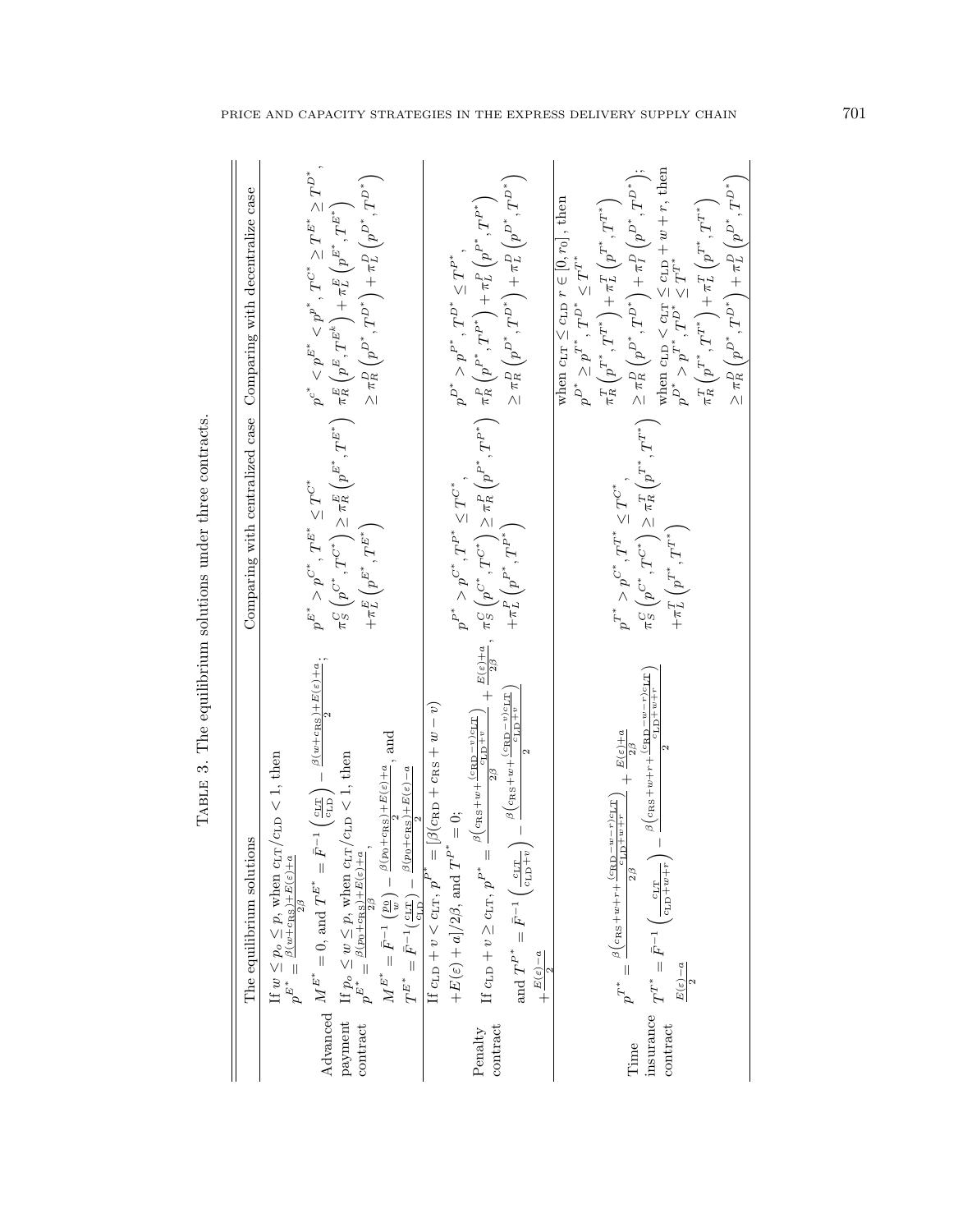Corollary 7.5. The influences of the per unit cost of delay and the insurance premium on the partners' solutions and profits are:

$$
\frac{\partial p^{T^*}}{\partial c_{\text{RD}}} > 0, \frac{\partial T^{T^*}}{\partial c_{\text{RD}}} > 0, \frac{\partial \pi_R^T}{\partial c_{\text{RD}}} \le 0, \text{ and } \frac{\partial \pi_L^T}{\partial c_{\text{LD}}} \le 0.
$$
  
If  $r \in [0, \max(0, \sqrt{(c_{\text{LD}} + c_{\text{RD}})c_{\text{LT}}} - c_{\text{LD}} - w)]$ ,  $\partial p^{T^*}/\partial r \le 0$ ;  
If  $r \in (\max(0, \sqrt{(c_{\text{LD}} + c_{\text{RD}})c_{\text{LT}}} - c_{\text{LD}} - w), p^{T^*}|$ , then  $\partial p^{T^*}/\partial r > 0$ ;  
If  $r \in [0, r_1)$ , we have  $\partial T^{T^*}/\partial r < 0$ ; If  $r \in [r_1, p^{T^*}]$ , then  $\partial T^{T^*}/\partial r \ge 0$ .

Corollary [7.5](#page-11-3) indicates that the e-retailer's selling price and the express delivery provider's capacity increase along with per unit cost of delay. Their profits decrease along with their unit cost of delay. If the insurance premium is relatively small, the e-retailer's price and express delivery provider's capacity decrease with the insurance premium. If the insurance premium is relatively large, the e-retailer's price and the express delivery provider's capacity increase along with the insurance premium.

### 8. CONTRACTS COMPARISON

<span id="page-13-0"></span>Based on model analysis in Section [6,](#page-6-0) when  $c_{LT} \leq c_{LD}$ , supply chain partners have equilibrium solutions under three contracts: the advanced payment contract, the penalty contract, and the time insurance contract. In this section, we investigate which contract is better for the supply chain partners when the three contracts can coordinate the supply chain. This results in Propositions [8.1](#page-13-1) and [8.2.](#page-14-1) The proof of Propositions [8.1](#page-13-1) and [8.2](#page-14-1) are shown in the Appendix [A.](#page-19-0)

<span id="page-13-1"></span>Proposition 8.1. When the three contracts can coordinate the supply chain, we can investigate which contract is better for the e-retailer:

(i) If 
$$
(w - p_0^*)M^{E^*} - w \int_0^{M^{E^*} - d(p^{C^*})} F(\varepsilon) d\varepsilon - v^* Q_2(T^{C^*}) \ge c_{RD} Q_2(T^{C^*})
$$
, then  $\pi_R^E \ge \pi_R^P$ ;  
if  $(w - p_0^*)M^{E^*} - w \int_0^{M^{E^*} - d(p^{C^*})} F(\varepsilon) d\varepsilon - v^* Q_2(T^{C^*}) < c_{RD} Q_2(T^{C^*})$ , then  $\pi_R^E < \pi_R^P$ .

(ii) If 
$$
r^*
$$
  $(d(p^{C^*}) + E(\varepsilon) - Q_2(T^{C^*})) + v^*Q_2(T^{C^*}) \ge wQ_2(T^{C^*}),$  then  $\pi_R^P \ge \pi_R^T$ ; if  $r^*$   $(d(p^{C^*}) + E(\varepsilon) - Q_2(T^{C^*})) + v^*Q_2(T^{C^*}) < wQ_2(T^{C^*}),$  then  $\pi_R^P < \pi_R^T$ .

(iii) If 
$$
c_{\text{RD}}Q_2(T^{C^*}) \ge r^*
$$
  $(d(p^{C^*}) + E(\varepsilon) - Q_2(T^{C^*})) + (w - p_0^*)M^{E^*} - w \int_0^{M^{E^*} - d(p^{C^*})} F(\varepsilon) d\varepsilon - wQ_2(T^{C^*}),$  then  $\pi_R^T \ge \pi_R^R$ ;  
\nif  $c_{\text{RD}}Q_2(T^{C^*}) < r^*(d(p^{C^*}) + E(\varepsilon) - Q_2(T^{C^*})) + (w - p_0^*)M^{E^*} - w \int_0^{M^{E^*} - d(p^{C^*})} F(\varepsilon) d\varepsilon - wQ_2(T^{C^*}),$   
\nthen  $\pi_R^T < \pi_R^R$ .

From e-retailer perspective, Proposition [8.1\(](#page-13-1)i) indicate the e-retailer prefers advanced payment contract to penalty contract when its unit cost of delayed orders is lower. The lower delayed cost may not stimulate the service provider to improve its delivery capacity. The e-retailers prefers to penalty contract when its unit cost of delayed orders is high. Proposition [8.1\(](#page-13-1)ii) indicates the e-retailer prefers penalty contract to time insurance contract when the wholesale price is lower and prefers time insurance contract when the wholesale price is high. Proposition [8.1\(](#page-13-1)iii) indicates the e-retailer prefer the time insurance contract to the advanced payment contract when its unit cost of delayed orders is high. The e-retailer prefers advanced payment contract to time insurance contract when its unit cost of delayed orders is lower.

Thus, based on Proposition [8.1,](#page-13-1) we can obtain that when its unit cost of delayed orders is lower, the eretailer will choose the advance payment contract among three contracts. When its unit cost of delayed orders is medium, the e-retailer will opt for the time insurance contract. When its unit cost of delayed orders is high,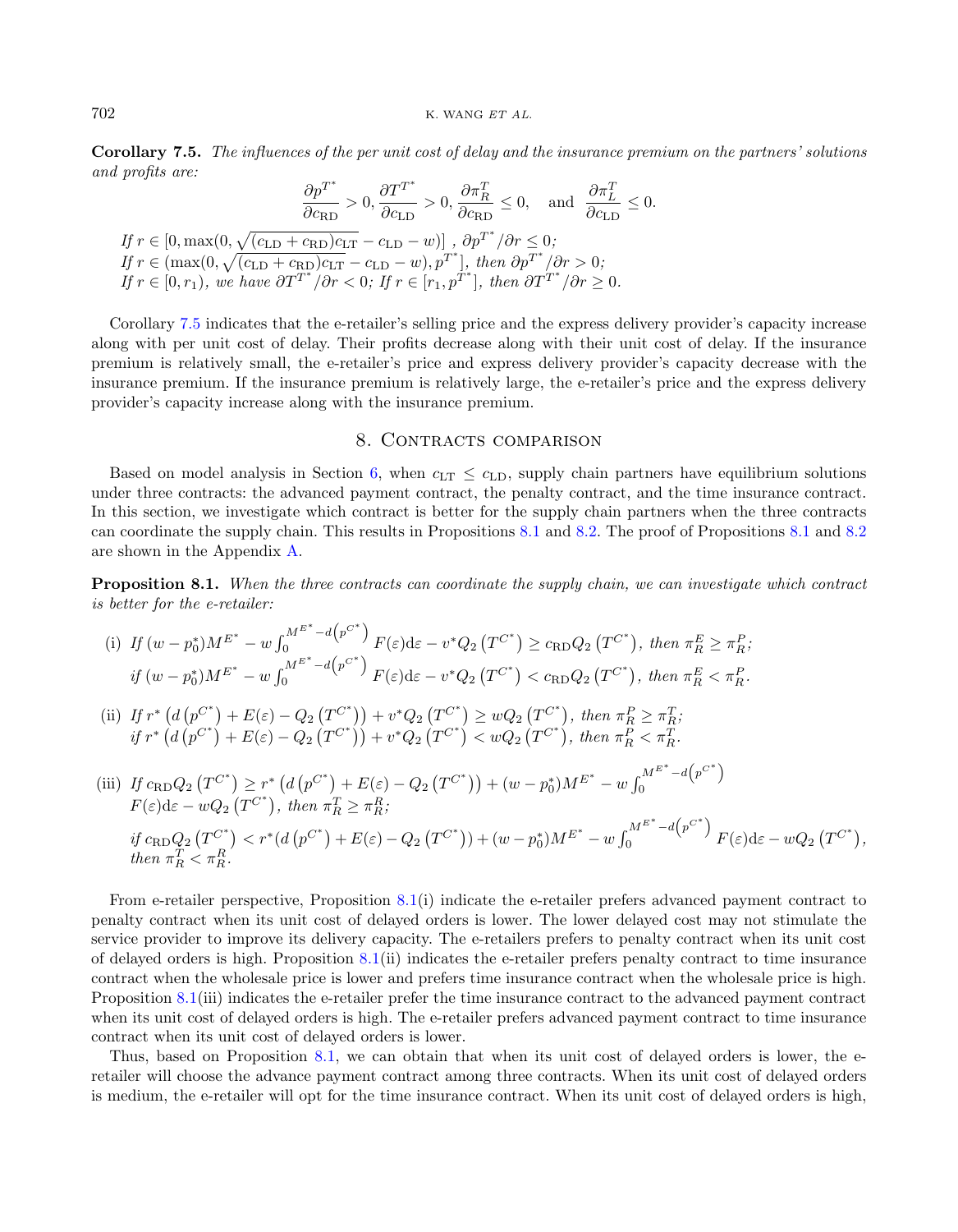the e-retailer will not choose the advanced payment contract. In this case, whether the e-retailer chooses the time insurance contract and penalty contract depends on the value of wholesale price.

<span id="page-14-1"></span>Proposition 8.2. When the three contracts can coordinate the supply chain, we can investigate which contract is better for the provider:

(i) If 
$$
v^*Q_2(T^{C^*}) + p_0^*M^{E^*} \geq wM^{E^*} + w \int_0^{M^{E^*} - d(p^{C^*})} F(\varepsilon) d\varepsilon
$$
, then  $\pi_L^E \geq \pi_L^P$ .  
\nIf  $v^*Q_2(T^{C^*}) + p_0^*M^{E^*} < wM^{E^*} + w \int_0^{M^{E^*} - d(p^{C^*})} F(\varepsilon) d\varepsilon$ , then  $\pi_L^E < \pi_L^P$ .  
\n(ii) If  $wQ_2(T^{C^*}) \geq r^* (d(p^{C^*}) + E(\varepsilon) - Q_2(T^{C^*})) + v^*Q_2(T^{C^*})$ , then  $\pi_L^P \geq \pi_L^T$ .  
\nIf  $wQ_2(T^{C^*}) < r^* (d(p^{C^*}) + E(\varepsilon) - Q_2(T^{C^*})) + v^*Q_2(T^{C^*})$ , then  $\pi_L^P < \pi_L^T$ .  
\n(iii) If  $r^* (d(p^{C^*}) + E(\varepsilon) - Q_2(T^{C^*})) + (w - p_0^*)M^{E^*} \geq wQ_2(T^{C^*}) - w \int_0^{M^{E^*} - d(p^{C^*})} F(\varepsilon) d\varepsilon$ , then  $\pi_L^T \geq \pi_L^E$ .  
\nIf  $r^* (d(p^{C^*}) + E(\varepsilon) - Q_2(T^{C^*})) + (w - p_0^*)M^{E^*} < wQ_2(T^{C^*}) - w \int_0^{M^{E^*} - d(p^{C^*})} F(\varepsilon) d\varepsilon$ , then  $\pi_L^T < \pi_L^E$ .

Proposition [8.2\(](#page-14-1)i) indicates the delivery service provider prefers advanced payment contract to penalty contract when wholesale price is lower. And the provider prefers penalty contract to advanced payment contract when the wholesale price is high. Proposition  $8.2(ii)$  $8.2(ii)$  indicates the provider prefers penalty contract to the time insurance contract when the wholesale price is high and prefers to time insurance contract when the wholesale price is lower. Proposition [8.2\(](#page-14-1)iii) indicates whether the provider choose time insurance contract or advanced payment contract depends on the wholesale price, delayed orders and reserved delivery capacity.

Thus, based on Proposition [8.2,](#page-14-1) we can obtain that when the wholesale price is lower, the provider will not choose the penalty contract among the three contracts. When the wholesale price is medium, the provider will opt for the advanced payment contract. When the wholesale price is high, the provider is willing to choose the penalty contract.

# 9. Numerical analysis

<span id="page-14-0"></span>Given that the analytical expressions might be too complex to understand meaningful insights, in this section, we carry out extensive numerical experiments to illustrate the equilibrium decisions under different models and contracts. We then discuss the effects of unit cost of delayed orders  $(c_{\text{RD}},c_{\text{LD}})$  and contract parameters on the equilibrium decision solutions and the profits of the retailer and delivery provider.

## 9.1. Numerical analysis of profits

In this section, we carry out numerical experiments to compare the profits of both e-retailer and delivery provider under advanced payment contract, penalty contract, and time insurance contract. The numerical values of the parameters used in the experiments are given by the following:

$$
a = 15, \beta = 0.6, \varepsilon \sim E(2), c_{LD} = 2.
$$

Form Figures [4](#page-15-0) and [5,](#page-15-1) we can obtain that when its unit cost of delayed orders is lower, the e-retailer will choose the advance payment contract among three contracts. When its unit cost of delayed orders is medium, the e-retailer will opt for the time insurance contract. When its unit cost of delayed orders is high, the e-retailer will choose the penalty contract. Meanwhile, we can find by comparing Figures [4](#page-15-0) and [5](#page-15-1) that the time insurance contract has an advantage over penalty contract for e-retailer under unit high cost of delayed orders scene and high wholesale price. Otherwise there is no advantage.

Form Figure [6,](#page-16-0) we can obtain when the wholesale price is lower, the provider will choose the time insurance contract among the three contracts. When the wholesale price is medium, the provider will opt for the advanced payment contract. When the wholesale price is high, the provider is willing to choose the penalty contract.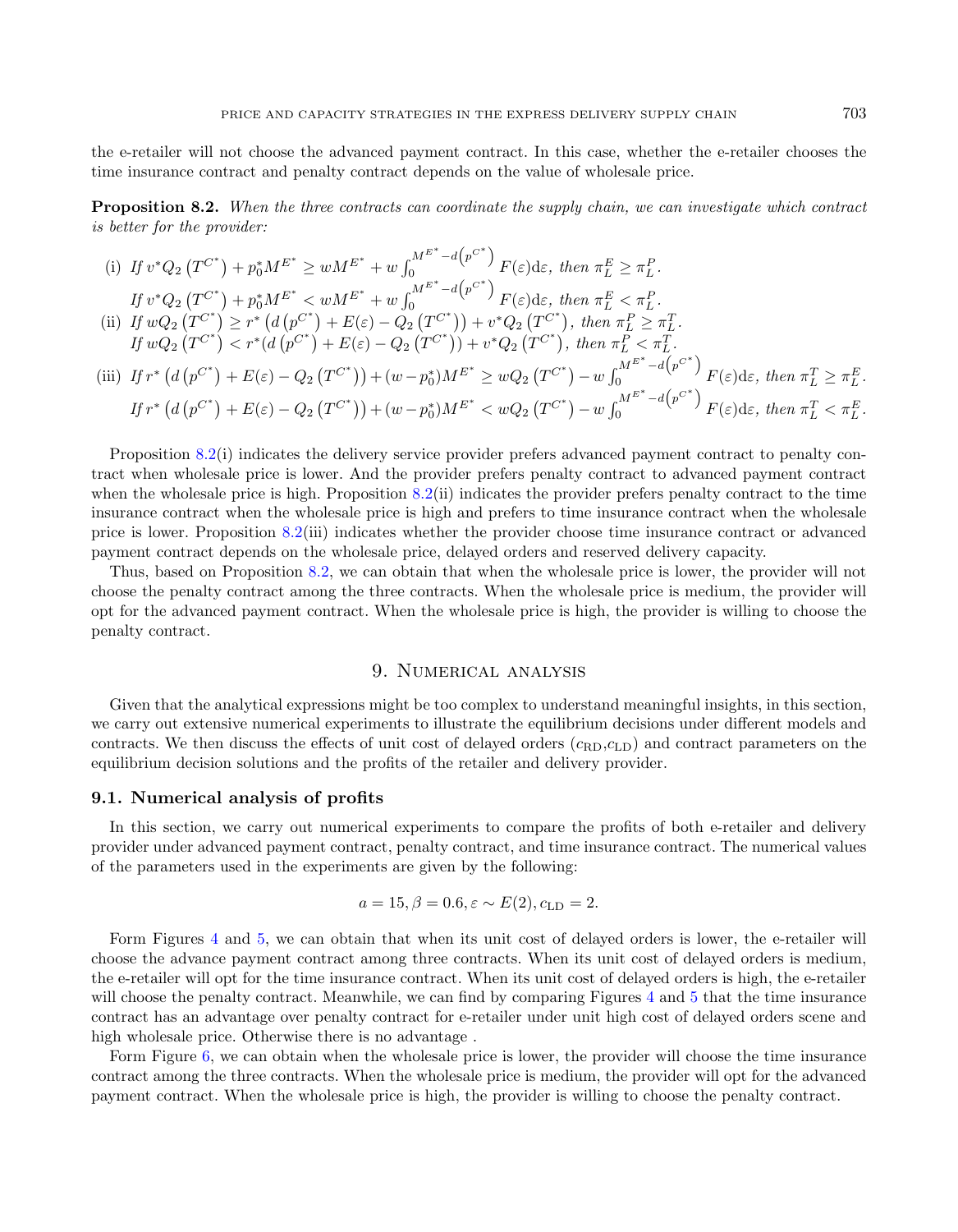<span id="page-15-0"></span>

FIGURE 4. The effect of unit cost of delayed orders  $(c_{\rm RD})$  on e-retailer's profits  $(w = 5)$ .

<span id="page-15-1"></span>

FIGURE 5. The effect of unit cost of delayed orders  $(c_{\text{RD}})$  on e-retailer's profits  $(w = 10)$ .

# 9.2. Numerical analysis of pricing and capacity

In this section, we carry out numerical experiments to the change of the pricing and capacity under advanced payment contract, penalty contract, and time insurance contract and two model. The numerical values of the parameters used in the experiments are given by the following:

$$
a = 15, \beta = 0.6, \varepsilon \sim E(2), w = 5.
$$

Form Figures [7](#page-16-1) and [8,](#page-17-0) we can get that the e-retailer's selling price and the express delivery capacity are positively related to the per unit cost of delay  $(c_{RD}, c_{LD})$  under advanced payment contract, penalty contract, and time insurance contract and two decentralized and centralized model.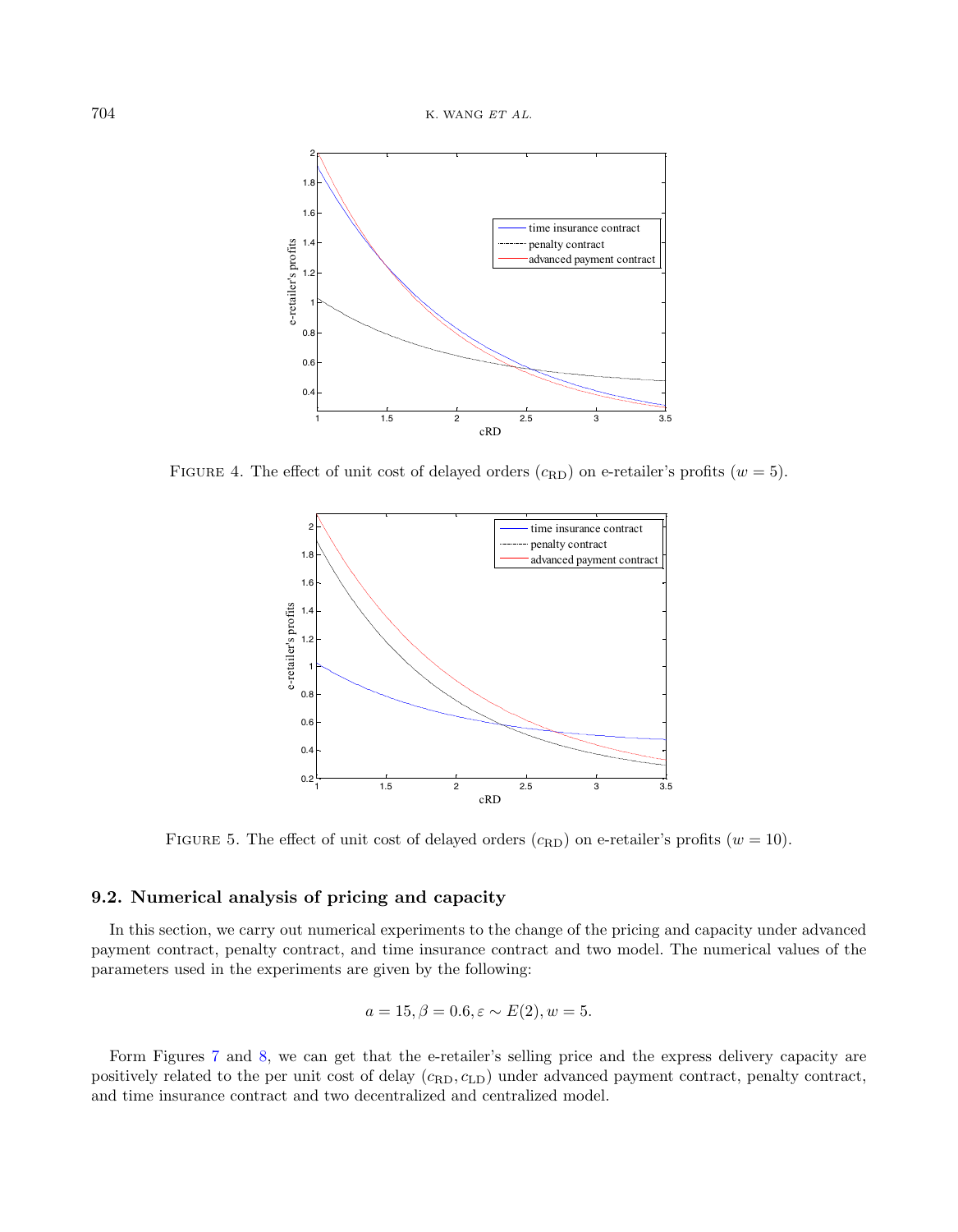<span id="page-16-0"></span>

FIGURE 6. The effect of wholesale  $\text{price}(w)$  on the delivery service provider's profits.

<span id="page-16-1"></span>

FIGURE 7. The effect of unit cost of delayed orders  $(c<sub>LD</sub>)$  on e-retailer's selling price.

Form Figure [9,](#page-17-1) we can get that the equilibrium retail price increases along with the advanced payment price  $(p_0)$ . We also find that the equilibrium delivery capacity and early reserving delivery capacity can decrease along with the advanced payment price  $(p_0)$ .

Form Figure [10,](#page-18-0) we can obtain that the e-retailer's retail price decreases with the penalty fee, while the express delivery provider's capacity increases with the penalty fee  $(v)$ . And form Figure [11,](#page-18-1) we can obtain that the e-retailer's price and express delivery provider's capacity first increases and then decreases with the insurance premium (r).

# 10. Managerial insights

The innovation and novelty of our research comes from real business practice cases and previous studies. The theoretical results of our research should be returned to practical business practice to guide business practice.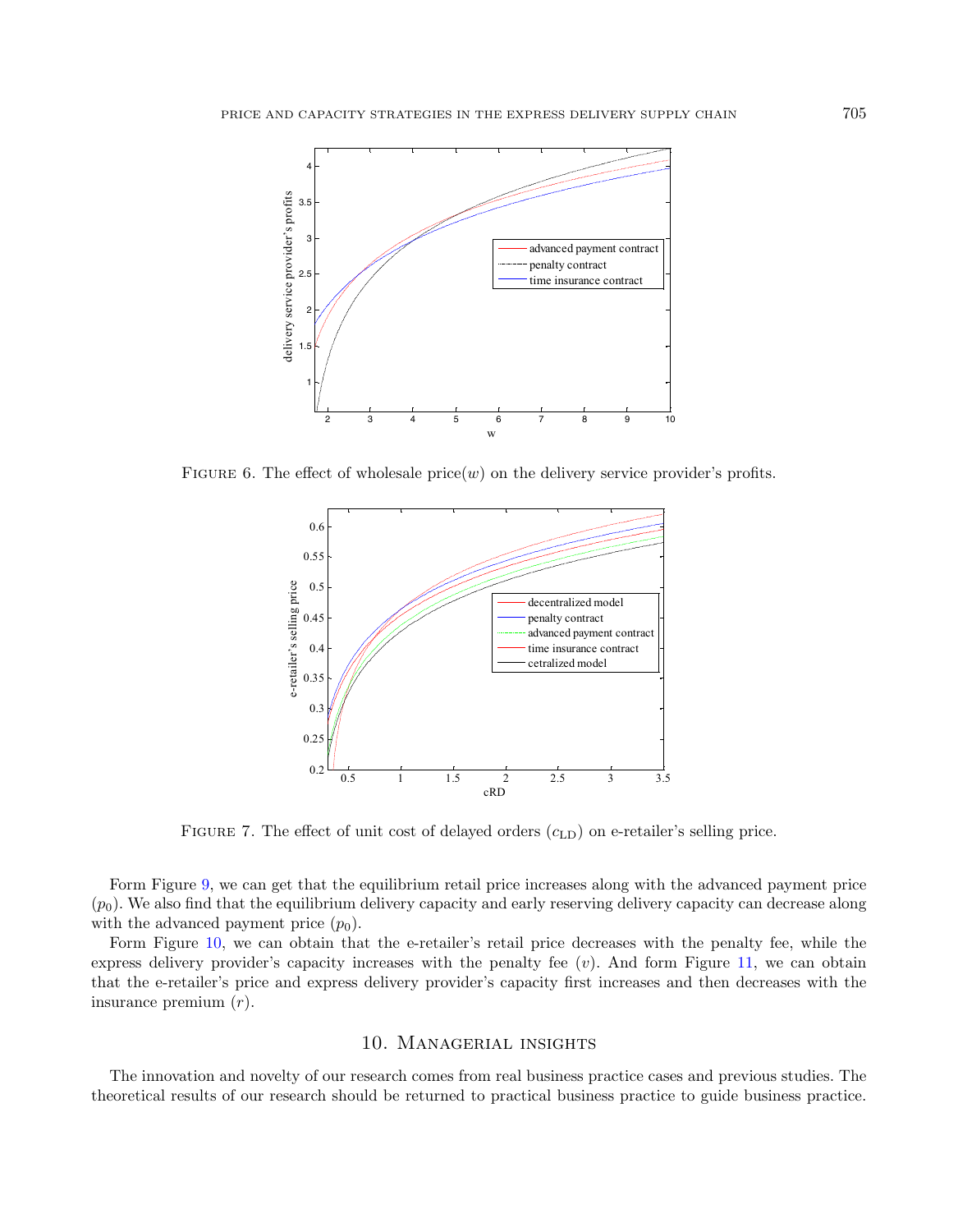<span id="page-17-0"></span>

FIGURE 8. The effect of unit cost of delayed orders  $(c<sub>LD</sub>)$  on delivery capacity.

<span id="page-17-1"></span>

FIGURE 9. The effect of advanced payment price  $(p_0)$  on delivery capacity, reserving delivery capacity and e-retailer's selling price under advanced payment contract.

Therefore, the theoretical results obtained from the research are divided into two parts. The more important part is the management insight, and the theoretical contribution, research insufficiency and future research are put in the conclusion section.

We found that when its unit cost of delayed orders is lower, the e-retailer will choose the advance payment contract among three contracts. When its unit cost of delayed orders is medium, the e-retailer will opt for the time insurance contract. When its unit cost of delayed orders is high, the e-retailer will not choose the advanced payment contract. For T-mall retailers of Alibaba, we consider that different retailers have different unit cost of delayed orders in reality, so the choice of each retailer is also different. Therefore, they can measure their unit cost of delayed orders, and then make the best decision for themselves, so that their profits can be guaranteed.

For the express service provider, whether they choose the time insurance contract and penalty contract depends on the value of wholesale price. We can obtain that when the wholesale price is lower, the provider will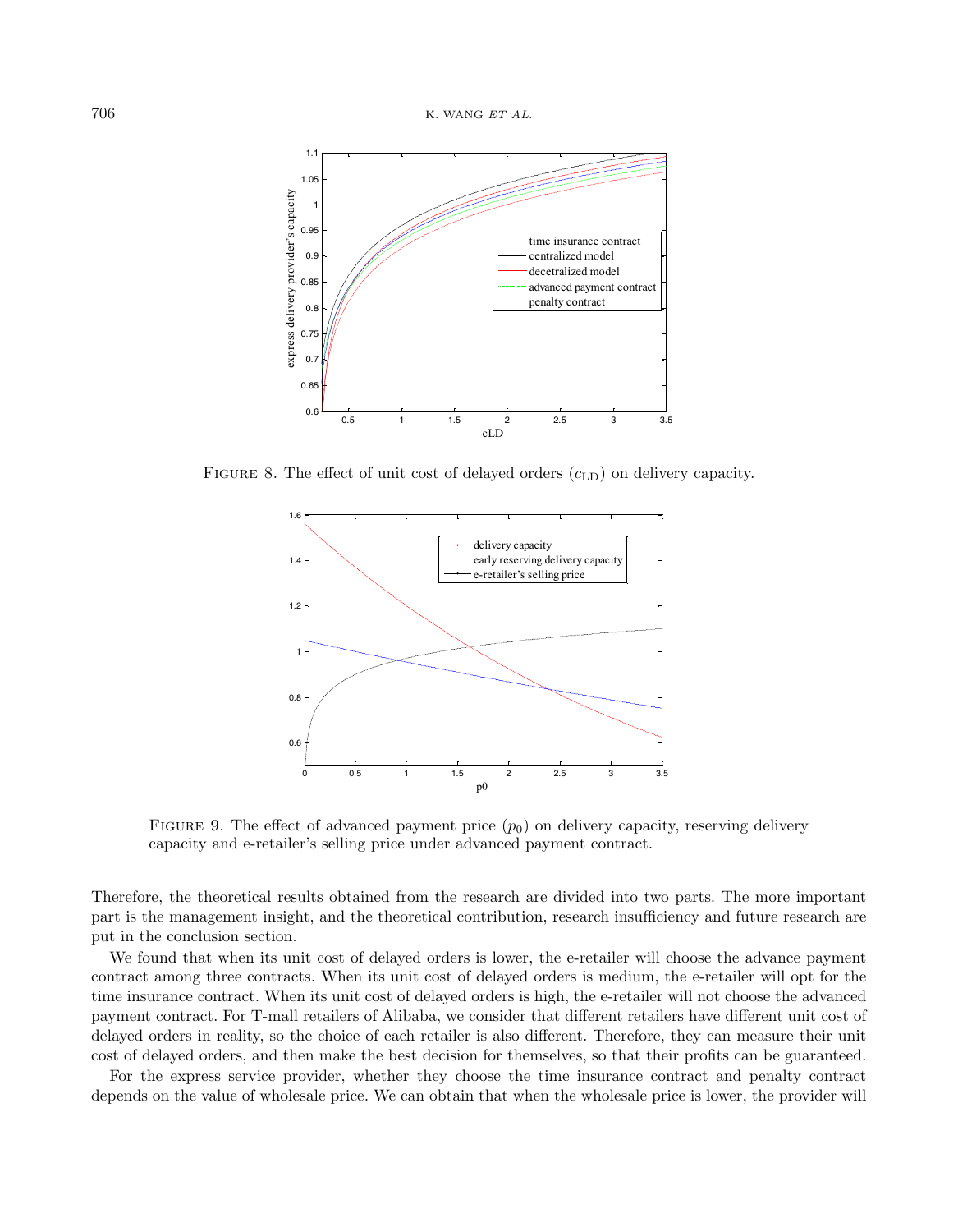<span id="page-18-0"></span>

FIGURE 10. The effect of penalty fee  $(v)$  on delivery capacity, r and e-retailer's selling price under penalty contract.

<span id="page-18-1"></span>

FIGURE 11. The effect of insurance premium  $(r)$  on delivery capacity, rand e-retailer's selling price under time insurance contract.

not choose the penalty contract. When the wholesale price is medium, the provider will opt for the advanced payment contract. When the wholesale price is high, the provider is willing to choose the penalty contract. For SF – the express service provider, the wholesale price is the main source of their profits, so the wholesale price greatly affects their choice of contracts. At the same time, wholesale prices also have a great impact on the quality of service.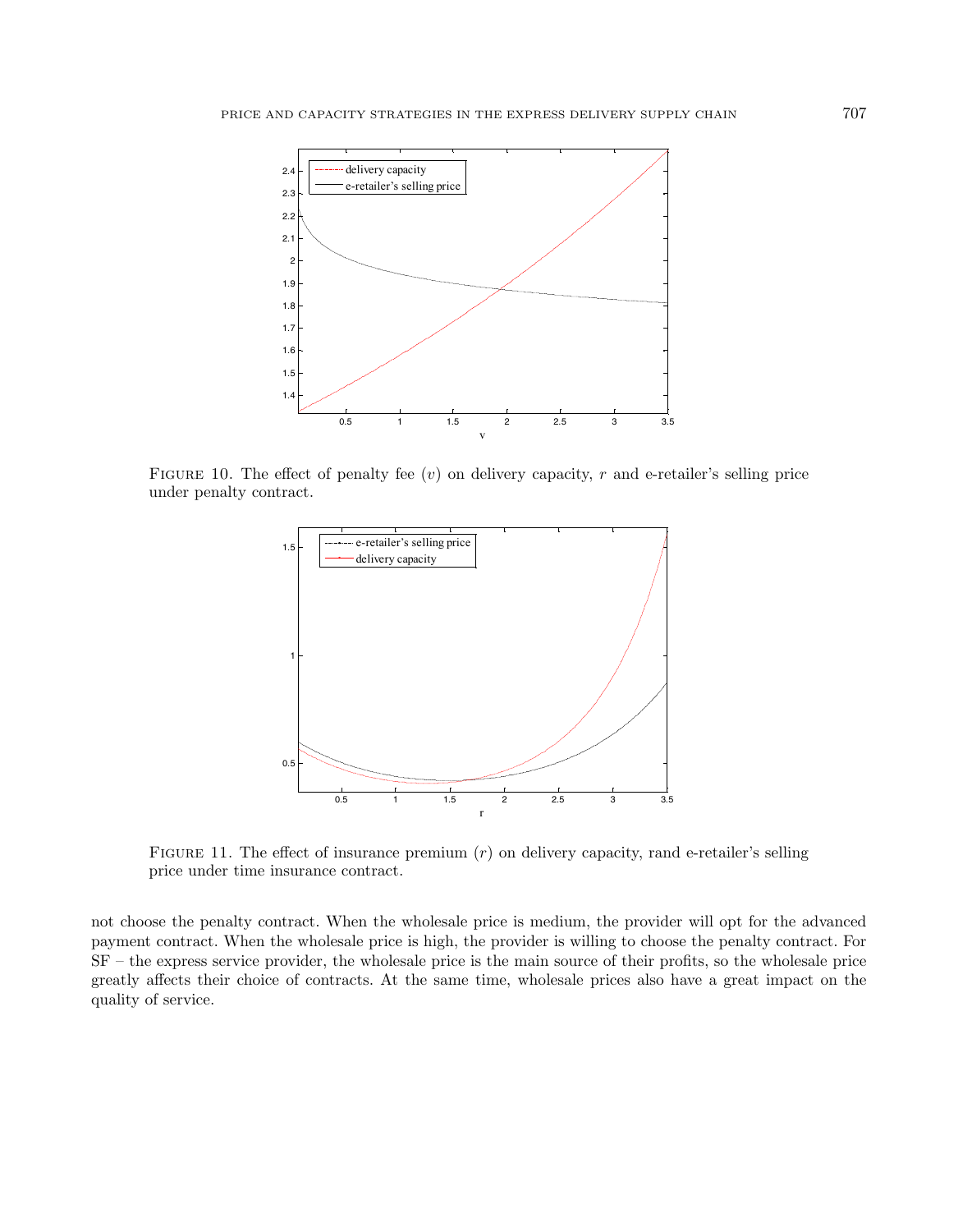### 708 K. WANG ET AL.

# 11. Conclusions

This paper investigated the e-retailer's pricing and the express delivery provider's capacity strategies for the express delivery supply chain under three contracts: advanced payment contract, penalty contract, and the time insurance contract. The equilibrium solutions in the express delivery supply chain under three contracts are shown in Table [3.](#page-12-0) Based on the equilibrium solutions, we have discussed how the three contracts coordinate the supply chain. Next, we have investigated which contract is better for the supply chain partners when the three contracts can coordinate the supply chain. In the context of capacity strategy and price strategy, we theoretically analyzed the coordination effect of three contracts on service supply chain, which enriched the previous research results. Meanwhile, we introduce the insurance contract into the service supply chain, which makes up the gap of the insurance contract in the service supply chain research field.

Limitations and possible future research related to this study are as follows. First, in this paper, one important assumption is that information about demand is shared between the e-retailer and express delivery provider. In reality, the e-retailer may have more information about the demand than the express delivery provider. Thus, future studies should consider demand forecasting between the e-retailer and the express delivery provider. Second, this study considered a supply chain consisting of one e-retailer and one express delivery provider. In reality, there may be several express delivery providers to provide services for the e-retailers. Thus, future studies should consider competition in the express delivery supply chain. Finally, another interesting research project would be to investigate other contracts to coordinate the express delivery supply chain.

Acknowledgements. We thank Prof. Ridha Mahjoub, Editor-in-Chief and two anonymous reviewers for their comments on earlier versions of this paper.

# Appendix A.

<span id="page-19-0"></span>*Proof of Proposition [4.1.](#page-5-3)* Based on the benchmark decentralized model:

$$
\begin{cases}\n\pi_R^D = (p - w - c_{\text{RS}}) \int_0^{+\infty} (d + \varepsilon) f(\varepsilon) d\varepsilon - c_{\text{RD}} \int_{T-d}^{+\infty} (d + \varepsilon - T) f(\varepsilon) d\varepsilon \\
\pi_L^D = (w - c_{\text{LS}}) \int_0^{+\infty} (d + \varepsilon) f(\varepsilon) d\varepsilon - c_{\text{LD}} \int_{T-d}^{+\infty} (d + \varepsilon - T) f(\varepsilon) d\varepsilon - c_{\text{LT}} T.\n\end{cases}
$$

The second derivatives of the profits with respect to price and service capacity are:

$$
\begin{cases} \frac{\partial^2 \pi_R^D}{\partial p^2} = -2\beta - c_{\text{RD}}\beta^2 f(T - d) < 0\\ \frac{\partial^2 \pi_L^D}{\partial T^2} = -c_{\text{LD}}f(T - d) < 0. \end{cases}
$$

Thus, the retailer's and express delivery provider's profits are concave with the retail prices and service capacity. The optimal strategies are  $(p^{D^*}, \tilde{T}^{D^*})$ .

Based on 
$$
\begin{cases} \frac{\partial \pi_R^D}{\partial p} = 0 \\ \frac{\partial \pi_L^D}{\partial T} = 0 \end{cases}
$$
, we obtain:  
\n
$$
p^{D^*} = \begin{cases} \frac{\beta(w + c_{\text{RD}} + c_{\text{RS}}) + E(\varepsilon) + a}{2\beta} & \text{if } c_{\text{LD}} < c_{\text{LT}} \\ \frac{\beta(w + c_{\text{RS}} + \frac{c_{\text{RD}}c_{\text{LT}}}{c_{\text{LD}}}) + E(\varepsilon) + a}{2\beta} & \text{if } c_{\text{LD}} \ge c_{\text{LT}} \end{cases}
$$
  
\n
$$
T^{D^*} = \begin{cases} 0 & \text{if } c_{\text{LD}} < c_{\text{LT}} \\ \bar{F}^{-1} \left( \frac{c_{\text{LT}}}{c_{\text{LD}}} \right) - \frac{\beta(w + c_{\text{RS}} + \frac{c_{\text{RD}}c_{\text{LT}}}{c_{\text{LD}}}) + E(\varepsilon) - a}{2} & \text{if } c_{\text{LD}} \ge c_{\text{LT}}. \end{cases}
$$

*Proof of Corollary [7.1.](#page-10-3)* The proof is straightforward and is omitted here.

 $\Box$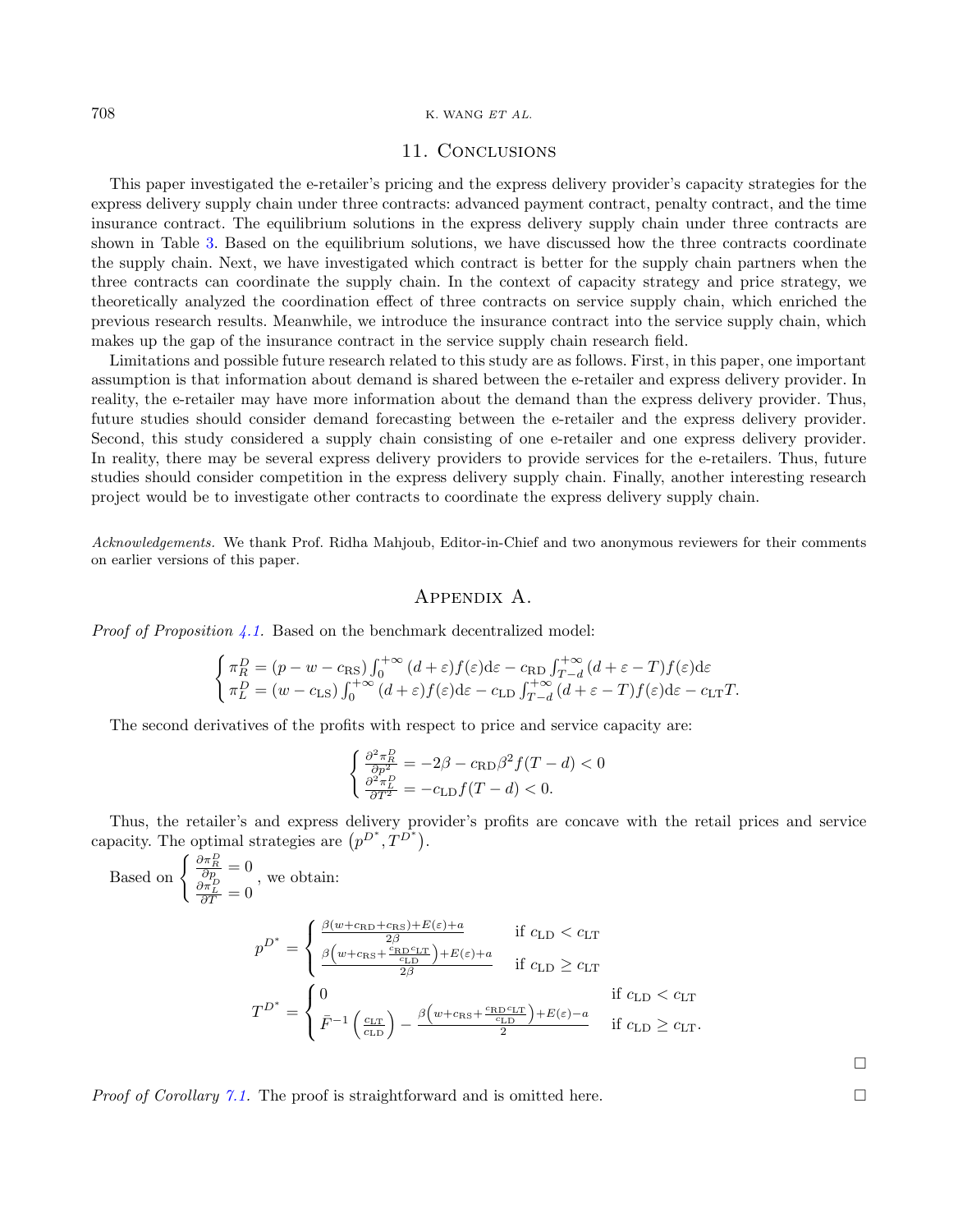Proof of Proposition [5.1.](#page-5-5) (i) Based on the centralized model, we have:

$$
\pi_S^C = (p - c_{\rm RS} - c_{\rm LS}) ED - (c_{\rm RD} + c_{\rm LD}) Q_2(T) - c_{\rm LT}T
$$
  
=  $(p - c_{\rm RS} - c_{\rm LS}) \int_0^{+\infty} (d + \varepsilon) f(\varepsilon) d\varepsilon - (c_{\rm RD} + c_{\rm LD}) \int_{T-d}^{+\infty} (d + \varepsilon - T) f(\varepsilon) d\varepsilon - c_{\rm LT}T.$ 

The Hessian Matrix of the supply chain's profits is assumed to be a negative definite matrix as follows:

$$
H = \begin{bmatrix} \frac{\partial^2 \pi_S^C}{\partial p^2} & \frac{\partial^2 \pi_S^C}{\partial p \partial T} \\ \frac{\partial^2 \pi_S^C}{\partial T \partial p} & \frac{\partial^2 \pi_S^C}{\partial T^2} \end{bmatrix}.
$$

Because  $\pi_S^C(p^C, T^C)$  is jointly concave in  $(p^C, T^C)$ , and an optimal solution to the optimization problem  $\max(p^C, T^C)$  exists, then:

$$
p^{C^*} = \begin{cases} \frac{\beta(c_{\text{RD}} + c_{\text{RS}} + c_{\text{LD}} + c_{\text{LS}}) + E(\varepsilon) + a}{2\beta} & \text{if } c_{\text{RD}} + c_{\text{LD}} < c_{\text{LT}}\\ \frac{\beta(c_{\text{RS}} + c_{\text{LS}} + c_{\text{LT}}) + E(\varepsilon) + a}{2\beta} & \text{if } c_{\text{RD}} + c_{\text{LD}} \ge c_{\text{LT}}\\ T^{C^*} = \begin{cases} 0 & \text{if } c_{\text{RD}} + c_{\text{LD}} < c_{\text{LT}}\\ \bar{F}^{-1}\left(\frac{c_{\text{LT}}}{c_{\text{RD}} + c_{\text{LD}}}\right) - \frac{\beta(c_{\text{RS}} + c_{\text{LS}} + c_{\text{LT}}) + E(\varepsilon) - a}{2} & \text{if } c_{\text{RD}} + c_{\text{LD}} \ge c_{\text{LT}}. \end{cases}
$$

(ii) Comparing the centralized case and the decentralized case yields:

$$
p^{D^*} - p^{C^*} = \begin{cases} \frac{c_{\text{RD}} + w - c_{\text{LS}} - c_{\text{LT}}}{2} & \text{if } c_{\text{LD}} < c_{\text{LT}} \leq c_{\text{RD}} + c_{\text{LD}}\\ \frac{w - c_{\text{LS}} - c_{\text{LT}} + \frac{c_{\text{RD}}c_{\text{LT}}}{c_{\text{LD}}} > 0 & \text{if } c_{\text{LT}} < c_{\text{LD}}\\ \frac{2}{2} > 0 & \text{if } c_{\text{LT}} < c_{\text{LD}} \end{cases} \quad \text{if } c_{\text{LD}} < c_{\text{LT}} \leq c_{\text{RD}} + c_{\text{LD}} \end{cases}
$$
\n
$$
T^{D^*} - T^{C^*} = \begin{cases} -\bar{F}^{-1} \left( \frac{c_{\text{LT}}}{c_{\text{RD}} + c_{\text{LD}}} \right) + \frac{\beta(c_{\text{RS}} + c_{\text{LS}} + c_{\text{LT}}) + E(\varepsilon) - a}{2} < 0 & \text{if } c_{\text{LD}} < c_{\text{LT}} \leq c_{\text{RD}} + c_{\text{LD}}\\ \bar{F}^{-1} \left( \frac{c_{\text{LT}}}{c_{\text{LD}}} \right) - \bar{F}^{-1} \left( \frac{c_{\text{LT}}}{c_{\text{RD}} + c_{\text{LD}}} \right) - \frac{w - c_{\text{LS}} - c_{\text{LT}} + \frac{c_{\text{RD}}c_{\text{LT}}}{c_{\text{LD}}} < 0 & \text{if } c_{\text{LT}} < c_{\text{LD}}.\end{cases}
$$

We conclude that  $p^{D^*} > p^{C^*}$ ,  $T^{D^*} \le T^{C^*}$ . Because  $\pi_S^C(p^C, T^C)$  is jointly concave in  $(p^C, T^C)$ , and there is unique optimal  $(p^{C^*}, T^{C^*})$ , then  $\pi_S^C(p^{C^*}, T^{C^*}) \geq \pi_R^D(p^{D^*}, T^{D^*}) + \pi_R^D(p^{D^*}, T^{D^*})$ .  $\Box$ 

*Proof of Corollary [7.2.](#page-11-0)* The proof is straightforward and is omitted here.

Proof of Proposition [6.1.](#page-7-2) (i) Based on the advanced payment contract:

$$
\pi_L^E = p_0 M + (w - c_{\text{LS}}) \int_0^{+\infty} (d + \varepsilon) f(\varepsilon) d\varepsilon - w \left( M - \int_0^{M - d} F(\varepsilon) d\varepsilon \right)
$$

$$
- c_{\text{LD}} \int_{T - d}^{+\infty} (d + \varepsilon - T) f(\varepsilon) d\varepsilon - c_{\text{LT}} T.
$$

The second derivatives of the profits with respect to service capacity is assumed to be as follows:  $\frac{\partial^2 \pi_E^E}{\partial T^2}$  $-c_{\text{LD}}f(T-d) < 0$ . Assuming  $\frac{\partial \pi_E^E}{\partial T} = 0$ , we obtain

$$
T^{E^*} = \bar{F}^{-1} \left( \frac{c_{\rm LT}}{c_{\rm LD}} \right) + d.
$$

From

$$
\pi_R^E = (p - w - c_{\rm RS}) \int_0^{+\infty} (d + \varepsilon) f(\varepsilon) d\varepsilon - p_0 M + w \left( M - \int_0^{M-d} F(\varepsilon) d\varepsilon \right) - c_{\rm RD} \int_{T-d}^{+\infty} (d + \varepsilon - T) f(\varepsilon) d\varepsilon,
$$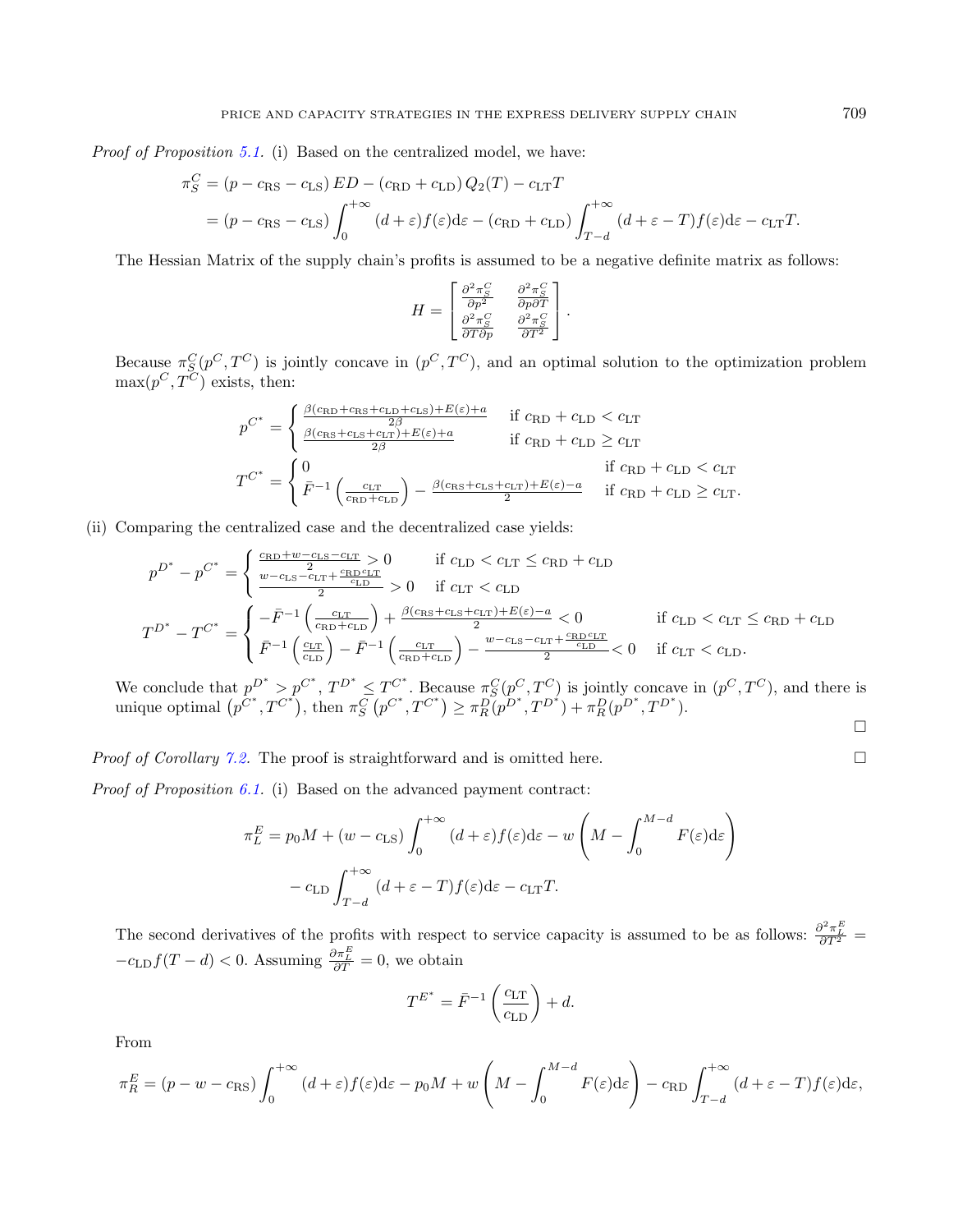the Hessian Matrix of the retailer's profits is assumed to be a negative definite matrix as follows:

$$
H = \begin{bmatrix} \frac{\partial^2 \pi_R^E}{\partial p^2} & \frac{\partial^2 \pi_R^E}{\partial p \partial M} \\ \frac{\partial^2 \pi_R^E}{\partial M \partial p} & \frac{\partial^2 \pi_R^E}{\partial M^2} \end{bmatrix},
$$

because  $\pi_R^E(p^E,T^E)$  is jointly concave in  $(p^E,T^E)$  and an optimal solution to the optimization problem  $\max \pi_R^E(p^E, T^E)$  exists.

Based on  $\begin{cases} \frac{\partial \pi_E^E}{\partial p} = 0 \\ \frac{\partial \pi_E^E}{\partial M} = 0 \end{cases}$ , we obtain

$$
\begin{cases}\np^{E^*} = \frac{\beta(p_0 + c_{\text{RS}}) + E(\varepsilon) + a}{2\beta} \\
M^{E^*} = \bar{F}^{-1} \left(\frac{p_0}{w}\right) - \frac{\beta(p_0 + c_{\text{RS}}) + E(\varepsilon) - a}{2} \\
T^{E^*} = \bar{F}^{-1} \left(\frac{c_{\text{LT}}}{c_{\text{LD}}}\right) + d^*. \n\end{cases}
$$

This analysis yields the following conclusions.

If  $w \leq p_0 \leq p$ , when  $\frac{c_{\text{LT}}}{c_{\text{LD}}} < 1$ , then  $\frac{\partial \pi_E^E}{\partial M} < 0$  and

$$
\left\{ \begin{aligned} p^{E^*} &= \frac{\beta(w + \text{crs}) + E(\varepsilon) + a}{2\beta} \\ M^{E^*} &= 0 \\ T^{E^*} &= \bar{F}^{-1} \left( \frac{c_{\text{LT}}}{c_{\text{LD}}} \right) - \frac{\beta(w + \text{crs}) + E(\varepsilon) - a}{2}. \end{aligned} \right.
$$

If  $p_o \leq w \leq p$ , when  $\frac{c_{\text{LT}}}{c_{\text{LD}}} < 1$ , then

$$
\left\{ \begin{aligned} p^{E^*} &= \tfrac{\beta(p_0 + c_{\mathrm{RS}}) + E(\varepsilon) + a}{2\beta} \\ M^{E^*} &= \bar{F}^{-1}\left(\tfrac{p_0}{w}\right) - \tfrac{\beta(p_0 + c_{\mathrm{RS}}) + E(\varepsilon) - a}{2} \\ T^{E^*} &= \bar{F}^{-1}\left(\tfrac{c_{\mathrm{LT}}}{c_{\mathrm{LD}}}\right) - \tfrac{\beta(p_0 + c_{\mathrm{RS}}) + E(\varepsilon) - a}{2}. \end{aligned} \right.
$$

(ii) When comparing the centralized case and the advanced payment contract, we have the following: If  $w \leq p_o \leq p$ , when  $c_{\text{LT}} \leq c_{\text{LD}}$ , then:

$$
\begin{cases} p^{E^*} - p^{C^*} = \frac{w - c_{\text{LS}} - c_{\text{LT}}}{2} > 0\\ T^{E^*} - T^{C^*} = \bar{F}^{-1} \left( \frac{c_{\text{LT}}}{c_{\text{LD}}} \right) - \bar{F}^{-1} \left( \frac{c_{\text{LT}}}{c_{\text{RD}} + c_{\text{LD}}} \right) - \frac{\beta(w - c_{\text{LS}} - c_{\text{LT}})}{2} < 0. \end{cases}
$$

If  $p_o \leq w \leq p$ , when  $c_{\text{LT}} \leq c_{\text{LD}}$ , then:

$$
\begin{cases} p^{E^*} - p^{C^*} = \frac{p_0 - c_{\text{LS}} - c_{\text{LT}}}{2} > 0\\ T^{E^*} - T^{C^*} = \bar{F}^{-1} \left(\frac{c_{\text{LT}}}{c_{\text{LD}}}\right) - \bar{F}^{-1} \left(\frac{c_{\text{LT}}}{c_{\text{RD}} + c_{\text{LD}}}\right) - \frac{\beta(p_0 - c_{\text{LS}} - c_{\text{LT}})}{2} < 0. \end{cases}
$$

 $\pi_S^C(p^C, T^C)$  is jointly concave in  $(p^C, T^C)$ . There is a unique optimal  $(p^{C^*}, T^{C^*})$ , which yields  $\pi^C_S \left( p^{C^*}, T^{\hat{C}^*} \right) \geq \pi^E_R \left( p^{E^*}, T^{E^*} \right) + \pi^E_R \left( p^{E^*}, T^{E^*} \right).$ 

(iii) When comparing the decentralized case and the advanced payment contract, we have: If  $w \leq p_o \leq p$ , then

$$
\left\{ \begin{matrix} p^{E^*} - p^{D^*} = \frac{-c_{\text{RD}}}{2} < 0 \\ T^{E^*} - T^{D^*} = \frac{\beta c_{\text{RD}}}{2} > 0. \end{matrix} \right.
$$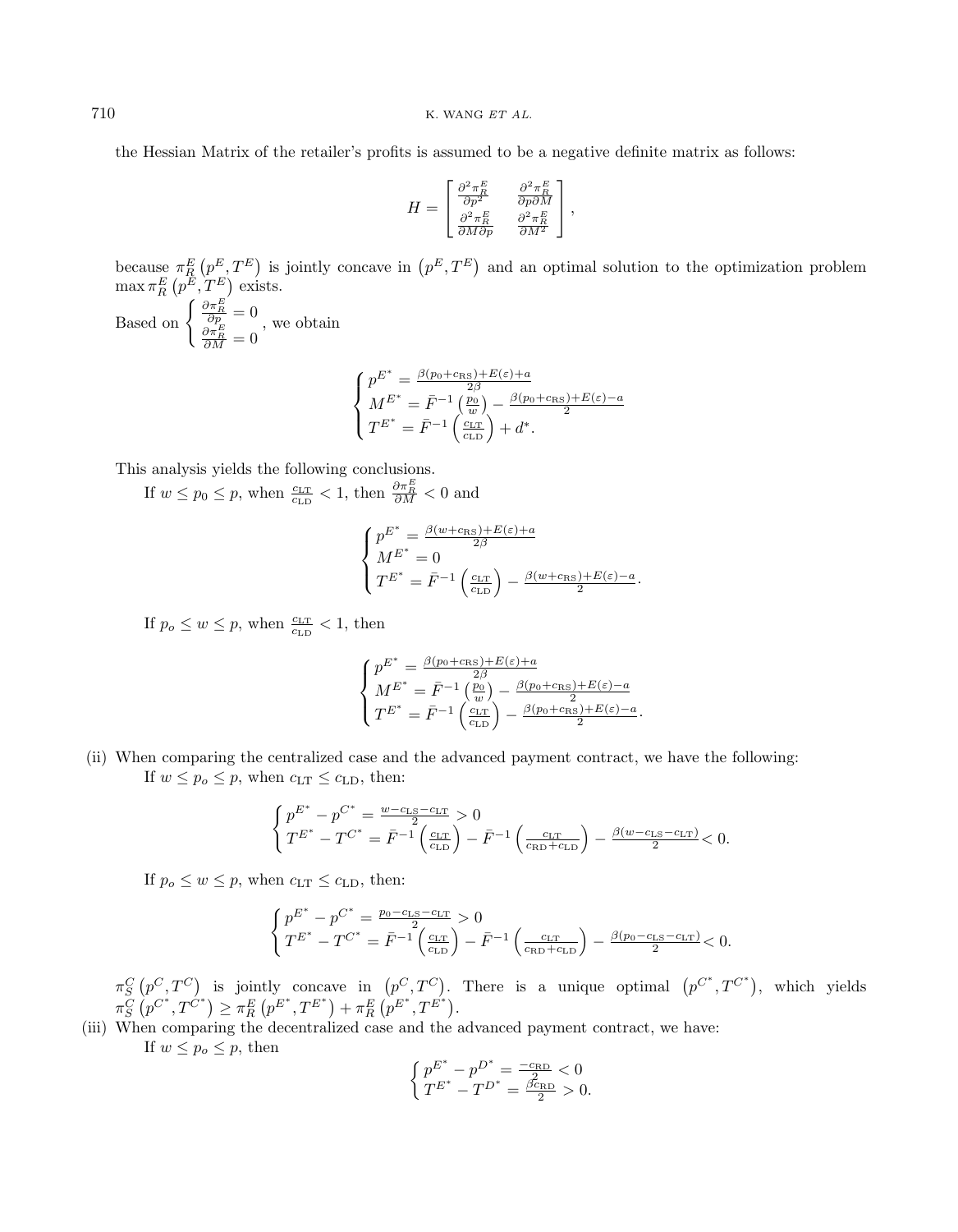If  $p_o \leq w \leq p$ , then

$$
\left\{ \begin{matrix} p^{E^*} - p^{D^*} = \frac{p_0 - w - c_{\text{RD}}}{2} < 0 \\ T^{E^*} - T^{D^*} = \frac{\beta(w - p_0 + c_{\text{RD}})}{2} > 0 \end{matrix} \right.
$$

because  $\pi_S^C(p^C, T^C)$  is jointly concave in  $(p^C, T^C)$ . There is a unique optimal  $(p^{C^*}, T^{C^*})$ , which yields  $p^{C^*} < p^{E^*} < p^{D^*}, T^{C^*} \ge T^{E^*} \ge T^{D^*},$ 

$$
\begin{cases}\n\pi_{S}^{C} (p^{C^*}, T^{C^*}) > \pi_{S}^{C} (p^{E^*}, T^{C^*}) > \pi_{S}^{C} (p^{D^*}, T^{C^*}) \\
\pi_{S}^{C} (p^{C^*}, T^{C^*}) > \pi_{S}^{C} (p^{C^*}, T^{E^*}) > \pi_{S}^{C} (p^{C^*}, T^{D^*}) \\
\pi_{S}^{C} (p^{C^*}, T^{C^*}) \geq \pi_{S}^{C} (p^{E^*}, T^{E^*}) > \pi_{S}^{C} (p^{E^*}, T^{D^*}) > \pi_{S}^{C} (p^{D^*}, T^{D^*}) \\
\pi_{S}^{C} (p^{E^*}, T^{E^*}) = \pi_{R}^{E} (p^{E^*}, T^{E^*}) + \pi_{L}^{E} (p^{E^*}, T^{E^*}) \\
> \pi_{S}^{C} (p^{D^*}, T^{D^*}) = \pi_{R}^{D} (p^{D^*}, T^{D^*}) + \pi_{L}^{D} (p^{D^*}, T^{D^*}).\n\end{cases}
$$

 $(iv)$ 

$$
\Delta \pi_R^E = \pi_R^E \left( p^{C^*}, T^{C^*} \right) - \pi_R^D \left( p^{D^*}, T^{D^*} \right) = \left[ \left( p^{C^*} - c_{\rm RS} - w \right) \left( d \left( p^{C^*} \right) + E(\varepsilon) \right) \right.
$$

$$
- (p_0 - w) M^{E^*} - w \int_0^{M^{E^*} - d \left( p^{C^*} \right)} F(\varepsilon) d\varepsilon - c_{\rm RD} Q_2 \left( T^{C^*} \right) - \pi_R^D \left( p^{D^*}, T^{D^*} \right) \right].
$$

We denote  $\bar{p}_0 = \{p_0 : \Delta \pi_R^E(p_0) = \pi_R^E(p^{C^*}, T^{C^*}) - \pi_R^D(p^{D^*}, T^{D^*}) = 0\}$ . When  $\bar{p}_0 \geq p_0$ , we have  $\Delta \pi_R^E \geq 0$ .

$$
\Delta \pi_L^E = \pi_L^E \left( p^{C^*}, T^{C^*} \right) - \pi_L^D \left( p^{D^*}, T^{D^*} \right) = \left[ \left( w - c_{\text{LS}} \right) \left( d \left( p^{C^*} \right) + E(\varepsilon) \right) - w M^{E^*} + p_0 M^{E^*} - w \int_0^{M^{E^*} - d \left( p^{C^*} \right)} F(\varepsilon) d\varepsilon - c_{\text{LD}} Q_2 \left( T^{C^*} \right) - c_{\text{LT}} T^{C^*} - \pi_L^D \left( p^{D^*}, T^{D^*} \right) \right].
$$

We denote  $\tilde{p}_0 = \{p_0 : \Delta \pi_L^E(p_0) = \pi_L^E(p^{C^*}, T^{C^*}) - \pi_L^D(p^{D^*}, T^{D^*}) = 0\}$ . When  $\bar{p}_0 \leq p_0$ , we have  $\Delta \pi_L^E \geq 0$ .  $\Box$ 

*Proof of Corollary [7.3.](#page-11-1)* The proof is straightforward and is omitted here.

Proof of Proposition [6.2.](#page-8-3) (i) Based on the penalty contract:

$$
\begin{cases}\n\pi_R^P = (p - w - c_{\text{RS}}) \int_0^{+\infty} (d + \varepsilon) f(\varepsilon) d\varepsilon - (c_{\text{RD}} - v) \int_{T-d}^{+\infty} (d + \varepsilon - T) f(\varepsilon) d\varepsilon \\
\pi_L^P = (w - c_{\text{LS}}) \int_0^{+\infty} (d + \varepsilon) f(\varepsilon) d\varepsilon - (c_{\text{LD}} + v) \int_{T-d}^{+\infty} (d + \varepsilon - T) f(\varepsilon) d\varepsilon - c_{\text{LT}} T.\n\end{cases}
$$

The second derivatives of the profits with respect to the price and service capacity are assumed to be as follows:

$$
\begin{cases} \frac{\partial^2 \pi_R^P}{\partial p^2} = -2\beta - (c_{\text{RD}} - v)\beta^2 f(T - d) < 0\\ \frac{\partial^2 \pi_L^P}{\partial T^2} = -(c_{\text{LD}} + v)f(T - d) < 0. \end{cases}
$$

Thus, the retailer's and express provider's profits are concave with the retail prices and service capacity. The optimal strategies are  $(p^{P^*}, T^{P^*})$ .

$$
\square
$$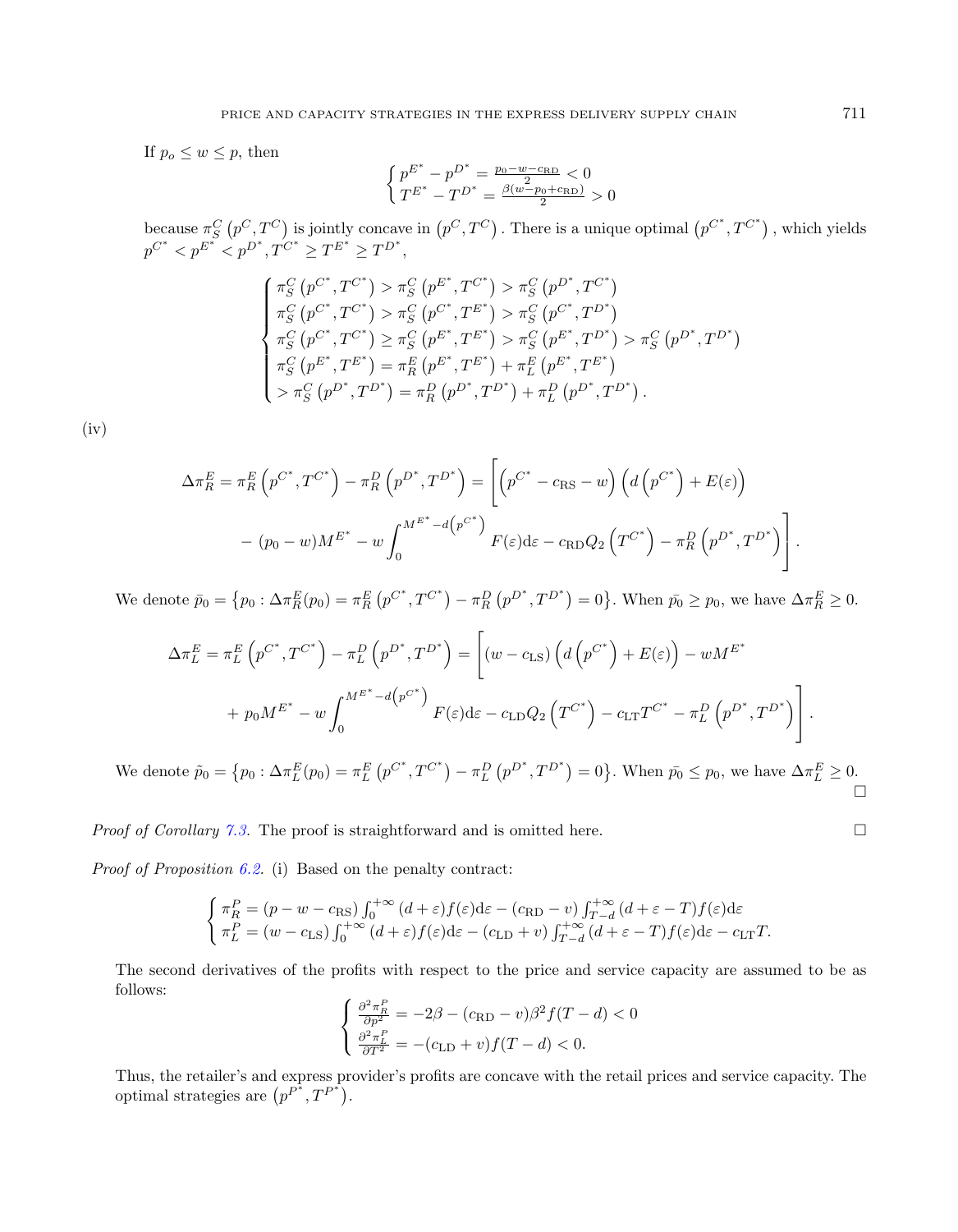Based on 
$$
\begin{cases} \frac{\partial \pi_E^P}{\partial p} = 0 \\ \frac{\partial \pi_L^P}{\partial T} = 0 \end{cases}
$$
, we can obtain:  
\n
$$
p^{P^*} = \begin{cases} \frac{\beta(c_{\text{RD}} + c_{\text{RS}} + w - v) + E(\varepsilon) + a}{2\beta} & \text{if } c_{\text{LD}} + v < c_{\text{LT}} \\ \frac{\beta(c_{\text{RS}} + w + \frac{(c_{\text{RD}} - v)c_{\text{LT}}}{c_{\text{LD}} + v}) + E(\varepsilon) + a}{2\beta} & \text{if } c_{\text{LD}} + v \ge c_{\text{LT}} \end{cases}
$$
  
\n
$$
T^{P^*} = \begin{cases} 0 & \text{if } c_{\text{LD}} + v < c_{\text{LT}} \\ \bar{F}^{-1} \left( \frac{c_{\text{LT}}}{c_{\text{LD}} + v} \right) - \frac{\beta(c_{\text{RS}} + w + \frac{(c_{\text{RD}} - v)c_{\text{LT}}}{c_{\text{LD}} + v}) + E(\varepsilon) - a}{2} & \text{if } c_{\text{LD}} + v \ge c_{\text{LT}}. \end{cases}
$$

(ii) Comparing the centralized case and the penalty contract yields:

$$
p^{P^*} - p^{C^*} = \begin{cases} \frac{c_{\text{RD}} + w - c_{\text{LT}} - c_{\text{LS}} - v}{2} > 0 & \text{if } c_{\text{LD}} + v \leq c_{\text{LT}} < c_{\text{LD}} + c_{\text{RD}}\\ \frac{w - c_{\text{LT}} - c_{\text{LS}} + \frac{(c_{\text{RD}} - v)c_{\text{LT}}}{c_{\text{RD}} + v}}{2} > 0 & \text{if } c_{\text{LT}} < c_{\text{LD}} + v \end{cases}
$$

$$
T^{P^*} - T^{C^*} = \begin{cases} -\bar{F}^{-1} \left( \frac{c_{\text{LT}}}{c_{\text{RD}} + c_{\text{LD}}} \right) + \frac{\beta(c_{\text{RS}} + c_{\text{LS}} - c_{\text{LT}}) + E(\varepsilon) - a}{2} < 0\\ \text{if } c_{\text{LD}} + v < c_{\text{LT}} \leq c_{\text{RD}} + c_{\text{LD}}\\ \bar{F}^{-1} \left( \frac{c_{\text{LT}}}{c_{\text{LD}} + v} \right) - \bar{F}^{-1} \left( \frac{c_{\text{LT}}}{c_{\text{RD}} + c_{\text{LD}}} \right) - \frac{\beta(w - c_{\text{LS}} - c_{\text{LT}} + \frac{(c_{\text{RD}} - v)c_{\text{LT}}}{c_{\text{LD}} + v}}{2} < 0\\ \text{if } c_{\text{LT}} < c_{\text{LD}} + v. \end{cases}
$$

The conclusion is that  $p^{P^*} > p^{C^*}, T^{P*} < T^{C^*}$ . Because  $\pi_S^C(p^C, T^C)$  is jointly concave in  $(p^C, T^C)$  and there is unique optimal  $(p^{C^*}, T^{C^*})$ , then  $\pi_S^C(p^{C^*}, T^{C^*}) \geq \pi_R^P(p^{P^*}, T^{P^*}) + \pi_R^P(p^{P^*}, T^{P^*})$ . (iii) When comparing the decentralized case and the penalty contract:

$$
p^{D^*} - p^{P^*} = \begin{cases} \frac{c_{\text{RD}}c_{\text{LT}}}{2c_{\text{LD}}} - \frac{(c_{\text{RD}} - v)c_{\text{LT}}}{2(c_{\text{LD}} + v)} > 0 & \text{if } c_{\text{LT}} < c_{\text{LD}} \\ \frac{c_{\text{RD}} - \frac{(c_{\text{RD}} - v)c_{\text{LT}}}{c_{\text{LD}} + v}}{2} > 0 & \text{if } c_{\text{LD}} \le c_{\text{LT}} < c_{\text{LD}} + v \\ \frac{v}{2} > 0 & \text{if } c_{\text{LD}} + v \le c_{\text{LT}} < c_{\text{RD}} + c_{\text{LD}} \end{cases}
$$

$$
T^{P^*} - T^{D^*} = \begin{cases} \bar{F}^{-1} \left( \frac{c_{\text{LT}}}{c_{\text{LD}}} \right) - \bar{F}^{-1} \left( \frac{c_{\text{LT}}}{c_{\text{LD}} + v} \right) - \left( \frac{c_{\text{RD}}c_{\text{LT}}}{2c_{\text{LD}}} - \frac{(c_{\text{RD}} - v)c_{\text{LT}}}{2(c_{\text{LD}} + v)} \right) < 0 & \text{if } c_{\text{LT}} < c_{\text{LD}} \\ -\bar{F}^{-1} \left( \frac{c_{\text{LT}}}{c_{\text{LD}} + v} \right) + \frac{\beta (c_{\text{RS}} + w + \frac{(c_{\text{RD}} - v)c_{\text{LT}}}{c_{\text{LD}} + v} + E(\varepsilon) - a}{2} < 0 & \text{if } c_{\text{LD}} \le c_{\text{LT}} < c_{\text{LD}} + v \\ 0 & \text{if } c_{\text{LD}} + v \le c_{\text{LT}} < c_{\text{RD}} + c_{\text{LD}}. \end{cases}
$$

Because  $\pi_S^C(p^C, T^C)$  is jointly concave in  $(p^C, T^C)$  and there is unique optimal  $(p^{C^*}, T^{C^*})$ , then  $p^{C^*} \leq$  $p^{P^*} < p^{D^*}, \hat{T^{C^*}} \geq \hat{T^{P*}} > T^{D^*},$ 

$$
\begin{cases}\n\pi_S^C(p^{C^*}, T^{C^*}) > \pi_S^C(p^{P^*}, T^{C^*}) > \pi_S^C(p^{D^*}, T^{C^*}) \\
\pi_S^C(p^{C^*}, T^{C^*}) > \pi_S^C(p^{C^*}, T^{E^*}) > \pi_S^C(p^{C^*}, T^{D^*}) \\
\pi_S^C(p^{C^*}, T^{C^*}) \geq \pi_S^C(p^{P^*}, T^{P^*}) > \pi_S^C(p^{P^*}, T^{D^*}) > \pi_S^C(p^{D^*}, T^{D^*}) \\
\pi_S^C(p^{P^*}, T^{P^*}) = \pi_R^P(p^{P^*}, T^{P^*}) + \pi_L^P(p^{P^*}, T^{P^*}) \\
> \pi_S^C(p^{D^*}, T^{D^*}) = \pi_R^D(p^{D^*}, T^{D^*}) + \pi_L^D(p^{D^*}, T^{D^*}).\n\end{cases}
$$

(iv)

$$
\Delta \pi_R^P = \pi_R^P \left( p^{C^*}, T^{C^*} \right) - \pi_R^D \left( p^{D^*}, T^{D^*} \right)
$$
  
= 
$$
\left( p^{C^*} - w - c_{\text{RS}} \right) \left( d \left( p^{C^*} \right) + E(\varepsilon) \right) + vQ_2 \left( T^{C^*} \right) - \pi_R^D \left( p^{D^*}, T^{D^*} \right).
$$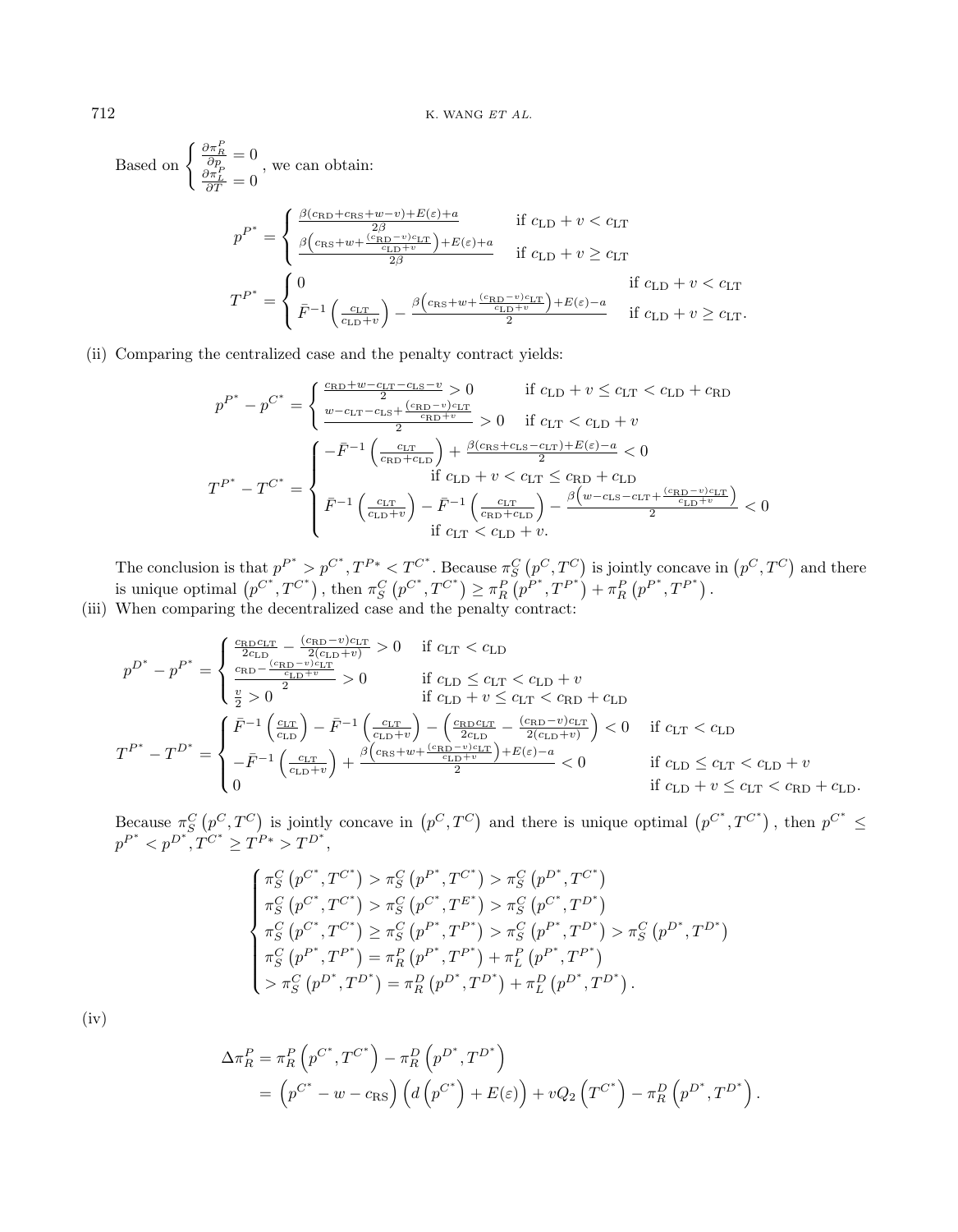We denote 
$$
v_0 = \frac{\pi_R^D (p^{D^*}, T^{D^*}) - (p^{C^*} - w - c_{\text{RS}})(d(p^{C^*}) + E(\varepsilon))}{Q_2(T^{C^*})}.
$$
 When  $v \ge v_0$ , we have  $\Delta \pi_R^P \ge 0$ .  
\n
$$
\Delta \pi_L^P = \pi_L^P (p^{C^*}, T^{C^*}) - \pi_L^D (p^{D^*}, T^{D^*})
$$
\n
$$
= (w - c_{\text{LS}}) \left( d(p^{C^*}) + E(\varepsilon) \right) - (c_{\text{LD}} + v) Q_2 (T^{C^*}) - c_{\text{LT}} T^{C^*} - \pi_L^D (p^{D^*}, T^{D^*}).
$$
\nWe denote  $v_1 = \frac{(w - c_{\text{LS}}) (d(p^{C^*}) + E(\varepsilon)) - c_{\text{LD}} Q_2 (T^{C^*}) - c_{\text{LT}} T^{C^*} - \pi_L^D (p^{D^*}, T^{D^*})}{Q_2(T^{C^*})}.$  When  $v_1 \ge v$ , we have  $\Delta \pi_L^P \ge 0$ .

*Proof of Corollary [7.4.](#page-11-2)* The proof is straightforward and is omitted here.

*Proof of Proposition [6.3.](#page-10-2)* (i) Based on the time insurance contract:

$$
\begin{cases}\n\pi_R^T = (p - w - r - c_{\text{RS}}) \int_0^{+\infty} (d + \varepsilon) f(\varepsilon) d\varepsilon - (c_{\text{RD}} - w - r) \int_{T-d}^{+\infty} (d + \varepsilon - T) f(\varepsilon) d\varepsilon \\
\pi_L^T = (w - c_{\text{LS}} + r) \int_0^{+\infty} (d + \varepsilon) f(\varepsilon) d\varepsilon - (c_{\text{LD}} + w + r) \int_{T-d}^{+\infty} (d + \varepsilon - T) f(\varepsilon) d\varepsilon - c_{\text{LT}} T.\n\end{cases}
$$

The second derivatives of the profits with respect to price and service capacity are assumed to be as follows:

$$
\begin{cases} \frac{\partial^2 \pi_R^T}{\partial p^2} = -2\beta - (c_{\text{RD}} - w - r)\beta^2 f(T - d) < 0\\ \frac{\partial^2 \pi_L^T}{\partial T^2} = -(c_{\text{LD}} + w + r)f(T - d) < 0. \end{cases}
$$

Thus, the retailer's and express provider' profits are concave with the retail prices and service capacity. The optimal strategies are  $(p^{T^*}, T^{T^*})$ .

Based on 
$$
\begin{cases} \frac{\partial \pi_R^T}{\partial p} = 0 \\ \frac{\partial \pi_L^T}{\partial T} = 0 \end{cases}
$$
, we can obtain:  

$$
p^{T^*} = \frac{\beta \left( c_{\text{RS}} + w + r + \frac{(c_{\text{RD}} - w - r)c_{\text{LT}}}{c_{\text{LD}} + w + r} \right) + E(\varepsilon) + a}{2\beta} \quad \text{and}
$$

$$
T^{T^*} = \bar{F}^{-1} \left( \frac{c_{\text{LT}}}{c_{\text{LD}} + w + r} \right) - \frac{\beta \left( c_{\text{RS}} + w + r + \frac{(c_{\text{RD}} - w - r)c_{\text{LT}}}{c_{\text{LD}} + w + r} \right) + E(\varepsilon) - a}{2}.
$$

(ii) When comparing the centralized case and the time insurance contract:

$$
\begin{cases} p^{T^*} - p^{C^*} = \frac{w + r - c_{\text{LS}} - c_{\text{LT}} + \frac{(c_{\text{RD}} - w - r)c_{\text{LT}}}{c_{\text{LD}} + w + r}} > 0\\ T^{T^*} - T^{C^*} = \left[ \bar{F}^{-1} \left( \frac{c_{\text{LT}}}{c_{\text{LD}} + w + r} \right) - \bar{F}^{-1} \left( \frac{c_{\text{LT}}}{c_{\text{LD}} + w + r} \right) - \frac{\beta \left( w + r - c_{\text{LS}} - c_{\text{LT}} + \frac{(c_{\text{RD}} - w - r)c_{\text{LT}}}{c_{\text{LD}} + w + r} \right)}{2} \right] < 0. \end{cases}
$$

We conclude that  $p^{T^*} > p^{C^*}, T^{T^*} < T^{C^*}$ . Because  $\pi_S^C(p^C, T^C)$  is jointly concave in  $(p^C, T^C)$  and there is a unique optimal  $(p^{C^*}, T^{C^*})$ , then:

$$
\pi_S^C \left( p^{C^*}, T^{C^*} \right) \ge \pi_R^T \left( p^{T^*}, T^{T^*} \right) + \pi_R^T \left( p^{T^*}, T^{T^*} \right).
$$

(iii) When comparing the decentralized case and the time insurance contract. If  $c_{LT} < c_{LD}$ , we have

$$
p^{D^*} - p^{T^*} = \frac{(c_{\text{RD}} + c_{\text{LD}})(w + r)c_{\text{LT}}}{2c_{\text{LD}}(c_{\text{LD}} + w + r)} - \frac{r}{2} > 0,
$$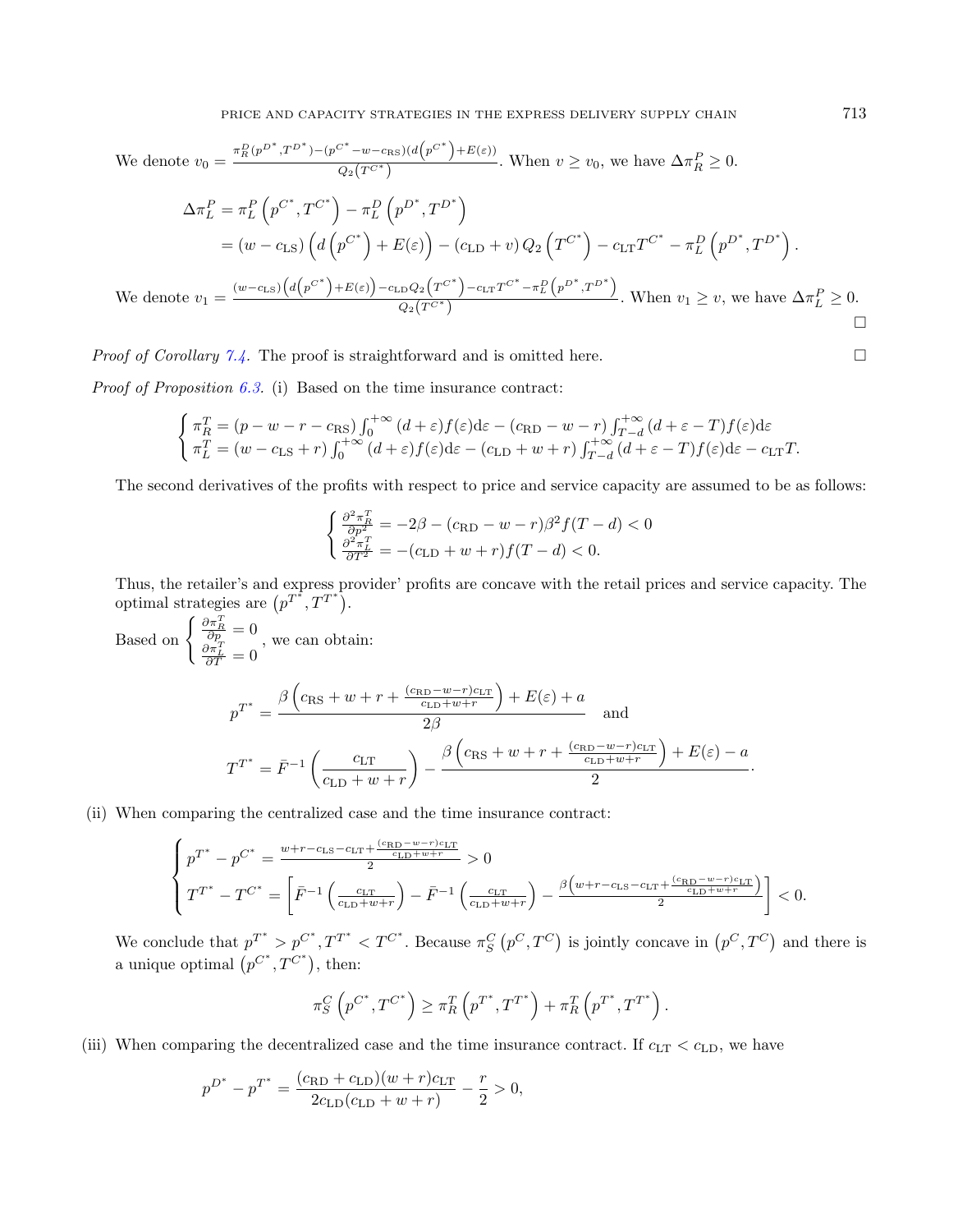714 K. WANG ET AL.

$$
\Leftrightarrow (c_{\text{RD}} + c_{\text{LD}})(w + r)c_{\text{LT}} > c_{\text{LD}}(c_{\text{LD}} + w + r)r
$$
  
\n
$$
\Leftrightarrow c_{\text{LD}}r^2 + (c_{\text{LD}}(c_{\text{LD}} + w) - c_{\text{LT}}(c_{\text{RD}} + c_{\text{LD}}))r - wc_{\text{LT}}(c_{\text{RD}} + c_{\text{LD}}) > 0
$$
  
\n
$$
c_{\text{LD}} > 0, -wc_{\text{LT}}(c_{\text{RD}} + c_{\text{LD}}) < 0.
$$

When

$$
r \in \left[0, \frac{\left(c_{\text{LD}}^{2} + c_{\text{LD}}w - c_{\text{LT}}c_{\text{RD}} - c_{\text{LT}}c_{\text{LD}}\right) + \sqrt{\left(c_{\text{LD}}^{2} + c_{\text{LD}}w - c_{\text{LT}}c_{\text{RD}} - c_{\text{LT}}c_{\text{LD}}\right)^{2} + 4c_{\text{LD}}c_{\text{LT}}w\left(c_{\text{RD}} + c_{\text{LD}}\right)}{2c_{\text{LD}}}\right],
$$

we have  $c_{LD}r^2 + (c_{LD}(c_{LD} + w) - c_{LT}(c_{RD} + c_{LD}))r - wc_{LT}(c_{RD} + c_{LD}) < 0 \Leftrightarrow p^{D^*} - p^{T^*} \ge 0.$ We denote

$$
r_0 = \frac{(c_{\text{LD}}^2 + c_{\text{LD}}w - c_{\text{LT}}c_{\text{RD}} - c_{\text{LT}}c_{\text{LD}}) + \sqrt{(c_{\text{LD}}^2 + c_{\text{LD}}w - c_{\text{LT}}c_{\text{RD}} - c_{\text{LT}}c_{\text{LD}})^2 + 4c_{\text{LD}}c_{\text{LT}}w(c_{\text{RD}} + c_{\text{LD}})}{2c_{\text{LD}}}
$$

when  $r \in [0, r_0]$ , we have

$$
p^{D^*} - p^{T^*} = \begin{cases} \frac{(c_{\text{RD}} + c_{\text{LD}})(w + r)c_{\text{LT}}}{2c_{\text{LD}}(c_{\text{LD}} + w + r)} - \frac{r}{2} \ge 0 & \text{if } c_{\text{LT}} < c_{\text{LD}} \\ c_{\text{RD}} - r - \frac{(c_{\text{RD}} - w - r)c_{\text{LT}}}{c_{\text{LD}} + w + r} \ge 0 & \text{if } c_{\text{LT}} \ge c_{\text{LD}} \end{cases} \text{ and}
$$
  

$$
T^{D^*} - T^{T^*} = \begin{cases} \bar{F}^{-1} \left( \frac{c_{\text{LT}}}{c_{\text{LD}}} \right) - \bar{F}^{-1} \left( \frac{c_{\text{LT}}}{c_{\text{LD}} + w + r} \right) - \beta \left( \frac{c_{\text{RD}}c_{\text{LT}}}{2c_{\text{LD}}} - \frac{(c_{\text{RD}} - v)c_{\text{LT}}}{2(c_{\text{LD}} + v)} \right) \le 0 & \text{if } c_{\text{LT}} < c_{\text{LD}} \\ -\bar{F}^{-1} \left( \frac{c_{\text{LT}}}{c_{\text{LD}} + w + r} \right) + \frac{\beta \left( c_{\text{RS}} + w + r + \frac{(c_{\text{RD}} - w - r)c_{\text{LT}}}{c_{\text{LD}} + w + r} \right) + E(\varepsilon) - a}{2} \le 0 & \text{if } c_{\text{LD}} \le c_{\text{LT}}. \end{cases}
$$

Because  $\pi_S^C(p^C, T^C)$  is jointly concave in  $(p^C, T^C)$  and there is a unique optimal  $(p^{C^*}, T^{C^*})$ , then  $p^{C^*} \leq$  $p^{T^*} \leq p^{D^*}, T^{C^*} \geq T^{T^*} \geq T^{D^*},$ 

$$
\begin{cases}\n\pi_S^C \left( p^{C^*}, T^{C^*} \right) > \pi_S^C \left( p^{P^*}, T^{C^*} \right) > \pi_S^C \left( p^{D^*}, T^{C^*} \right) \\
\pi_S^C \left( p^{C^*}, T^{C^*} \right) > \pi_S^C \left( p^{C^*}, T^{T^*} \right) > \pi_S^C \left( p^{C^*}, T^{D^*} \right) \\
\pi_S^C \left( p^{C^*}, T^{C^*} \right) > \pi_S^C \left( p^{T^*}, T^{T^*} \right) > \pi_S^C \left( p^{T^*}, T^{D^*} \right) > \pi_S^C \left( p^{D^*}, T^{D^*} \right) \\
\pi_S^C \left( p^{T^*}, T^{T^*} \right) &= \pi_R^T \left( p^{T^*}, T^{T^*} \right) + \pi_L^T \left( p^{T^*}, T^{T^*} \right) \\
&> \pi_S^C \left( p^{D^*}, T^{D^*} \right) = \pi_R^D \left( p^{D^*}, T^{D^*} \right) + \pi_L^D \left( p^{D^*}, T^{D^*} \right).\n\end{cases}
$$

(iv)

$$
\Delta \pi_R^T = \pi_R^T \left( p^{C^*}, T^{C^*} \right) - \pi_R^D \left( p^{D^*}, T^{D^*} \right)
$$
  
= 
$$
\left( p^{C^*} - w - r - c_{\text{RS}} \right) \left( d \left( p^{C^*} \right) + E(\varepsilon) \right) + (w + r) Q_2 \left( T^{C^*} \right) - \pi_R^D \left( p^{D^*}, T^{D^*} \right).
$$

We denote

$$
\bar{r}_0 = \frac{(p^{C^*} - w - c_{\text{RS}}) (d (p^{C^*}) + E(\varepsilon)) + wQ_2 (T^{C^*}) - \pi_R^D (p^{D^*}, T^{D^*})}{d (p^{C^*}) + E(\varepsilon) - Q_2 (T^{C^*})}.
$$

When  $\bar{r}_0 \ge r$ , we have  $\Delta \pi_R^T \ge 0$ .

$$
\Delta \pi_L^T = \pi_L^T (p^{C^*}, T^{C^*}) - \pi_L^D (p^{D^*}, T^{D^*})
$$
  
=  $(w - c_{LS} + r) (d (p^{C^*}) + E(\varepsilon)) - (c_{LD} + w + r)Q_2 (T^{C^*}) - c_{LT}T^{C^*} - \pi_L^D (p^{D^*}, T^{D^*}).$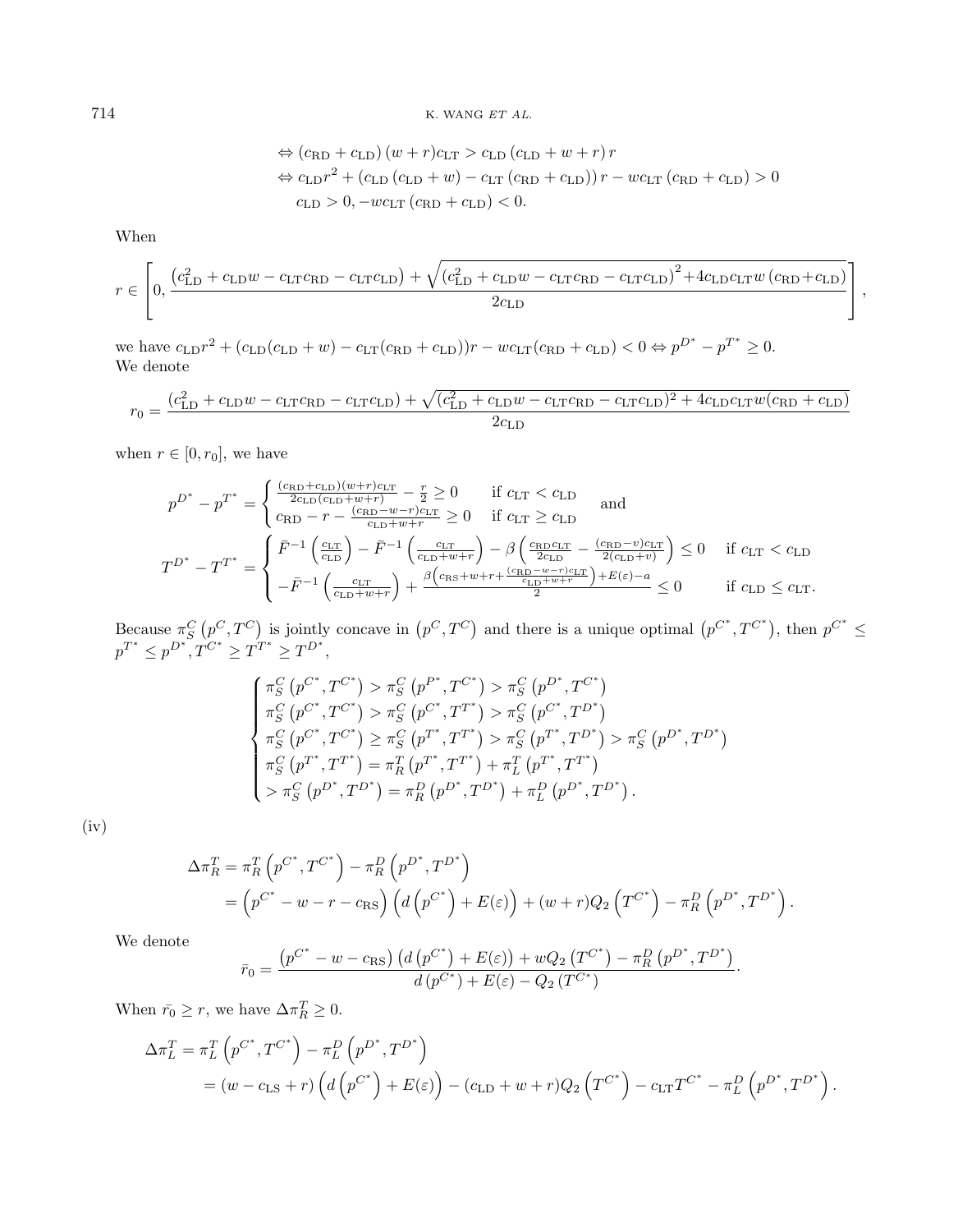We denote

$$
\bar{r}_1 = \frac{\pi_L^D(p^{D^*}, T^{D^*}) - (w - c_{\text{LS}})(d(p^{C^*}) + E(\varepsilon)) + (c_{\text{LD}} + w)Q_2(T^{C^*}) + c_{\text{LT}}T^{C^*}}{d(p^{C^*}) + E(\varepsilon) - Q_2(T^{C^*})}.
$$

When  $\bar{r}_1 \leq r$ , we have  $\Delta \pi_L^T \geq 0$ .

Proof of Corollary [7.5.](#page-11-3) We have the proof of the

$$
\frac{\partial T^{T^*}}{\partial r} = 2(c_{\text{LD}} + w + r)^4 - c_{\text{LT}}\beta (c_{\text{LD}} + w + r)^2 - c_{\text{LT}}^2 \beta (c_{\text{LD}} + c_{\text{RD}}).
$$

If  $2((c_{\text{LD}} + w + r_1)^2)^2 - c_{\text{LT}}\beta(c_{\text{LD}} + w + r_1)^2 - c_{\text{LT}}^2\beta(c_{\text{LD}} + c_{\text{RD}}) = 0$ , we have

$$
(c_{\text{LD}} + w + r)^2 = \frac{c_{\text{LT}}\beta + c_{\text{LT}}\sqrt{\beta^2 + 8\beta (c_{\text{RD}} + c_{\text{LD}})}}{4}.
$$

We denote

$$
r_1 = \frac{\sqrt{c_{\text{LT}}\beta + c_{\text{LT}}\sqrt{\beta^2 + 8\beta(c_{\text{RD}} + c_{\text{LD}})}}}{2}.
$$
  
If  $r \in [0, \max\left(0, \sqrt{(c_{\text{LD}} + c_{\text{RD}}) c_{\text{LT}} - c_{\text{LD}} - w}\right)]$ , then  $\partial p^{T^*}/\partial r \le 0$ .  
If  $r \in (\max\left(0, \sqrt{(c_{\text{LD}} + c_{\text{RD}}) c_{\text{LT}} - c_{\text{LD}} - w}\right), p^{T^*}\right]$ , then  $\partial p^{T^*}/\partial r > 0$ .

Proof of Propositions [8.1](#page-13-1) and [8.2.](#page-14-1) From e-retailer perspective:  $\Delta \pi_R^E = \pi_R^E (p^{C^*}, T^{C^*}) - \pi_R^D (p^{D^*}, T^{D^*})$ ,  $\Delta \pi_R^P =$  $\pi_R^P(p^{C^*}, T^{C^*}) - \pi_R^D(p^{D^*}, T^{D^*}), \Delta \pi_R^T = \pi_R^T(p^{C^*}, T^{C^*}) - \pi_R^D(p^{D^*}, T^{D^*}).$ 

When  $\Delta \pi_R^E \geq \Delta \pi_R^P$ , we can obtain

$$
(w - p_0) M^{E^*} - w \int_0^{M^{f^*} - d(p^{C^*})} F(\varepsilon) d\varepsilon \ge (c_{\text{RD}} + v) Q_2 \left( T^{C^*} \right).
$$

When  $\Delta \pi_R^P \geq \Delta \pi_R^T$ , we can obtain

$$
r\left(d\left(p^{c^*}\right) + E(\varepsilon) - Q_2\left(T^{C^*}\right)\right) \ge (w-v)Q_2\left(T^{C^*}\right).
$$

When  $\Delta \pi_R^T \geq \Delta \pi_R^E$ , we can obtain

$$
w \int_0^{M^{E^*} - d\left(p^{C^*}\right)} F(\varepsilon) d\varepsilon + (w + c_{\text{RD}}) Q_2\left(T^{C^*}\right) \ge r \left(d\left(p^{C^*}\right) + E(\varepsilon) - Q_2\left(T^{C^*}\right)\right) + (w - p_0) M^{E^*}.
$$

From service provider perspective:  $\Delta \pi_L^E = \pi_L^E (p^{C^*}, T^{C^*}) - \pi_L^D (p^{D^*}, T^{D^*}) \Delta \pi_L^P = \pi_L^P (p^{C^*}, T^{C^*}) \pi_L^D(p^{D^*}, T^{D^*})$ ,  $\Delta \pi_L^T = \pi_L^T(p^{C^*}, T^{C^*}) - \pi_L^D(p^{D^*}, T^{D^*}).$ 

When  $\Delta \pi_L^E \geq \Delta \pi_L^P$ , we can obtain

$$
vQ_2\left(T^{C^*}\right) \ge (w - p_0)M^{E^*} + w \int_0^{M^{E^*} - d\left(p^{C^*}\right)} F(\varepsilon) d\varepsilon.
$$

 $\Box$ 

 $\Box$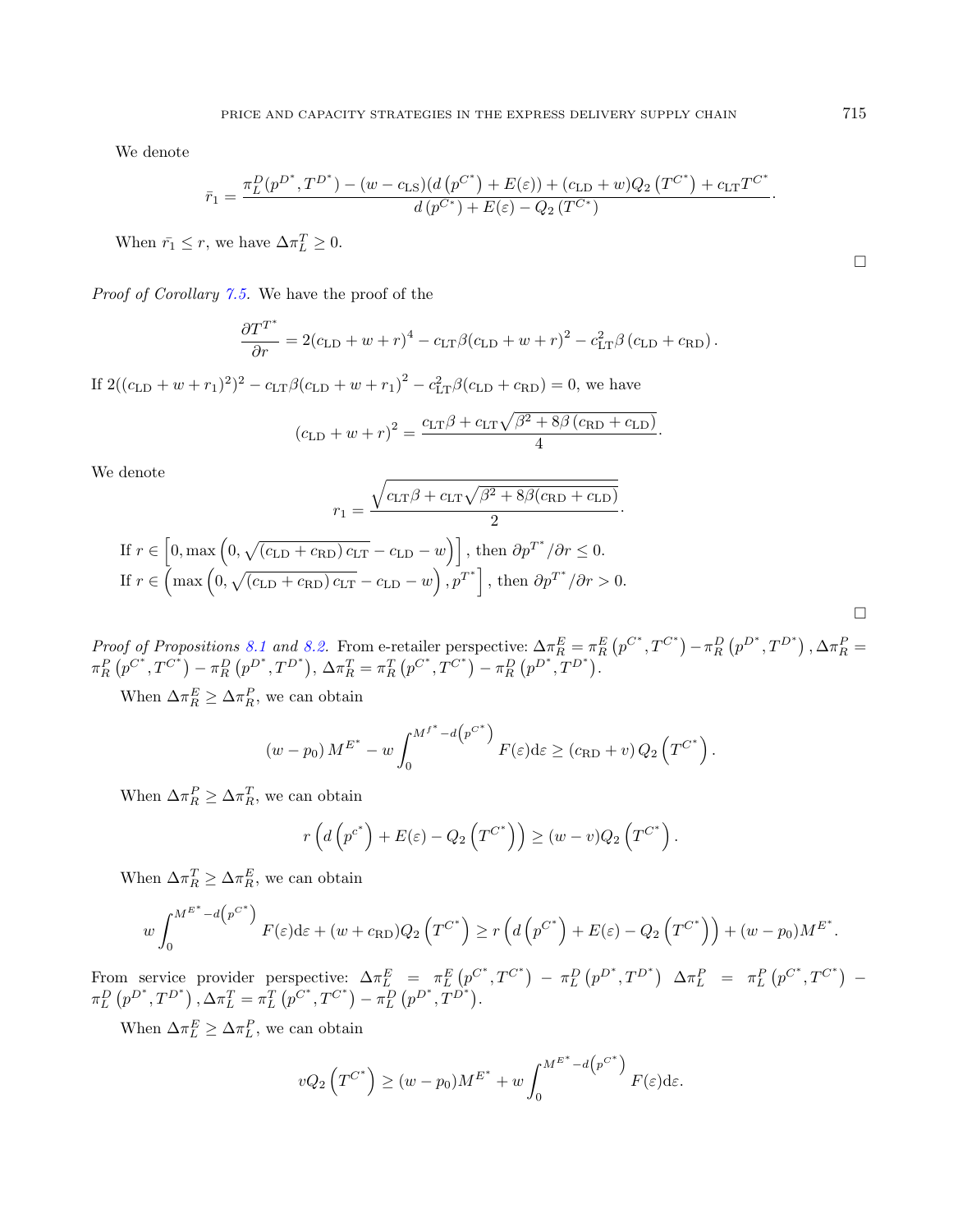<span id="page-27-13"></span><span id="page-27-0"></span>When  $\Delta \pi_L^P \geq \Delta \pi_L^T$ , we can obtain

$$
(w+r-v)Q_2\left(T^{C^*}\right) \ge r\left(d\left(p^{C^*}\right)+E(\varepsilon)\right).
$$

<span id="page-27-20"></span><span id="page-27-14"></span><span id="page-27-12"></span>When  $\Delta \pi_L^T \geq \Delta \pi_L^E$ , we can obtain

$$
r\left(d\left(p^{C^*}\right)+E(\varepsilon)-Q_2\left(T^{C^*}\right)\right)+(w-p_0)M^{E^*}\geq wQ_2\left(T^{C^*}\right)-w\int_0^{M^{E^*}-d\left(p^{C^*}\right)}F(\varepsilon)d\varepsilon.
$$

 $\Box$ 

### **REFERENCES**

- <span id="page-27-18"></span><span id="page-27-4"></span><span id="page-27-3"></span>[1] Aliresearch, The research report on e-business in China in 2010. <http://www.aliresearch.com/> (Accessed 29 May 2018) (2010).
- <span id="page-27-10"></span>[2] K.R. Balachandran and S. Radhakrishnan, Quality implications of warranties in a supply chain. Manage. Sci. 51 (2005) 1266–1277.
- <span id="page-27-21"></span>[3] A. Chakraborty, S. Maity, S. Jain, S.P. Mondal and S. Alam, Hexagonal fuzzy number and its distinctive representation, ranking, defuzzification technique and application in production inventory management problem. Granular Comput. (2020) 1–15.
- <span id="page-27-11"></span><span id="page-27-1"></span>[4] K. Chen and T. Xiao, Outsourcing strategy and production disruption of supply chain with demand and capacity allocation uncertainties. Int. J. Prod. Econ. 170 (2015) 243–257.
- <span id="page-27-22"></span>[5] X. Chen, Q. Lu and G.G. Cai, Retailer early payment financing in pull supply chains. Social Science Electronic Publishing (2017).
- <span id="page-27-23"></span>[6] L. Di Corato, C. Dosi and M. Moretto, Multidimensional auctions for long-term procurement contracts with early-exit options: the case of conservation contracts. Eur. J. Oper. Res. 267 (2018) 368–380.
- <span id="page-27-9"></span>L.M. Ellram, W.L. Tate and C. Billington, Understanding and managing the services supply chain. J. Supply Chain Manage. 40 (2004) 17–32.
- <span id="page-27-16"></span>[8] M. Erkoc and S.D. Wu, Managing high-tech capacity expansion via reservation contracts. Prod. Oper. Manage. 14 (2005) 232–251.
- <span id="page-27-17"></span>[9] M. Erkoc, H. Wang and A. Ahmed, Optimal capacity investment, and pricing across international markets under exchange rate uncertainty and duopoly competition. Available at SSRN 3152729 (2018).
- <span id="page-27-2"></span>[10] N. Ghorui, A. Ghosh, E.A. Algehyne, S.P. Mondal and A.K. Saha, AHP-TOPSIS inspired shopping mall site selection problem with fuzzy data. Mathematics 8 (2020) 1380.
- <span id="page-27-5"></span>[11] L. Guo and X. Wu, Capacity sharing between competitors. Manage. Sci. 64 (2018) 3554–3573.
- <span id="page-27-19"></span>[12] Y. Hu and Q. Qiang, An equilibrium model of online shopping supply chain networks with service capacity investment. Serv. Sci. 5 (2013) 238–248.
- <span id="page-27-7"></span>[13] S.A.I. Hussain, U.K. Mandal and S.P. Mondal, Decision maker priority index and degree of vagueness coupled decision making method: a synergistic approach. Int. J. Fuzzy Syst. 20 (2018) 1551–1566.
- <span id="page-27-6"></span>[14] S.A.I. Hussain, D. Baruah B. Dutta, U.K. Mandal, S.P. Mondal and T. Nath, Evaluating the impact of service quality on the dynamics of customer satisfaction in the telecommunication industry of Jorhat, Assam. Telecommun. Syst. 71 (2019) 31–53.
- <span id="page-27-8"></span>[15] L. Kong, Z. Li, L. Liang, Y. Xia and J. Xie, A capacity-investment model of wind power with uncertain supply-price under high penetration rate. J. Cleaner Prod. 178 (2018) 917-926.
- <span id="page-27-15"></span>[16] E. Kusukawa and S. Alozawa, Optimal operation for green supply chain with quality of recyclable parts and contract for recycling activity. Ind. Eng. Manage. Syst. 14 (2015) 248–274.
- [17] Z. Lin, C. Cai and B. Xu, Supply chain coordination with insurance contract. Eur. J. Oper. Res. 205 (2010) 339–345.
- [18] W. Liu and Y. Wang, Quality control game model in logistics service supply chain based on different combinations of risk attitude. Int. J. Prod. Econ. 161 (2015) 181–191.
- [19] W.-H. Liu, D. Xie and X.-C. Xu, Quality supervision and coordination of logistic service supply chain under multi-period conditions. Int. J. Prod. Econ. 142 (2013) 353–361.
- [20] W.-H. Liu, X.-C. Xu and A. Kouhpaenejad, Deterministic approach to the fairest revenue-sharing coefficient in logistics service supply chain under the stochastic demand condition. Comput. Ind. Eng. 66 (2013) 41–52.
- [21] X. Liu, Q. Gou, L. Alwan and L. Liang, Option contracts: a solution for overloading problems in the delivery service supply chain. J. Oper. Res. Soc. 67 (2016) 187–197.
- [22] W. Liu, D. Zhu and Y. Wang, Capacity procurement in logistics service supply chain with demand updating and rational expectation behavior. Asia-Pac. J. Oper. Res. 34 (2017) 1750029.
- [23] X. Liu, K. Zhang, B. Chen, J. Zhou and L. Miao, Analysis of logistics service supply chain for the one belt and one road initiative of China. Transp. Res. Part E: Logistics Transp. Rev. 117 (2018) 23–39.
- [24] E. Lukas, T. S. Spengler, S. Kupfer and K. Kieckhfer, When and how much to invest? Investment and capacity choice under product life cycle uncertainty. Eur. J. Oper. Res. 260 (2017) 1105-1114.